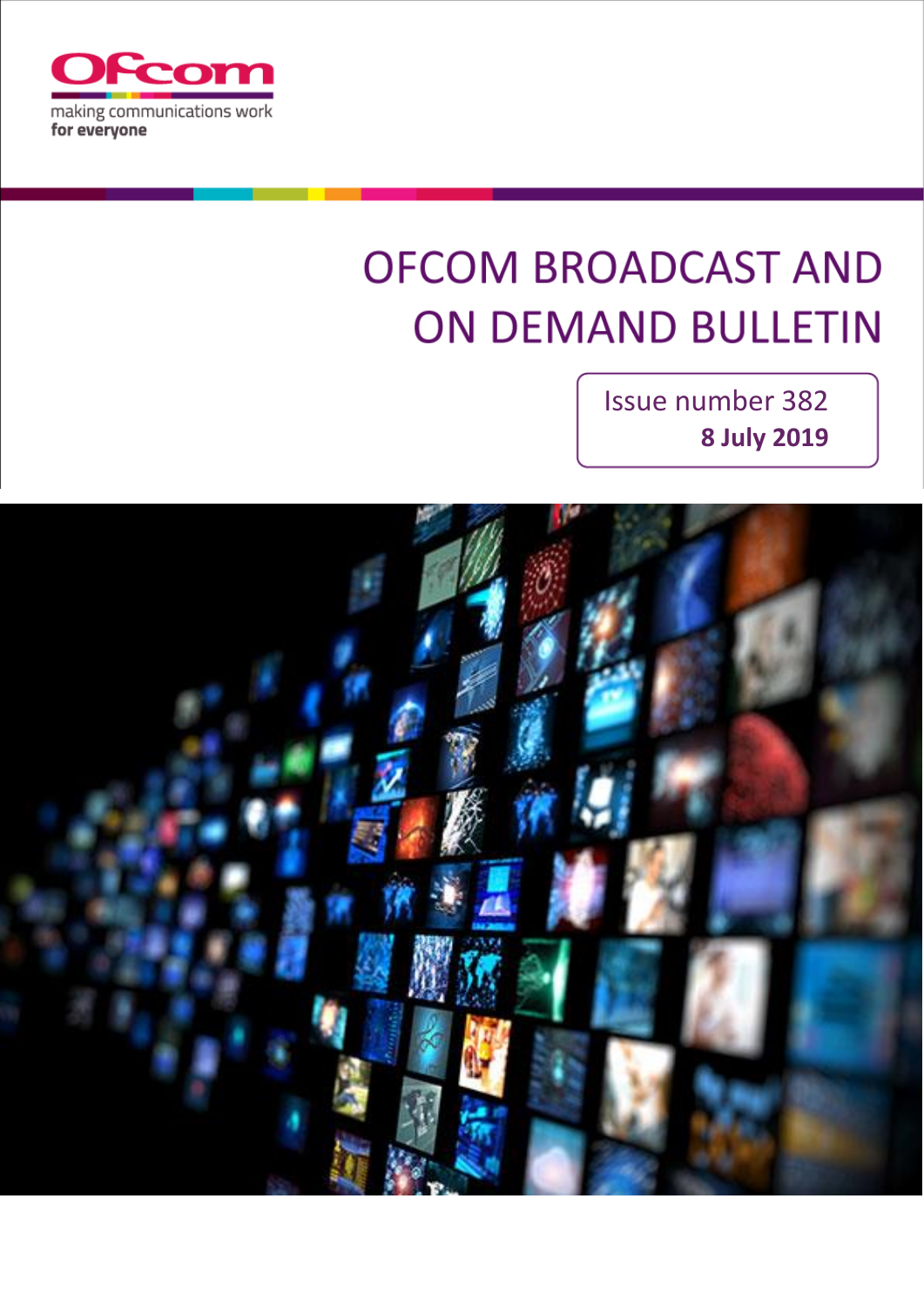# **Contents**

| Introduction                                                                      | 3              |
|-----------------------------------------------------------------------------------|----------------|
| <b>Broadcast Standards cases</b>                                                  |                |
| In Breach                                                                         |                |
| Weinstein: Hollywood's Reckoning<br>Sky News, 27 April 2019, 15:00                | 5              |
| Afternoon Chat Election Special<br>Trafford Sound, 23 and 24 April 2019, 14:00    | $\overline{7}$ |
| Homeopathic Clinic<br>KTV, 15 March 2019, 16:00                                   | 16             |
| Resolved                                                                          |                |
| Premiership Rugby: Exeter Chiefs v Harlequins<br>BT Sport 2, 27 April 2019, 15:00 | 20             |
| <b>Tables of cases</b>                                                            |                |
| Complaints assessed, not investigated                                             | 22             |
| Complaints outside of remit                                                       | 32             |
| <b>BBC First</b>                                                                  | 34             |
| <b>Investigations List</b>                                                        | 37             |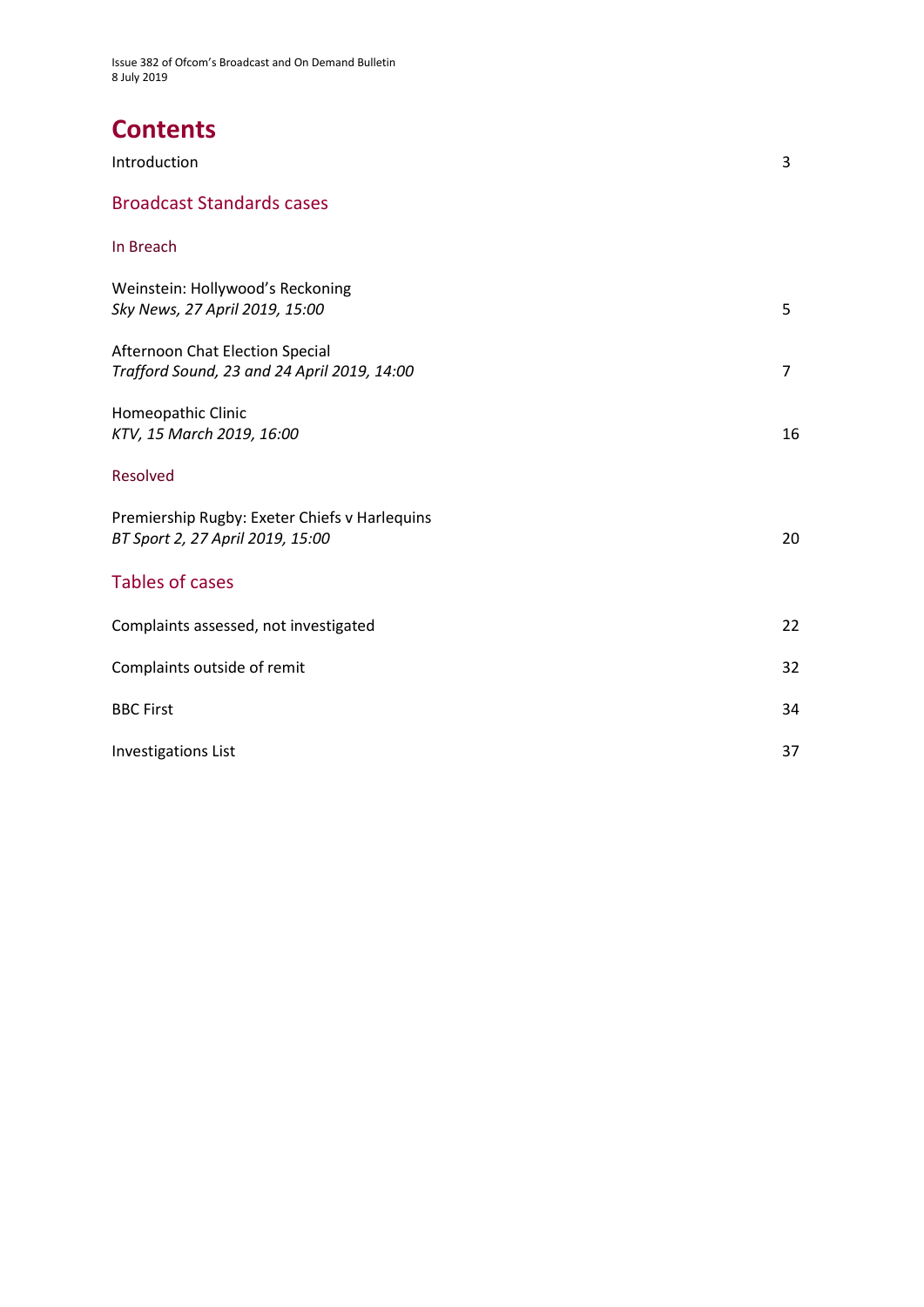# **Introduction**

Under the Communications Act 2003 ("the Act"), Ofcom has a duty to set standards for broadcast content to secure the standards objectives<sup>1</sup>. Ofcom also has a duty to ensure that On Demand Programme Services ("ODPS") comply with certain standards requirements set out in the  $Act^2$ .

Ofcom reflects these requirements in its codes and rules. The Broadcast and On Demand Bulletin reports on the outcome of Ofcom's investigations into alleged breaches of its codes and rules, as well as conditions with which broadcasters licensed by Ofcom are required to comply. The codes and rules include:

- a) [Ofcom's Broadcasting Code](http://stakeholders.ofcom.org.uk/broadcasting/broadcast-codes/broadcast-code/) ("the Code") for content broadcast on television and radio services licensed by Ofcom, and for content on the BBC's licence fee funded television, radio and on demand services.
- b) the [Code on the Scheduling of Television Advertising](https://www.ofcom.org.uk/__data/assets/pdf_file/0014/32162/costa-april-2016.pdf) ("COSTA"), containing rules on how much advertising and teleshopping may be scheduled on commercial television, how many breaks are allowed and when they may be taken.
- c) certain sections of th[e BCAP Code: the UK Code of Broadcast Advertising,](https://www.asa.org.uk/codes-and-rulings/advertising-codes/broadcast-code.html) for which Ofcom retains regulatory responsibility for television and radio services. These include:
	- the prohibition on 'political' advertising;
	- 'participation TV' advertising, e.g. long-form advertising predicated on premium rate telephone services – notably chat (including 'adult' chat), 'psychic' readings and dedicated quiz TV (Call TV quiz services); and
	- gambling, dating and 'message board' material where these are broadcast as advertising<sup>3</sup>.
- d) other conditions with which Ofcom licensed services must comply, such as requirements to pay fees and submit information required for Ofcom to carry out its statutory duties. Further information can be found on Ofcom's website for [television](http://licensing.ofcom.org.uk/tv-broadcast-licences/) and [radio](http://licensing.ofcom.org.uk/radio-broadcast-licensing/) licences.
- e) Ofcom's [Statutory Rules and Non-Binding Guidance for Providers of On-Demand](http://stakeholders.ofcom.org.uk/binaries/broadcast/on-demand/rules-guidance/rules_and_guidance.pdf)  [Programme Services](http://stakeholders.ofcom.org.uk/binaries/broadcast/on-demand/rules-guidance/rules_and_guidance.pdf) for editorial content on ODPS (apart from BBC ODPS). Ofcom considers sanctions for advertising content on ODPS referred to it by the Advertising Standards Authority ("ASA"), the co-regulator of ODPS for advertising, or may do so as a concurrent regulator.

[Other codes and requirements](http://stakeholders.ofcom.org.uk/broadcasting/broadcast-codes/) may also apply to broadcasters, depending on their circumstances. These include the requirements in the BBC Agreement, the Code on Television Access Services (which sets out how much subtitling, signing and audio description relevant licensees must provide), the Code on Electronic Programme Guides, the Code on Listed Events, and the Cross Promotion Code.

**.** 

<sup>&</sup>lt;sup>1</sup> The relevant legislation is set out in detail in Annex 1 of the Code.

<sup>&</sup>lt;sup>2</sup> The relevant legislation can be found at Part 4A of the Act.

<sup>&</sup>lt;sup>3</sup> BCAP and ASA continue to regulate conventional teleshopping content and spot advertising for these types of services where it is permitted. Ofcom remains responsible for statutory sanctions in all advertising cases.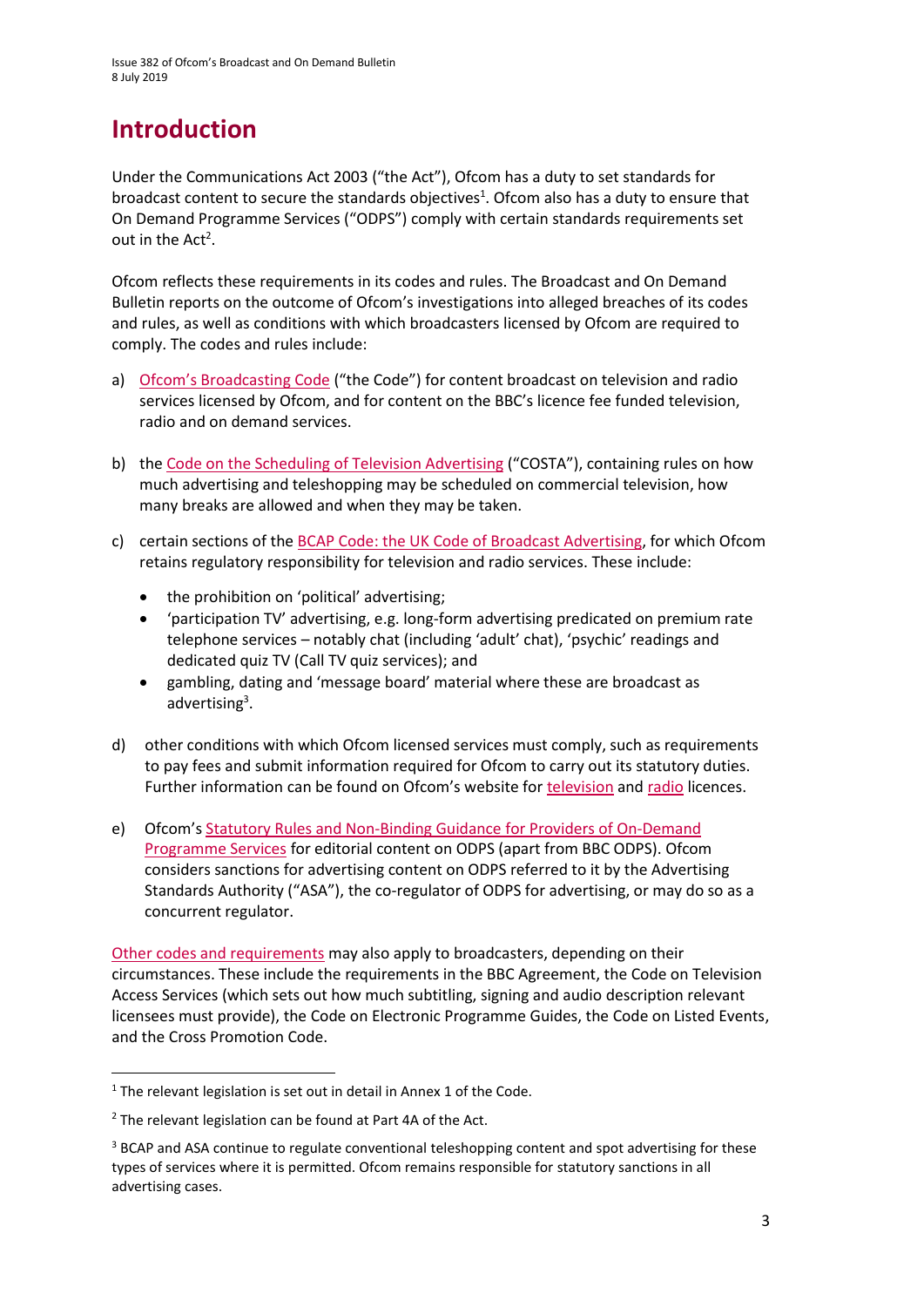**It is Ofcom's policy to describe fully television, radio and on demand content. Some of the language and descriptions used in Ofcom's Broadcast and On Demand Bulletin may therefore cause offence.**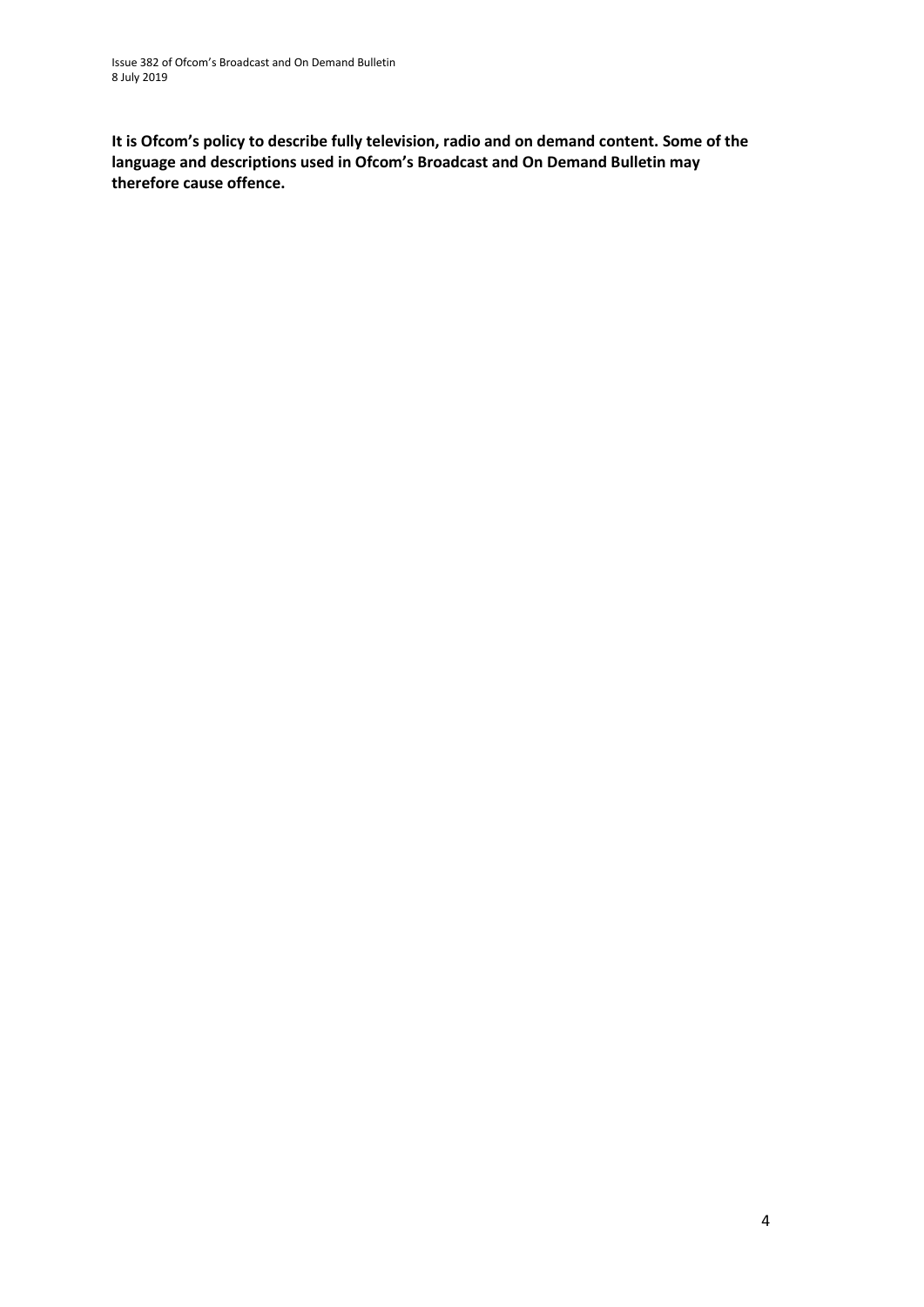# **Broadcast Standards cases**

### In Breach

### **Weinstein: Hollywood's Reckoning** *Sky News, 27 April 2019, 15:00*

#### **Introduction**

Sky News ("Sky News" or the "Licensee") broadcast an hour-long special report about sexual abuse allegations made against Hollywood movie producer, Harvey Weinstein.

We received a complaint about offensive language in this pre-recorded report. During an interview with an ex-employee of the Weinstein Company, the interviewee said:

*"I said: 'you know what? I quit, and your brother is a fucking pig'"*.

We considered that this material raised potential issues under Rule 1.14 of the Code. This states:

Rule 1.14: "The most offensive language must not be broadcast before the watershed"

#### **Response**

The Licensee accepted that this programme "included offensive language [and] was mistakenly played out on Sky News". It explained that the programme was initially broadcast on another Sky channel and had been appropriately restricted to a post watershed slot. Following this, the decision was made to broadcast the programme on Sky News. However, the version used "was not marked with a post watershed restriction and it was wrongly assumed that it was suitable for daytime transmission".

Sky News stated that as a result of this error, it had reviewed its processes and introduced new guidance setting out that the most offensive language should not used in pre-recorded content unless there is approval from the Head of News or one of their deputies. In addition, it told Ofcom that any content that is not broadcast on Sky News first must be reviewed and approved in advance of any broadcast on Sky News.

In conclusion, the Licensee said that the "measures now in place will help to prevent similar instances occurring in the future".

#### **Decision**

Reflecting our duties under th[e Communications Act 2003,](http://www.legislation.gov.uk/ukpga/2003/21/section/319) Section One of the Code requires that people under eighteen are protected from unsuitable material in programmes.

Rule 1.14 of the Code states that the most offensive language must not be broadcast before the watershed.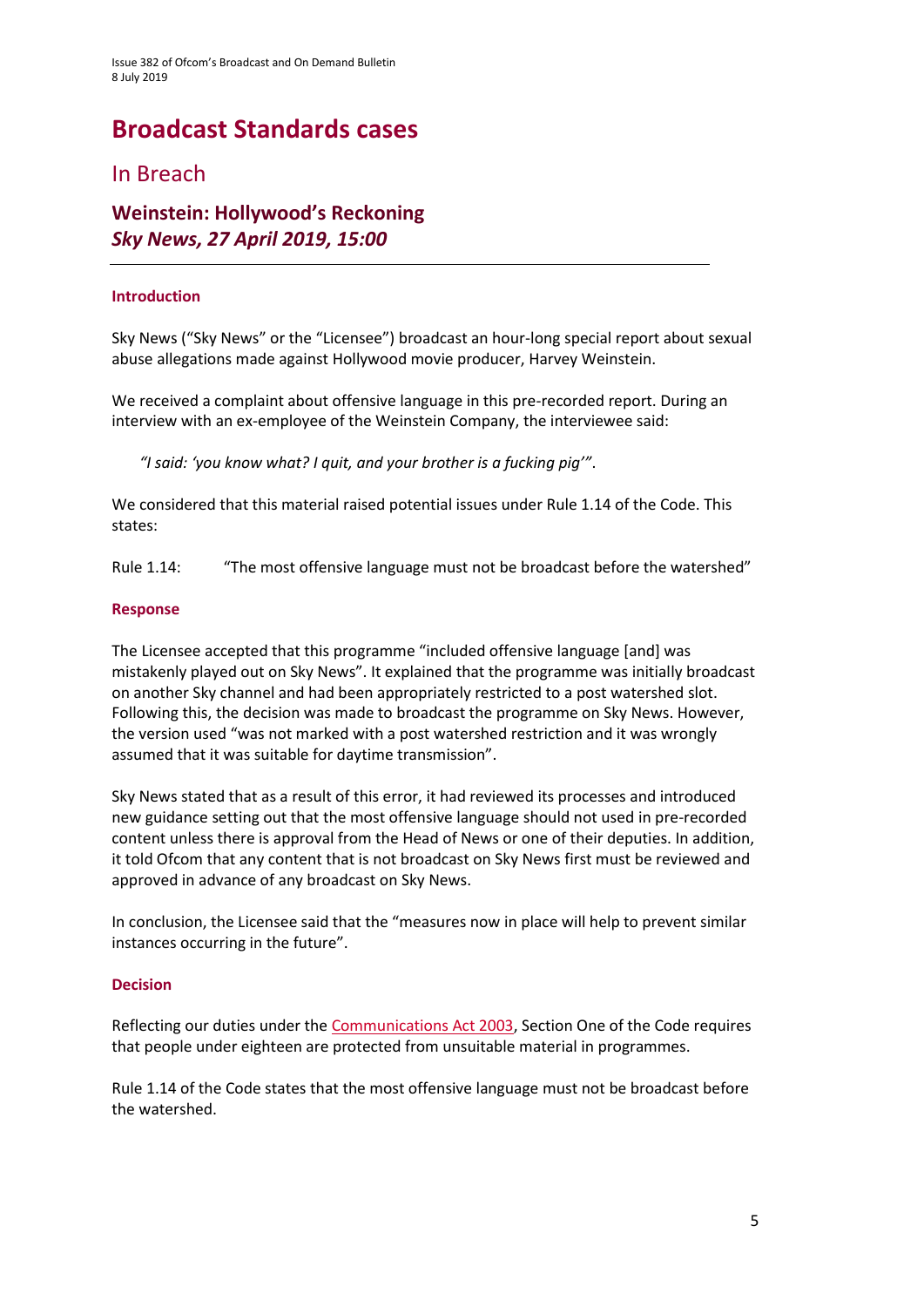[Ofcom's 2016 research on offensive language](https://www.ofcom.org.uk/__data/assets/pdf_file/0022/91624/OfcomOffensiveLanguage.pdf) clearly indicates that the word "fuck" and variations of it are considered by audiences to be among the most offensive language. In this case, the word *"fucking"* was broadcast at approximately 15:54.

Although the we recognised the steps taken by the Licensee, we considered this broadcast was in clear breach of Rule 1.14.

**Breach of Rule 1.14**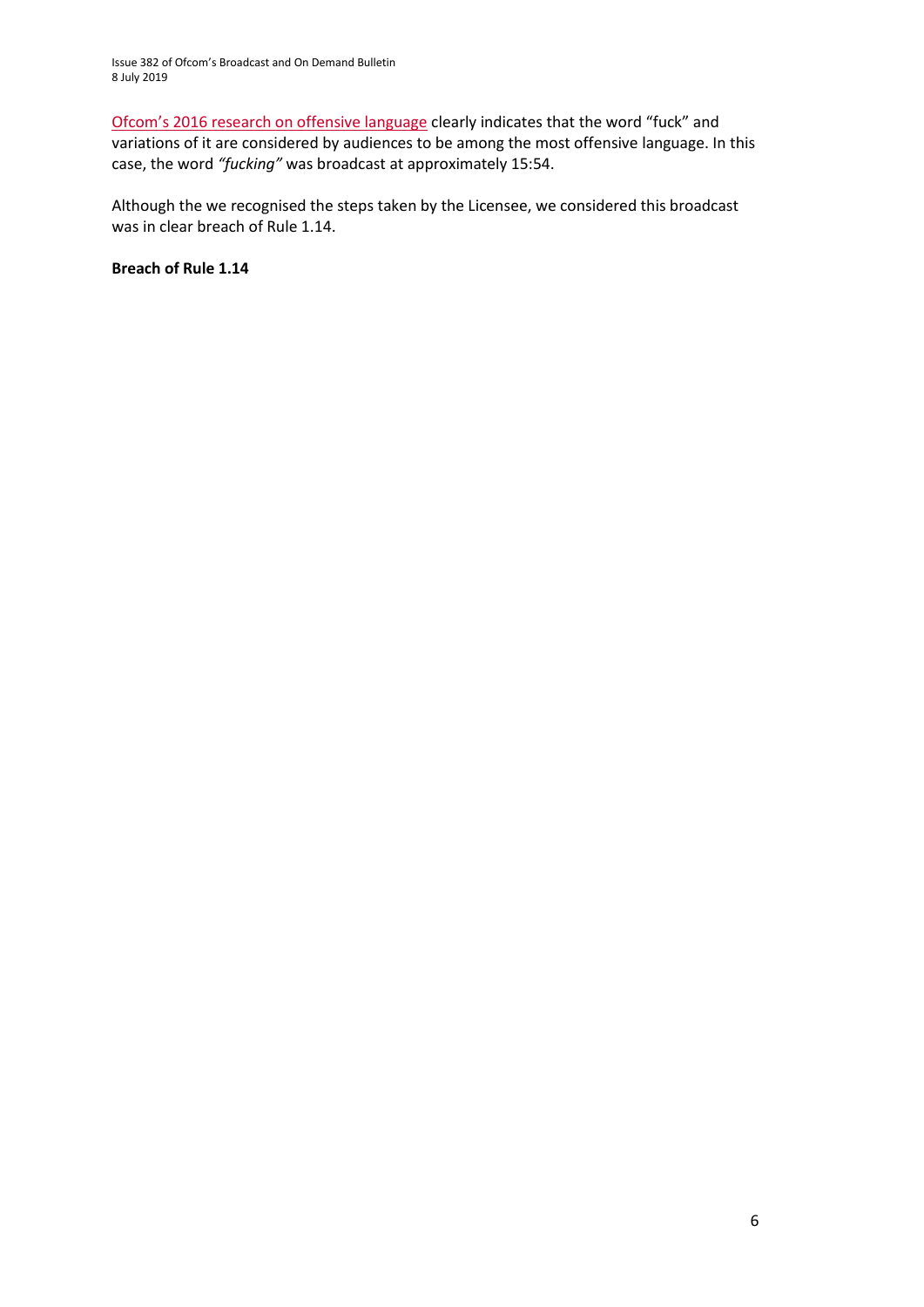# In Breach

# **Afternoon Chat Election Special** *Trafford Sound, 23 and 24 April 2019, 14:00*

#### **Introduction**

Trafford Sound is a local digital radio service providing music and programmes of interest to listeners in Trafford, Manchester. The licence for the service is held by [Trafford Community](javascript:srcUp(%27%2F0015800000ntaxH%3Fisdtp%3Dvw%27);)  [Radio C.I.C.](javascript:srcUp(%27%2F0015800000ntaxH%3Fisdtp%3Dvw%27);) ("Trafford Sound" or "the Licensee").

During the campaign for the English local elections taking place on 2 May 2019, Ofcom received a complaint that *Afternoon Chat Election Special* broadcast on 23 April 2019 included an interview with the Liberal Party candidate contesting Timperley ward in the elections for Trafford District Council, without other candidates contesting that ward taking part. Ofcom also received a complaint that *Afternoon Chat Election Special* broadcast on 24 April 2019 included an interview with the UK Independence Party ("UKIP") candidate contesting Village ward in the elections for Trafford District Council, without other candidates contesting that ward taking part.

Each of the programmes lasted two hours. In the programme broadcast on 23 April 2019, Neil Taylor, the Liberal Party candidate for Timperley ward was interviewed and discussed a range of topics relating to the election he was contesting including: affordable local housing and homelessness, local parking charges and knife crime. For example, the following statements were made specifically about Mr Taylor's campaign during the interview:

| "I'm a former councillor for the Timperley ward and I'm seeking re-<br>Neil Taylor:<br>election this year for the Liberal Party". |                                                                                                                                                                                                                                                                                                                         |
|-----------------------------------------------------------------------------------------------------------------------------------|-------------------------------------------------------------------------------------------------------------------------------------------------------------------------------------------------------------------------------------------------------------------------------------------------------------------------|
|                                                                                                                                   | ****                                                                                                                                                                                                                                                                                                                    |
| Presenter:                                                                                                                        | "we're here with Neil Taylor, who is the Liberal candidate for the<br>elections next Thursday. So Neil what are the things that are going<br>on?".                                                                                                                                                                      |
|                                                                                                                                   | ****                                                                                                                                                                                                                                                                                                                    |
| Neil Taylor:                                                                                                                      | "if I did get re-elected, I'd like to get a feel out there so that the<br>voluntary groups and organisations, just a little pat on the back now and<br>then, just to say thank you for the hard work".                                                                                                                  |
|                                                                                                                                   | ****                                                                                                                                                                                                                                                                                                                    |
| Presenter:                                                                                                                        | "so, we're going to look at some of these issues and what you hope to<br>achieve by being elected next week, if indeed you areSo Neil, what are<br>the particular, specific things that you're really impassioned about and<br>that you're going to be campaigning for to get sorted, if you get elected<br>next week?" |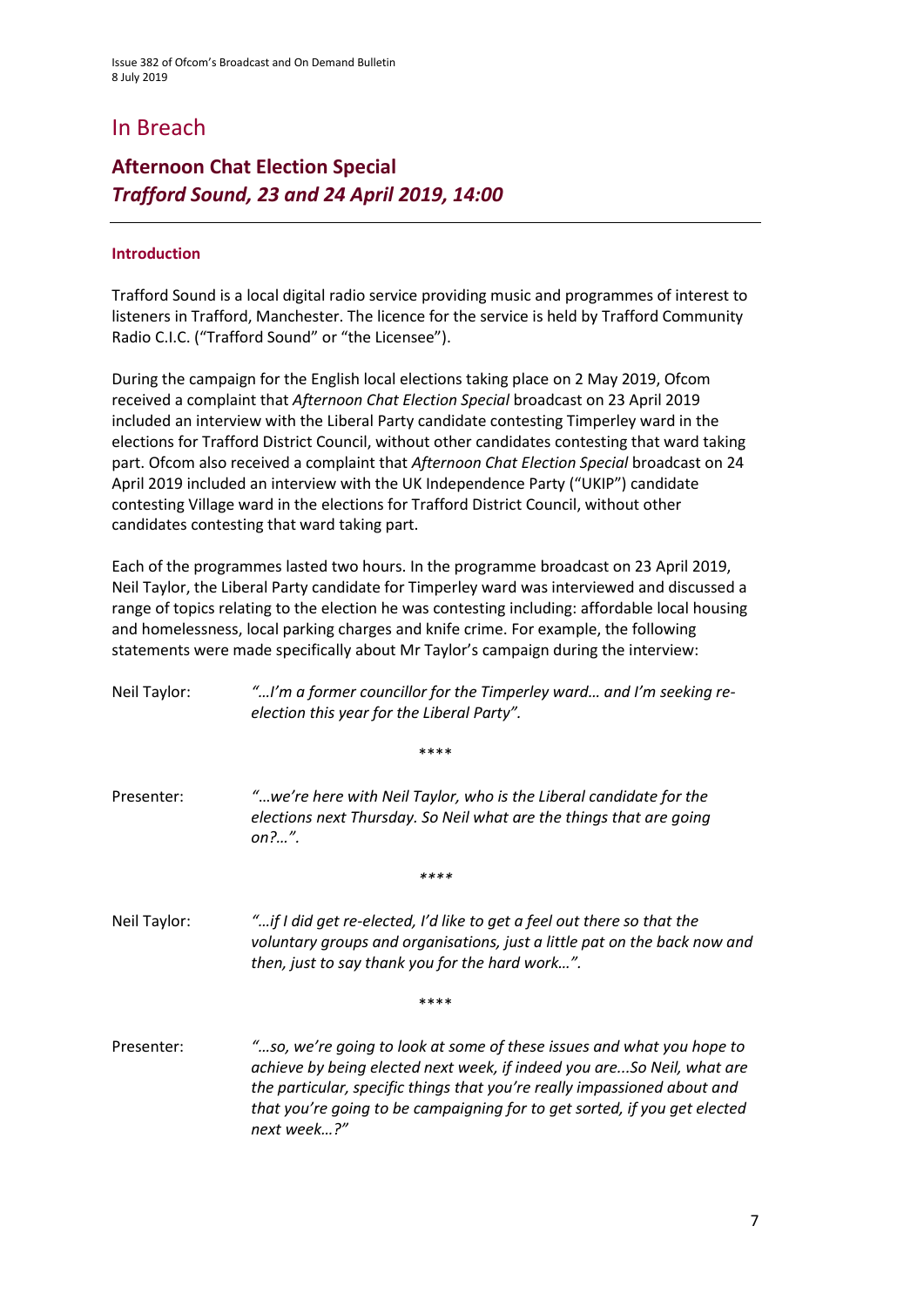Neil Taylor: *"…on a local level… I'm very much for free local parking. I don't want to see parking charges coming into Timperley. If that happened it would be a grave mistake… there's workers in Timperley as well, a lot of them will be on a low wage, you know. So, but we did a study a few years ago you know Sue and the longest visit anyone would have in Timperley I believe would be four hours and that's if a lady has her perm. So, free parking for four hours, for the hairdressers and you're is catered for…One of the other worrying things that is going on in the area, in all of Trafford… is crime".*

*\*\*\*\**

Presenter: *"…so what else*?*"*

Neil Taylor: *"*…*I'm very passionate about green issues… so one of the big ones we've got locally is something called the Timperley wedge, which technically speaking isn't in Timperley but it effects everybody in the local area… I am gonna be pressing as we come into the third stage of the consultation and I will be lobbying elected or unelected, that the Timperley wedge proposals come under one planning application*…*"*.

\*\*\*\*

Presenter: *"…the one phrase or two words that are on most people's lips most of the time are pot holes or road conditions – what's your view on that and what could be done for this…?"*

In the programme broadcast on 24 April 2019, Angela O'Neill, the UKIP candidate for Village ward was interviewed and discussed a range of topics relating to the election she was contesting including: protecting the Green Belt, immigration and housing people for local people and veterans. For example, the following statements were made specifically about Ms O'Neill's campaign during the interview:

- Presenter: *"As you know, we are doing election week here on Trafford Sounds and it's a fabulous opportunity for you to get a listening to the various candidates in different wards and today we're joined by UKIP. Angela O'Neill from Village ward at UKIP… it's great to be here and have an opportunity isn't it and to really share what UKIP stands for and what you stand for…".*
- Angela O'Neill: *"Yes, it would be nice to let the people know the real UKIP instead of what the media portray constantly".*
- Presenter: *"Absolutely, so we've got a whole hour and we're going to talk through the various policies that you're passionate about. Excellent…we're here with Angela O'Neill from Village ward, she is here to explain a little bit about her stance with this party that's been going now – I hadn't realised – UKIP's been going for over 20 years Angela. So what is it about them, that attracted you to join them?"*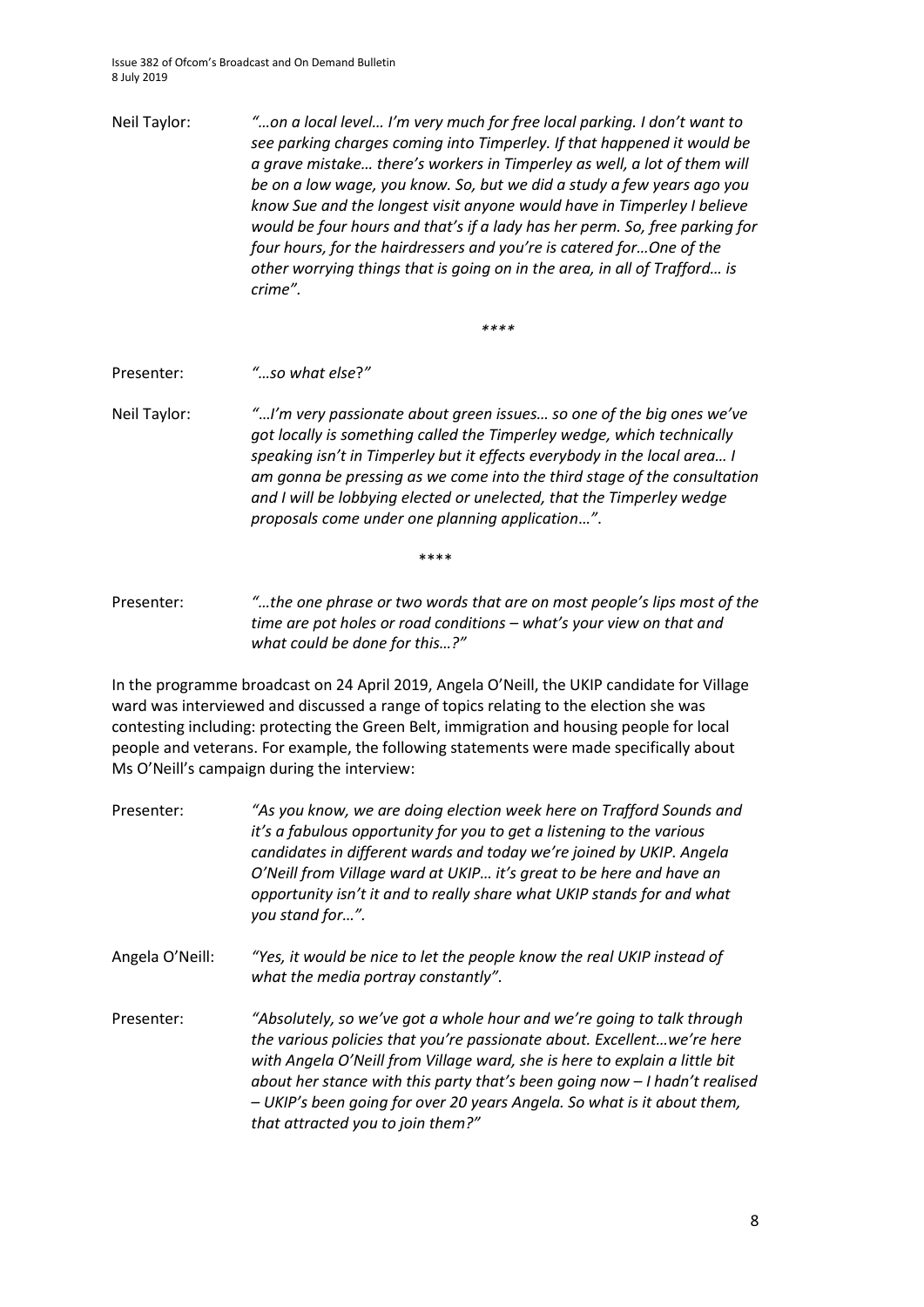| Angela O'Neill: | "I think the main reason was when I came to vote myself, is I really<br>didn't know which party to vote for because neither of them seemed to<br>offer or represent anything that I did. And when I first started looking<br>into UKIP and the policies, the manifesto, they were that party for me.<br>The manifesto was a brilliant manifesto". |  |  |
|-----------------|---------------------------------------------------------------------------------------------------------------------------------------------------------------------------------------------------------------------------------------------------------------------------------------------------------------------------------------------------|--|--|
|                 | ****                                                                                                                                                                                                                                                                                                                                              |  |  |
| Presenter:      | "Angela you've been out canvassing a lot recently, so tell me what, sort<br>of, are the typical things that you're finding are really are annoying the<br>people of Village ward in Timperley?"                                                                                                                                                   |  |  |
| Angela O'Neill: | "I think the main one at the minute is actually the potholes and the<br>state of our roads".<br>****                                                                                                                                                                                                                                              |  |  |
| Presenter:      | "so if you were elected next week and you had a voice that you could be<br>made heard, what would be the things you'd be campaigning for?"                                                                                                                                                                                                        |  |  |
|                 | ****                                                                                                                                                                                                                                                                                                                                              |  |  |
| Angela O'Neill: | "erm yeah, well at the end of the day, things do have to be prioritised<br>and I am fairly new to politics, until I get in that position I don't really<br>know".                                                                                                                                                                                 |  |  |
|                 | ****                                                                                                                                                                                                                                                                                                                                              |  |  |
| Presenter:      | "today's guest is Angela O'Neill, from Village ward, she is the UKIP<br>candidate for next Thursday's local election So what sort of things<br>would you be pushing for, if you get elected next week?"                                                                                                                                           |  |  |
|                 | ****                                                                                                                                                                                                                                                                                                                                              |  |  |
| Angela O'Neill: | "I think to stop that [parents leaving the engine running when picking<br>children up from school] and stop the parking, I know it takes funding<br>but it is something that is extremely important as far as I am concerned<br>and I think I'd like to see cameras going up outside all the schools".                                            |  |  |

Rule 6.1 of the Code requires that programmes dealing with elections must comply with the due impartiality rules in Section Five of the Code. In addition, Rules 6.2 to 6.12 of the Code apply to programmes broadcast during the designated period running up to the date of elections in the UK known as the 'election period'. Section Six of the Code under the heading 'Meaning of 'election' makes clear that for the purpose of this section: "elections include a…local government election…".

In the case of the English local elections which took place on 2 May 2019, the 'election period' ran from the notice of the elections on 26 March 2019 to the close of polling on 2 May 2019.

For the reasons explained in this Decision, Ofcom considered that these two programmes were electoral area reports and discussions relating to the Timperley and Village wards in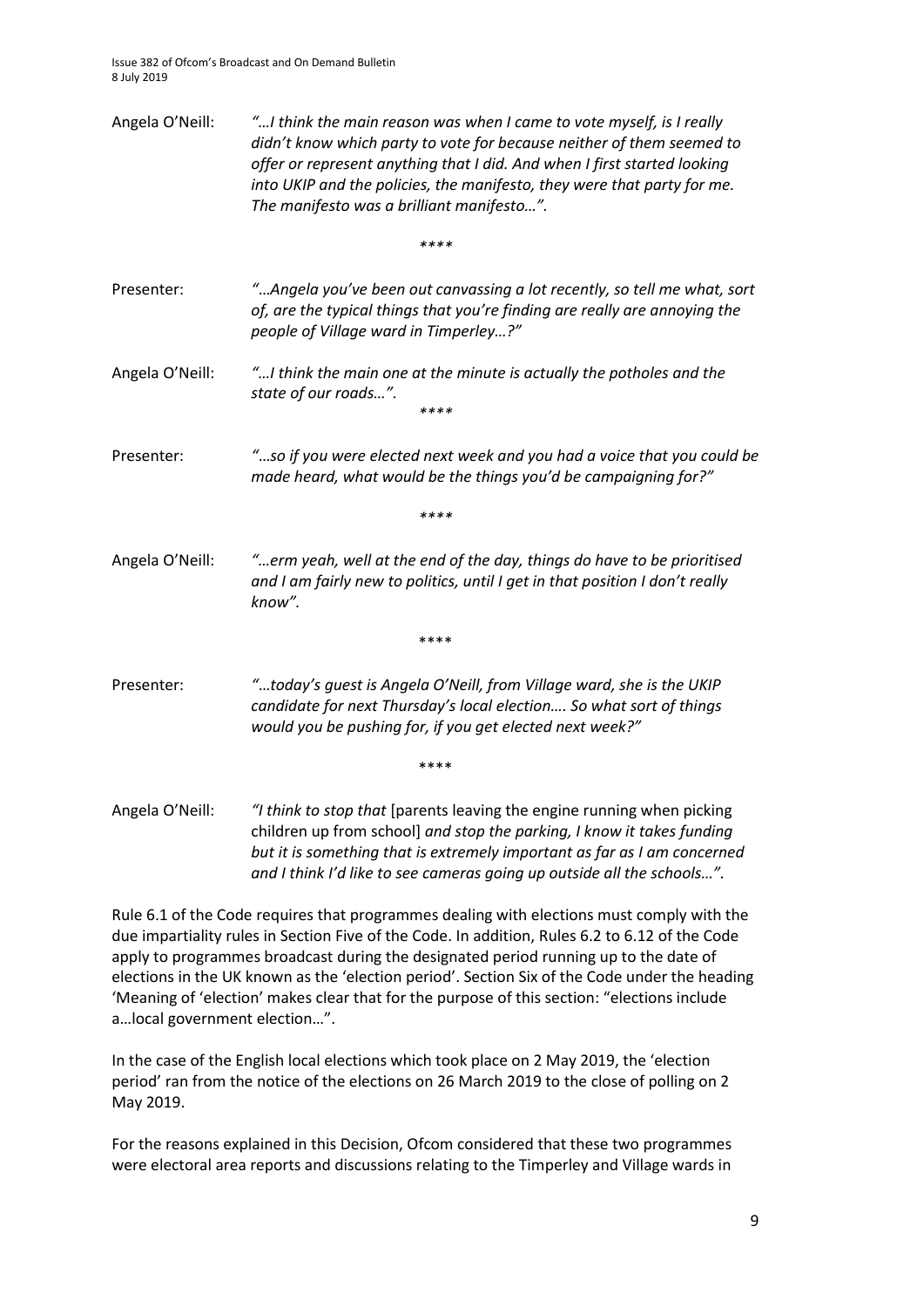Trafford District Council. Rules 6.8 to 6.12 were therefore engaged. In particular, we considered the material raised potential issues under the following Code rules:

- Rule 6.9: "If a candidate takes part in an item about his/her particular constituency, or electoral area, then broadcasters must offer the opportunity to take part in such items to all candidates within the constituency or electoral area representing parties with previous significant electoral support or where there is evidence of significant current support. This also applies to independent candidates. However, if a candidate refuses or is unable to participate, the item may nevertheless go ahead."
- Rule 6.10: "Any constituency or electoral area report or discussion after the close of nominations must include a list of all candidates standing, giving first names, surnames and the name of the party they represent or, if they are standing independently, the fact that they are an independent candidate. This must be conveyed in sound and/or vision. Where a constituency report on a radio service is repeated on several occasions in the same day, the full list need only be broadcast on one occasion. If, in subsequent repeats on that day, the constituency report does not give the full list of candidates, the audience should be directed to an appropriate website or other information source listing all candidates and giving the information set out above."

We requested the Licensee's comments on how the broadcasts complied with these rules.

#### **Response**

Trafford Sound said that its: "Local Elections coverage was based on treating the whole local authority of the Borough of Trafford as one electoral area". It added that once the list of all candidates contesting the elections for Trafford District Council had been made public by the Council, the Licensee had sent invitations "towards the end of the week commencing 8 April 2019" to "All parties and independent candidates" contesting seats for Trafford District Council. All parties and independent candidates were "invited to send a representative" to take part in one of the *Afternoon Chat Election Specials*. The Licensee said invitations were sent to the Liberal Party and UKIP and: "Trafford Green Party; Trafford Liberal Democrats; Trafford Conservatives; Trafford Labour and the two Independent candidates standing".

Trafford Sound said that different candidates from different wards were interviewed in different editions *of Afternoon Chat Election Special*, as follows:

- 23 April 2019: Neil Taylor, Liberal Party candidate for Timperley ward;
- 24 April 2019: Angela O'Neill, UKIP candidate for Village ward;
- 25 April 2019: Green Party Councillor Geraldine Coggins, who was not contesting the elections;
- 26 April 2019: Julian Newgrosh, Liberal Democrat candidate for Village ward and Liberal Democrat Councillor Jane Brophy, who was not contesting the elections;
- 28 April 2019: Sandra Taylor, Independent candidate for Hale Barns ward;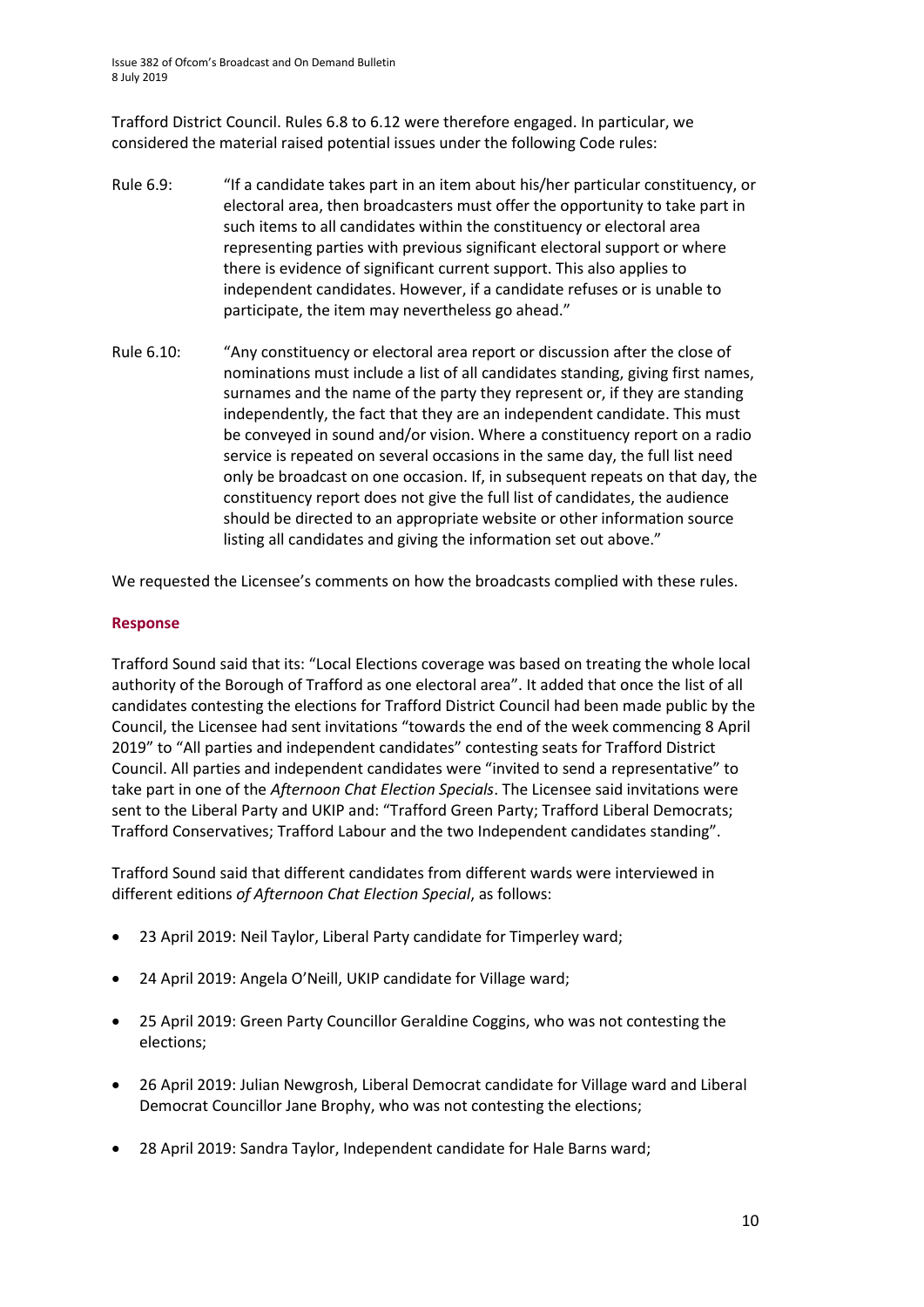- 29 April 201: Angela Stone, Conservative Party candidate for Altrincham ward and Michael Young, her election agent; and
- 30 April 2019: Andrew Western, Labour Party candidate for Priory ward.

The Licensee added that before each programme was broadcast, each candidate was told they were being interviewed about electoral matters on a "Trafford-wide basis, not their own ward". It added that it "would not have been possible to invite all candidates for every ward to attend these programmes, in part due to the logistics of inviting over 100 candidates in a short space of time and also not having the contact details of all candidates in part due to the ability to not have an address published". Trafford Sound reiterated that it had undertaken "elections coverage on a ward-by-ward basis, rather on a Trafford-wide basis" because "in most cases we were only informed of who was being sent by each party very close to the day of their planned attendance [and] it would not have been possible to invite all candidates taking part in a ward where a candidate was sent in such a time".

In conclusion, the Licensee stated its belief that its elections coverage was "fair and proportionate, having invited Independents and minor parties to participate when it was not required to do so based on recent electoral support, thus allowing a balanced and wide range of viewpoints on Trafford issues".

In response to a copy of Ofcom's Preliminary View, which was to record breaches of Rules 6.9 and 6.10, Trafford Sound "unreservedly" apologised and said it "fully accept(ed) responsibility for the errors made" as a result of "a misunderstanding of the rules". It acknowledged that a "higher level of clarification should have been provided to the presenter" should have been given to the presenter. However, the Licensee added that "neither candidate appeared to benefit from their interview and as such the election result was not affected in either ward" as a result of this case it had come to the decision "not to carry out similar programming for any future elections".

#### **Decision**

Reflecting our duties under th[e Communications Act 2003,](http://www.legislation.gov.uk/ukpga/2003/21/section/319) Section Six of the Code requires that the special impartiality requirements in Section Five are applied at the time of elections and referendums. In particular Section Six reflects the special requirements relating to broadcasters covering elections, as laid out in the [Representation of the People Act 1983](http://www.legislation.gov.uk/ukpga/1983/2/section/93) (as amended) ("the RPA").

Specifically, under section 93 of the RPA, Ofcom is required to adopt a code of practice with respect to the participation of candidates at a parliamentary or local government election in broadcast items about the constituency or electoral area in question. Therefore, Ofcom is required to put in place rules which broadcasters have to comply with when they broadcast items featuring candidates, for example discussing or raising issues about the constituencies or electoral areas they are contesting. Ofcom's code of practice is set out in Rules 6.8 to 6.12 of the Code.

Ofcom takes account of the audience's and the broadcaster's right to freedom of expression set out in Article 10 of the European Convention on Human Rights.

Ofcom's Guidance states that there is no obligation on broadcasters to provide any election coverage. However, if broadcasters choose to cover election campaigns, they must comply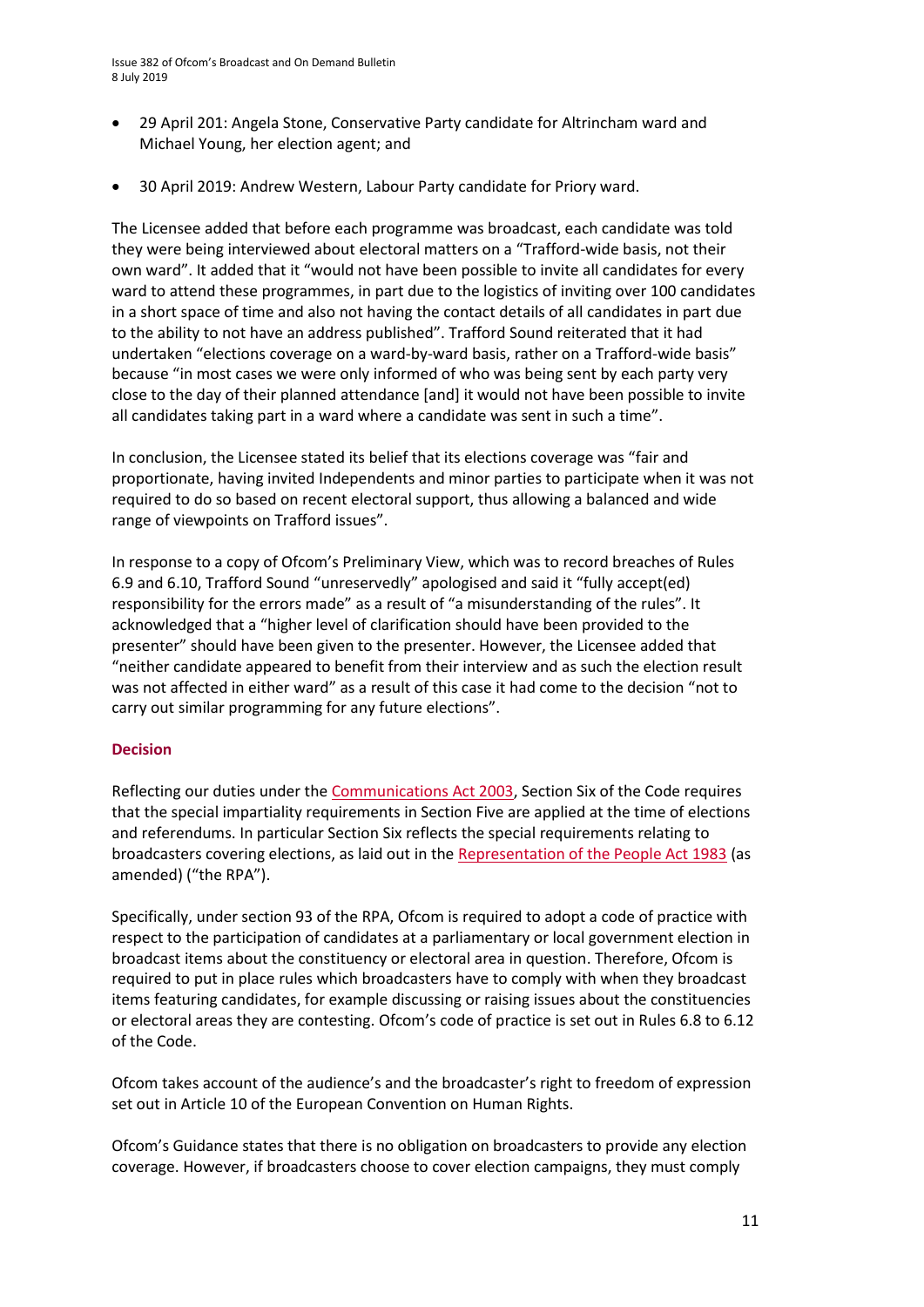with the rules in Section Six of the Code, and in particular the constituency and electoral area reporting requirements in Rules 6.8 to 6.12 of the Code. These specific rules apply to the broadcast of a particular constituency and electoral area report or discussion during an election period.

#### Rule 6.9

Rule 6.9 requires that when an election candidate is taking part in a discussion about the electoral area in which they are standing, broadcasters must offer the opportunity to take part in such items to all candidates within the same electoral area representing parties with previous significant electoral support or where there is evidence of significant current support. This also applies to independent candidates. However, if a candidate refuses or is unable to participate, the item may nevertheless go ahead.

We first considered whether the editions of *Afternoon Chat Election Special* broadcast on 23 and 24 April 2019 contained electoral area reports and discussions. Paragraph 1.41 of Ofcom's Gui[dance to section six of the Code](https://www.ofcom.org.uk/__data/assets/pdf_file/0034/99178/broadcast-code-guidance-section-6-march-2017.pdf) states: "…the principal point for broadcasters is to ensure that when interviewing candidates in reports that either raise issues about their constituency/electoral area or raise the profile of the candidate in connection with their constituency/electoral area, other candidates in the constituency/electoral area (as described in Rule 6.9) have an opportunity to take part as appropriate".

In this case, we took into account that during the election period for Trafford District Council, the Liberal Party candidate for Timperley ward was interviewed on 23 April 2019 and the UKIP candidate for Village ward was interviewed on 24 April 2019. We considered that each of these interviews, in which the candidates gave their views about the wards in which they were seeking election, were electoral area reports or discussions as defined in the Code.

The Licensee initially argued that it had treated "the whole local authority of the Borough of Trafford as one electoral area" and had offered the chance to take part in editions of *Afternoon Chat Election Special* to candidates from all parties and independent candidates contesting seats for Trafford District Council. However, the Code defines 'electoral area' as follows:

"Electoral area (for example electoral division, *borough ward* or other area) is the local government equivalent to the parliamentary term 'constituency'" [Ofcom emphasis added].

It was clear to Ofcom that the Licensee had broadcast electoral reports and discussions featuring the Liberal Party candidate contesting Timperley ward and the UKIP candidate contesting Village ward. Therefore, it is our view that Trafford Sound was required to offer the opportunity to take part to other candidates contesting those wards representing parties (or independent candidates) with previous significant electoral support or where there is evidence of significant current support.

The Licensee said that all parties and independent candidates contesting the elections to Trafford District Council were "invited to send a representative" to take part in one of the *Afternoon Chat Election Specials*. We also took into account that following Trafford Sound's general invitation to all parties to send a representative on a Trafford District Council-wide basis, the Liberal Democrat candidate contesting Village ward took part in the *Afternoon Chat Election Special* on 26 April 2019. However, we did not consider that the Licensee's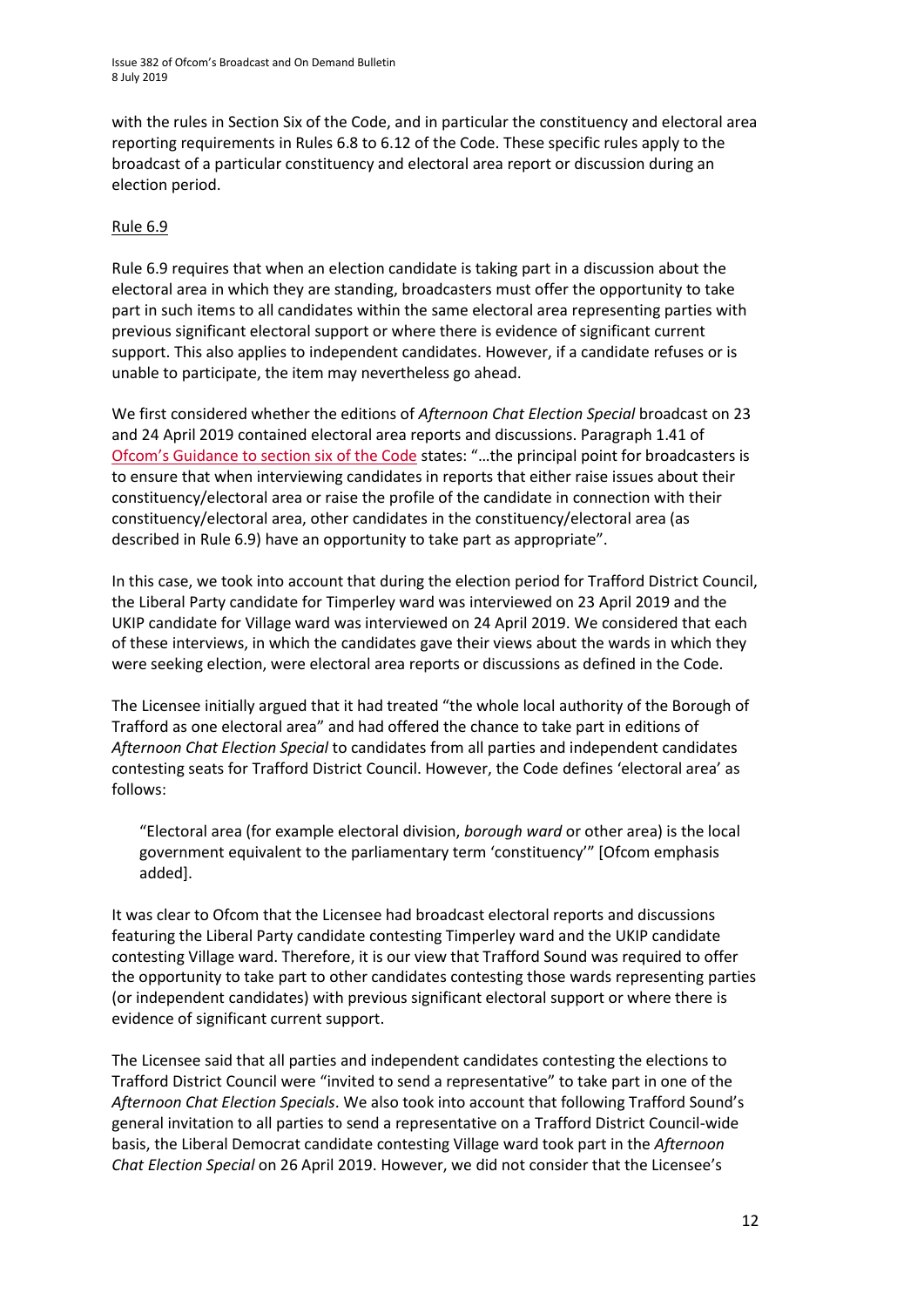general invitation on a Trafford District Council-wide basis constituted invitations to relevant candidates contesting Timperley and/or Village wards to take part in electoral area reports and discussions in the context of Rule 6.9.

In determining which candidates represent parties with previous significant electoral support or where there is evidence of significant current support, broadcasters should take account of the available evidence. In considering past electoral support, the Guidance<sup>1</sup> to Section Six makes clear that Ofcom takes into account factors such as the electoral performance of parties (including the numbers of elected candidates and overall percentage of vote received) in the previous set of corresponding elections over at least two electoral cycles. The Guidance also states<sup>2</sup> that one obvious objective and measurable evidence of significant current support for a candidate is opinion poll evidence, where it is available.

We therefore considered whether any parties contesting Timperley and Village wards, and whose candidates had not been invited to take part in the electoral area reports or discussions relating to those wards, had demonstrated evidence of previous significant electoral support. In doing so, we took into account the performance of relevant parties over the past two electoral cycles at the English local elections [in general](https://www.ofcom.org.uk/__data/assets/pdf_file/0017/112094/evidence-past-current-electoral-support-may-elections-2019.pdf) an[d in Timperley and](https://www.trafford.gov.uk/about-your-council/elections/election-results.aspx)  [Village wards specifically](https://www.trafford.gov.uk/about-your-council/elections/election-results.aspx) in terms of: sequential years (2017<sup>3</sup> and 2018); and in relation to the last two elections when the seats being contested in May 2019 were last contested (2011 and 2015).

We took into account the following in relation to the performance of different parties in the English local elections in general in 2018, 2017, 2015 and 2011 and in Timperley and Village wards specifically in 2018, 2016, 2015 and 2011:

- the Conservative Party achieved 31.8% and above in the English local elections in general and 33.2% and above in Timperley ward and 32.1% and above in Village ward;
- the Labour Party achieved 20.0% and above in the English local elections in general and 10.4% and above in Timperley ward and 18.8% and above in Village ward; and
- the Liberal Democrats achieved 10.3% and above in the English local elections in general and 29.0% and above in Timperley ward<sup>4</sup>.

We also considered whether any parties contesting Timperley and Village wards, and whose candidates had not been invited to take part in the electoral area reports or discussions relating to those wards, had demonstrated evidence of current support, in the form of

**.** 

<sup>4</sup> We did not consider previous Liberal Democrat results for Village ward because the Liberal Democrat candidate had taken part in the edition of *Afternoon Chat Election Special* broadcast on 26 April 2019.

<sup>1</sup> Ibid, paragraph 1.47.

<sup>2</sup> Ibid, paragraph 1.43.

<sup>&</sup>lt;sup>3</sup> Elections to seats to Trafford District Council take place on a rolling basis with elections taking place three years in every four. Therefore there were no local elections that took place in 2017. Therefore, in terms of sequential years, the last two electoral cycles for elections to Trafford District Council were 2018 and 2016.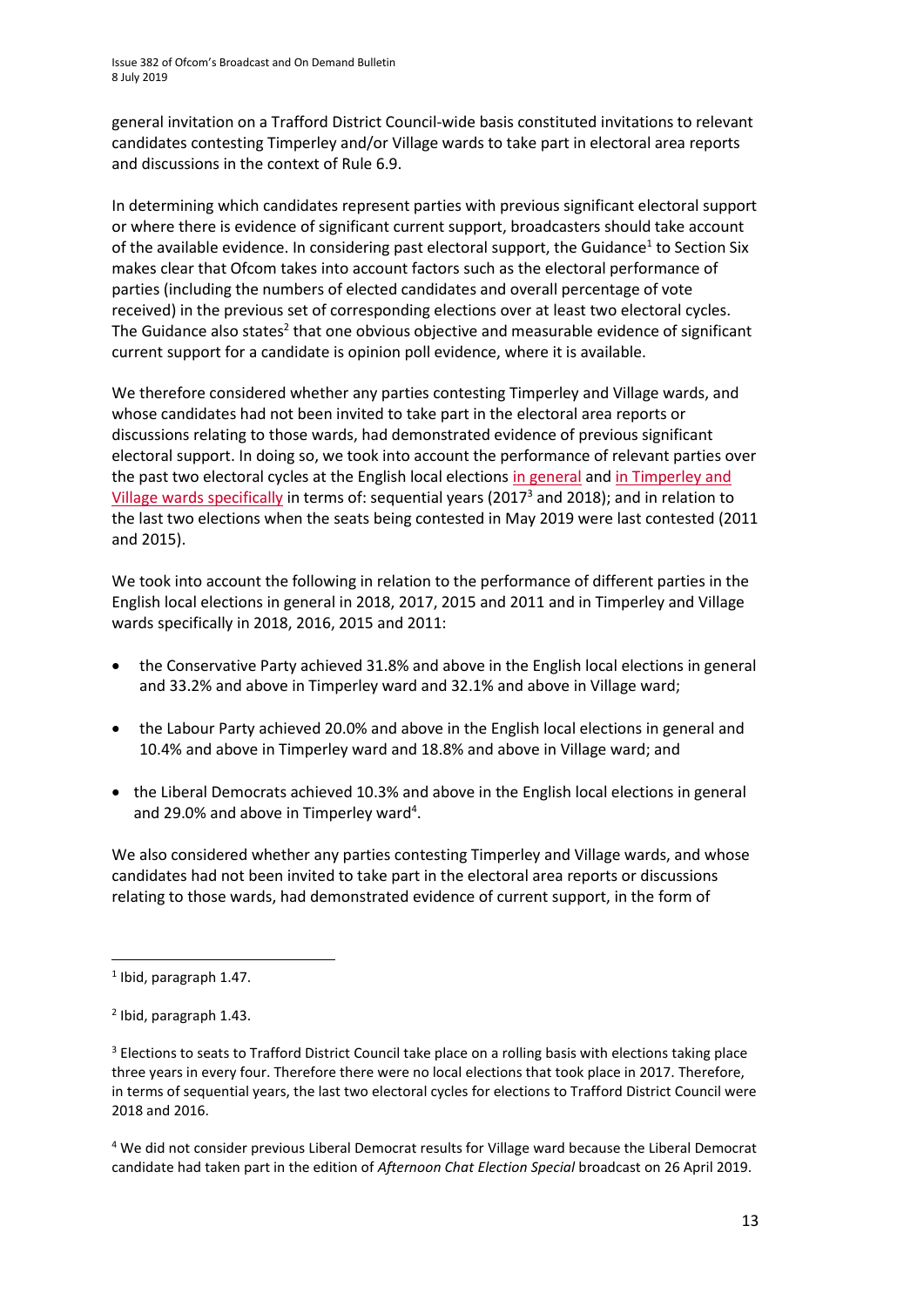opinion polls. In doing so we took account of [Ofcom's published digest of Evidence of past](https://www.ofcom.org.uk/__data/assets/pdf_file/0017/112094/evidence-past-current-electoral-support-may-elections-2019.pdf)  electoral support [and current support](https://www.ofcom.org.uk/__data/assets/pdf_file/0017/112094/evidence-past-current-electoral-support-may-elections-2019.pdf) (figure 18) ahead of the various elections taking place on 2 May 2019. This showed that in relation to opinion poll evidence in England at the end of January 2019 (the last date included in Ofcom's published digest):

- the Conservative Party was attracting support of 39.6%;
- the Labour Party was attracting support of 36.7%; and
- the Liberal Democrats was attracting support of 9.3%.

The Licensee argued that "neither candidate appeared to benefit from their interview and as such the election result was not affected in either ward". However, the constituency and electoral area reporting requirements in Rules 6.8 to 6.12 of the Code reflect the statutory requirement upon Ofcom to put in place rules that prevent candidates, through appearing in broadcast items, from gaining an unfair advantage over other candidates contesting the same election. Therefore, in our view, given the above evidence, it was incumbent on Trafford Sound to give specific invitations to take part in an electoral area report and discussion to the candidates of the Conservative Party, Labour Party and Liberal Democrats contesting Timperley ward, and the candidates of the Conservative Party and Labour Party contesting Village ward.

We took into account the Licensee's initial view that it had been "fair and proportionate, having invited Independents and minor parties to participate when it was not required to do so based on recent electoral support, thus allowing a balanced and wide range of viewpoints on Trafford issues". It also argued that it would not have been logistically possible to invite all candidates contesting all the wards in the elections to Trafford District Council in May 2019. However, when a broadcaster features candidates contesting a local election based on wards, the Code does not require that all candidates contesting all wards in the local authority in question are offered the chance to take part in programming. Rather, to ensure fairness between candidates contesting an election in a particular electoral area i.e. an individual ward, under Rule 6.9, broadcasters must offer the opportunity to take part in an electoral area report and discussion to candidates contesting that ward, if there is evidence of significant past electoral support or significant current support.

We also took account of Trafford Sound's apology and its subsequent acknowledgement of "the errors made" as a result of "a misunderstanding of the rules". Given all the above, Ofcom's Decision is that the broadcasts breached Rule 6.9.

#### Rule 6.10

Rule 6.10 requires that when a constituency or electoral area report or discussion is broadcast after the close of nominations, a list of all candidates standing must also be included within the broadcast, giving first names, surnames and the name of the party they represent or, if they are standing independently, the fact that they are an independent candidate.

In this case, the close of nominations was 3 April 2019. Therefore it was necessary for the edition of *Afternoon Chat Election Special* broadcast: on 23 April 2019 to include a list of candidates contesting Timperley ward; and on 24 April 2019 to include a list of candidates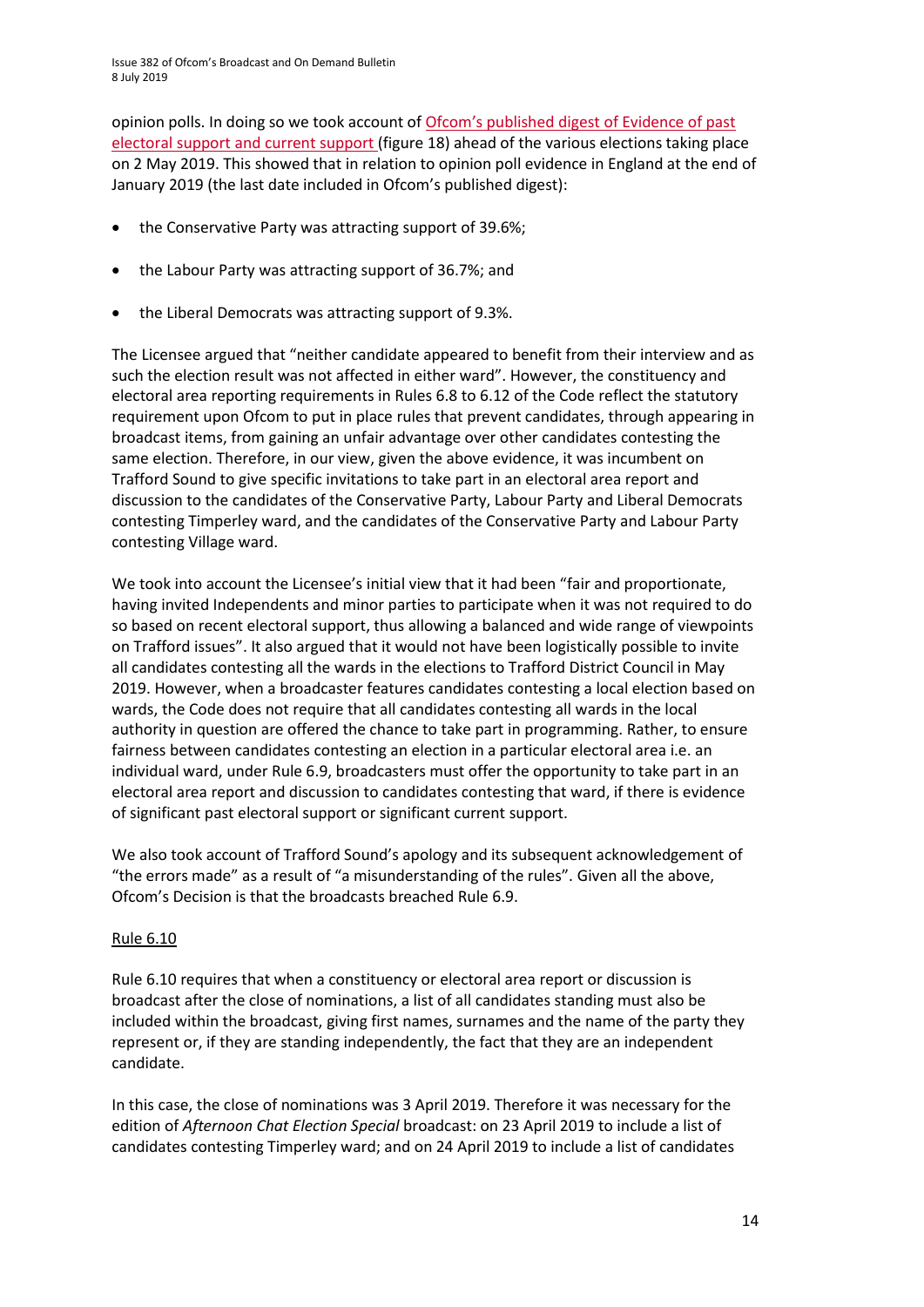contesting Village ward. However, neither broadcast included a list of all candidates standing in the relevant ward being discussed in each programme.

We took into account the Licensee's apology and its subsequent acknowledgement that it had breached the Code due to "a misunderstanding of the rules". Given all the above, Ofcom's Decision is that the broadcasts also breached Rule 6.10.

#### **Breaches of Rules 6.9 and 6.10**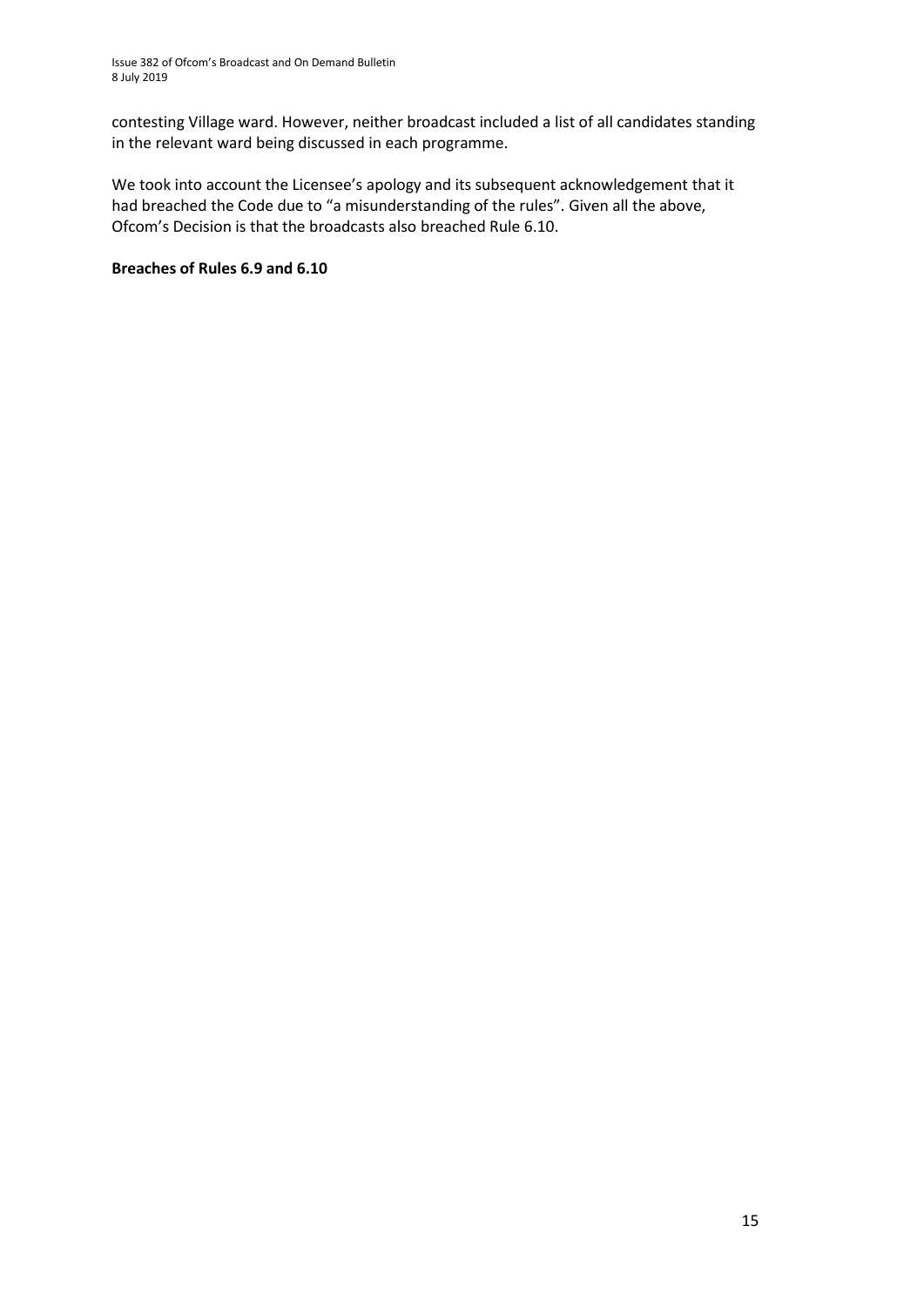# In Breach

### **Homeopathic Clinic** *KTV, 15 March 2019, 16:00*

#### **Introduction**

KTV is a television channel broadcasting to the Sikh community in the United Kingdom. The licence for KTV is held by Khalsa Television Limited ("KTV" or "the Licensee").

*Homeopathic Clinic* invited viewers to call in for advice on medical conditions. It was hosted by a presenter and his guest, a homeopath referred to in the programme as "Dr Gorania".

Ofcom received a complaint that the programme promoted the guest's homeopathic business. As the programme was broadcast mainly in Punjabi, Ofcom commissioned an English translation of the material and gave the Licensee an opportunity to comment on the accuracy of the translation. The Licensee made no comments and Ofcom therefore relied on the translation for this investigation.

The programme included the following exchanges:

| Guest:     | "People can talk to me about this in private. They can leave their number at<br>the reception, or they can contact me on this number. I come from Milton<br>Keynes and here in Birmingham -"                                                                                                         |
|------------|------------------------------------------------------------------------------------------------------------------------------------------------------------------------------------------------------------------------------------------------------------------------------------------------------|
| Presenter: | "You also have your thing in Birmingham".                                                                                                                                                                                                                                                            |
| Guest:     | "Birmingham".                                                                                                                                                                                                                                                                                        |
| Presenter: | "Do you allocate your days, for instance, how many days do you spend in<br>Birmingham?"                                                                                                                                                                                                              |
| Guest:     | "I am here in Birmingham on Tuesdays, but I am also in Milton Keynes and<br>many other places".                                                                                                                                                                                                      |
| Presenter: | "Please tell the viewers as well about where you are at what time of the<br>week?"                                                                                                                                                                                                                   |
| Guest:     | "Yes, so I do home visits too. This is after teleconsultation when I have<br>diagnosed the issue and sent the report out. You can get the medicines<br>delivered to your house. You can come to Milton Keynes, London, Leicester<br>There's quite a few - Glasgow, Manchester, Leeds, Bradford etc". |
| Presenter: | "Times?"                                                                                                                                                                                                                                                                                             |
| Guest:     | "At different times. I find out on the phone".                                                                                                                                                                                                                                                       |
| Presenter: | "So, you talk to your patients about the phone and that's how you know<br>when they're available and stuff?"                                                                                                                                                                                         |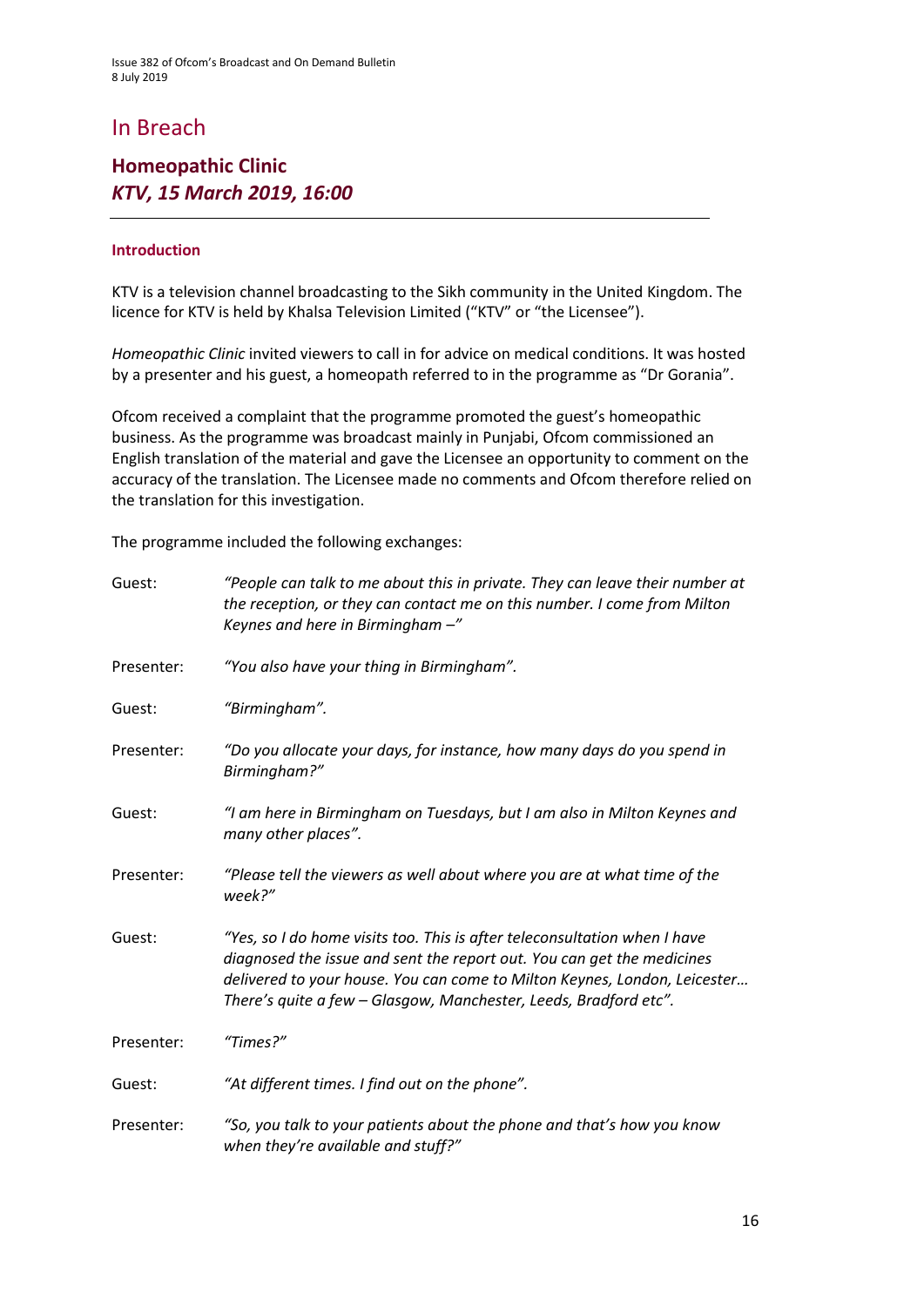| Guest:     | "Yes".                                                                                                                                                                             |
|------------|------------------------------------------------------------------------------------------------------------------------------------------------------------------------------------|
|            | ***                                                                                                                                                                                |
| Presenter: | "Okay, the doctor will be in the studio, you can phone him afterwards. If you<br>want to make an appointment you can also do that".                                                |
| Guest:     | "I will be here at 7 o'clock. If anyone wants they can take my personal details.<br>If you want to talk to me, you can call me on this number and we can talk<br>after 7 o'clock". |
| Presenter: | "Yes, yes, yes. If anyone asks you'll give them $-$ "                                                                                                                              |
| Guest:     | "Answers, I will give them advice".                                                                                                                                                |
|            | ***                                                                                                                                                                                |
| Caller:    | "If I could know where you're located I can come an get it [an ailment]<br>checked out".                                                                                           |
| Presenter: | "No, you can call us here at the studio and $-$ "                                                                                                                                  |
| Guest:     | "You can meet us at KTV or the studios if you want $-$ "                                                                                                                           |
| Presenter: | "We can give you the information first and then we can proceed further".                                                                                                           |

The guest made a number of other references to contacting him off-air, such as *"If they want to contact us they can get our number through reception and phone us"*, and *"You can also leave your number with me"*. He also made a series of positive statements about homeopathic medicine, for example *"It's popular, it doesn't carry side effects. Very effective. It's been used for hundreds of years"* and *"Homeopathy has a perfect solution to this"*.

Ofcom requested information from the Licensee about any commercial arrangements associated with the references in the programme to the guest's private business. Based on the information provided, we considered that the programme raised potential issues under the following Code rules:

- Rule 9.4: "Products, services and trade marks must not be promoted in programming".
- Rule 9.5: "No undue prominence may be given in programming to a product, service or trade mark. Undue prominence may result from:
	- the presence of, or reference to, a product, service or trade mark in programming where there is no editorial justification; or
	- the manner in which a product, service or trade mark appears or is referred to in programming".

We therefore sought comments from the Licensee on how the programme complied with these rules.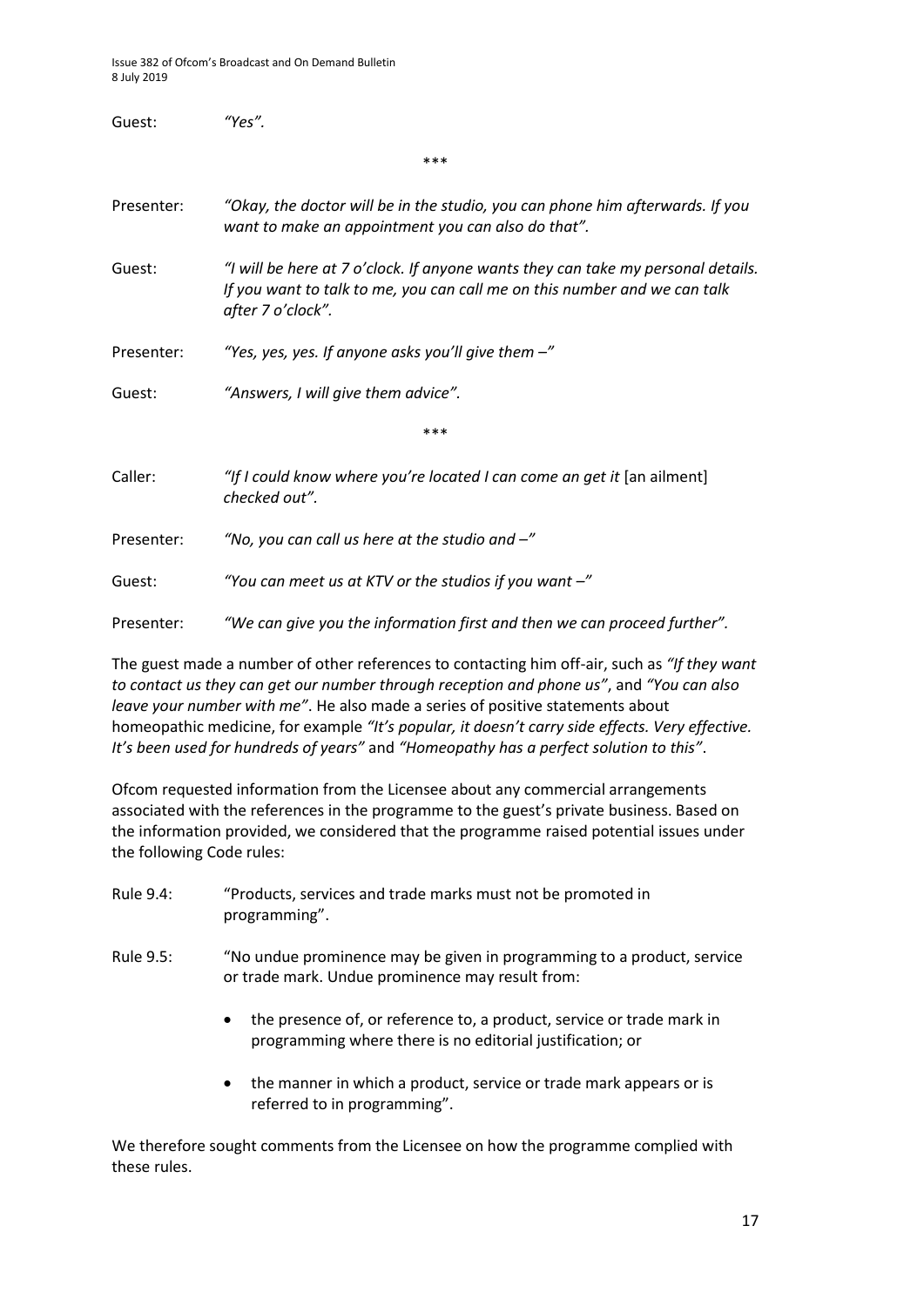#### **Response**

In its response, the Licensee explained that the usual presenter of this programme had been unavailable, and the replacement, though "experienced", had "out of respect to the good doctor allowed him a little too much freedom".

KTV said that the guest had previously been "told what the boundaries are", but that he had been "slightly overzealous in wanting to aid those viewers watching the show". It added that he had apologised for this, and "now understands that even though he is trying to help viewers he cannot come across as though he is promoting himself".

KTV said that it had explained to him that "when talking to the audience he must be more specific in his words and meanings", giving as an example the distinction between encouraging viewers to "make contact with the studio", and inviting them to "come to the studio". It clarified that nobody had come to the studio for the purpose of receiving health advice or treatment.

The Licensee apologised for "any misunderstanding", and indicated its willingness to take account of any guidance from Ofcom in future.

#### **Decision**

Reflecting our duties under th[e Communications Act 2003,](http://www.legislation.gov.uk/ukpga/2003/21/section/319) Section Nine of the Code requires that broadcasters maintain a distinction between advertising and editorial content.

Rule 9.4 requires that products, services and trade marks are not promoted in programming. Ofcom's [Guidance](https://www.ofcom.org.uk/__data/assets/pdf_file/0014/33611/section9_may16.pdf) on this rule explains that "where a reference to a product or service features in a programme…the extent to which a reference will be considered promotional will be judged by the context in which it appears".

In this case, the presenter and the guest discussed medical conditions raised by viewers who had called the studio telephone number. Although viewers were encouraged to call the studio for advice, the guest and the presenter also repeatedly referred to the guest's business. There did not appear to be any editorial reasons for these references, which included details of the locations he worked in, and how to arrange an appointment to see him. The guest appeared to be using the programme to solicit business as a homeopathic practitioner, encouraging viewers to contact him off-air, either by telephone or by visiting the studio. This was combined with positive statements about homeopathic medicine, and claims about the effectiveness of treatments. For these reasons, Ofcom considers that the programme promoted the guest's business, and was therefore in breach of Rule 9.4.

Rule 9.5 requires that references to products, services and trade marks in programming must not be unduly prominent. Undue prominence may result from the inclusion of such references without sufficient editorial justification, or from the manner in which products, services or trade marks are referred to. Ofcom's [Guidance](https://www.ofcom.org.uk/__data/assets/pdf_file/0014/33611/section9_may16.pdf) on undue prominence makes clear: "The level of prominence given to a product, service or trade mark will be judged against the editorial context in which it appears." As discussed above, this programme included repeated references to the guest's business, such as information about when and where he would be available to see patients. Viewers were invited by the presenter and the guest to contact the guest off-air for advice, and to arrange an appointment outside of the programme. Ofcom's view was that these references to the service provided by the guest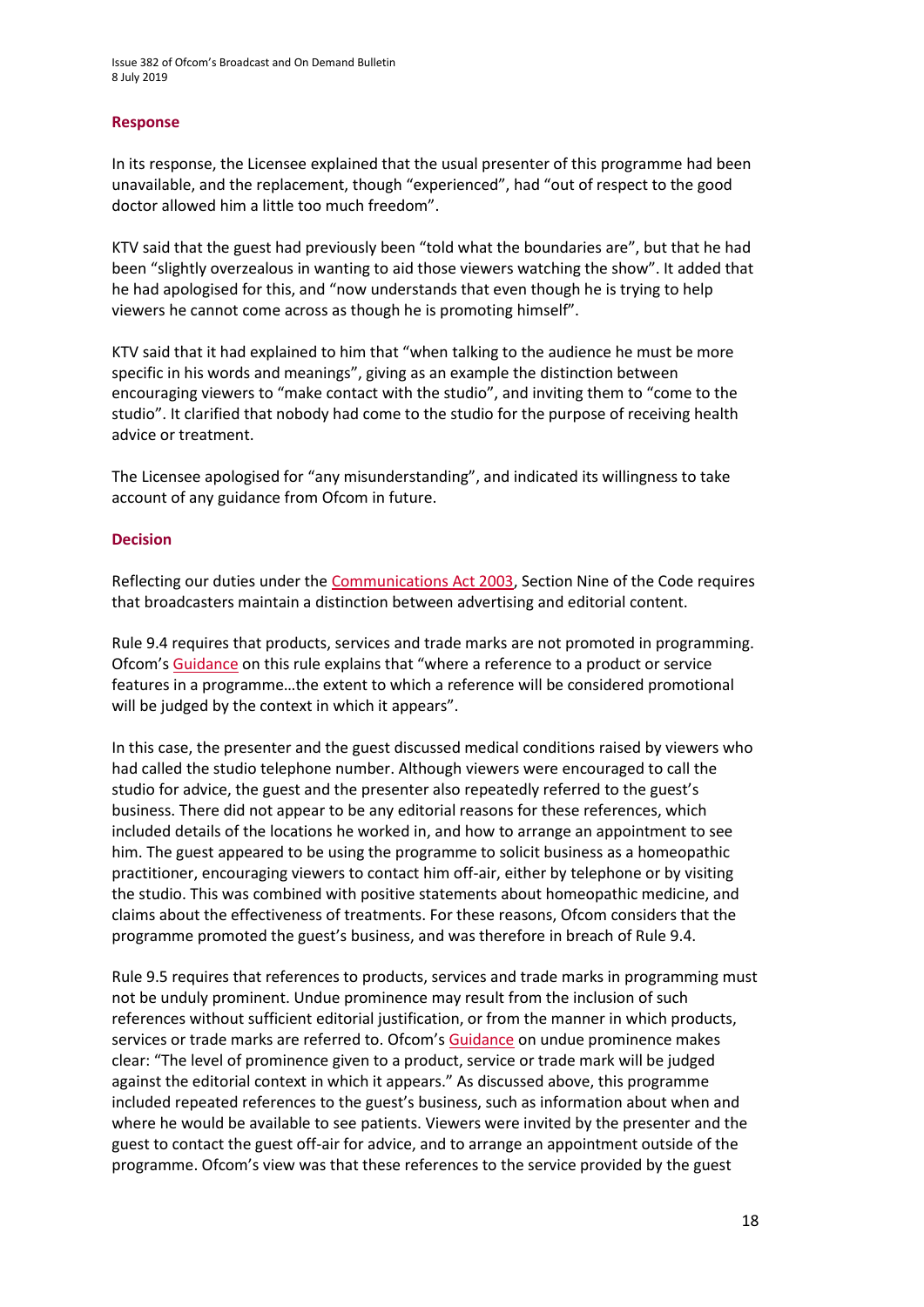were unduly prominent, as there was no editorial justification for their inclusion in the programme. The programme was therefore also in breach of Rule 9.5.

#### **Breaches of Rules 9.4 and 9.5**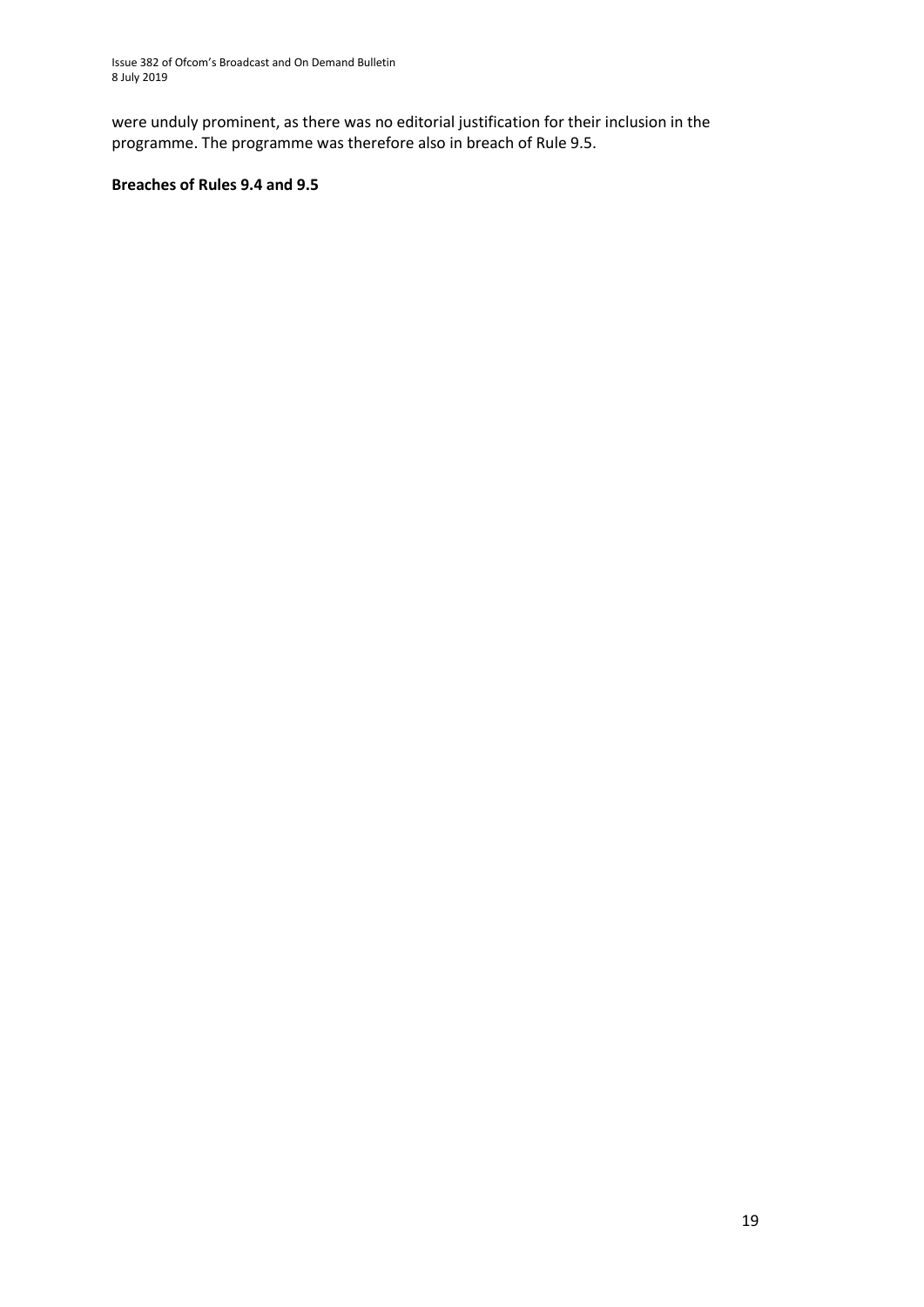# Resolved

## **Premiership Rugby: Exeter Chiefs v Harlequins** *BT Sport 2, 27 April 2019, 15:00*

#### **Introduction**

BT Sport 2 is a sports channel owned and operated by British Telecommunications plc ("BT" or "the Licensee").

Ofcom received a complaint about the broadcast of offensive language during this live coverage of the Premiership Rugby match between the Exeter Chiefs and Harlequins.

At approximately 15:43, the referee's microphone picked up one of the players saying *"this is fucking boring now"*.

We considered the material raised potential issues under Rule 1.14 of the Code which states that:

"The most offensive language must not be broadcast before the watershed (in the case of television)…".

We therefore asked the Licensee for its comments on how the programme complied with this rule.

#### **Response**

BT apologised for any offence caused and assured "that we take our responsibilities very seriously in this regard".

The Licensee said that the offensive language was not heard by the production team during the live match "so an immediate apology was not issued" but stressed that it does "have policies in place to ensure immediate and sincere apologies are aired when inappropriate language is heard via the referee's microphone".

BT said that a member of the compliance team discusses each sports fixture with the relevant executive producer every week in order to "ensure the respective production teams have foreseen all potential compliance issues", including "what mitigation plans are in place regarding potential language from the spectators, as well as from players on the pitch".

The Licensee provided Ofcom with its risk assessment matrix for this particular fixture, which included the detailed contingency plans in place. The Licensee pointed out that this procedure was successfully followed twice during this match and the commentary team apologised on both occasions.

The Licensee confirmed that this offensive language, and any other inappropriate language was "identified during the reversioning process" and removed from subsequent repeats and from the on-demand version.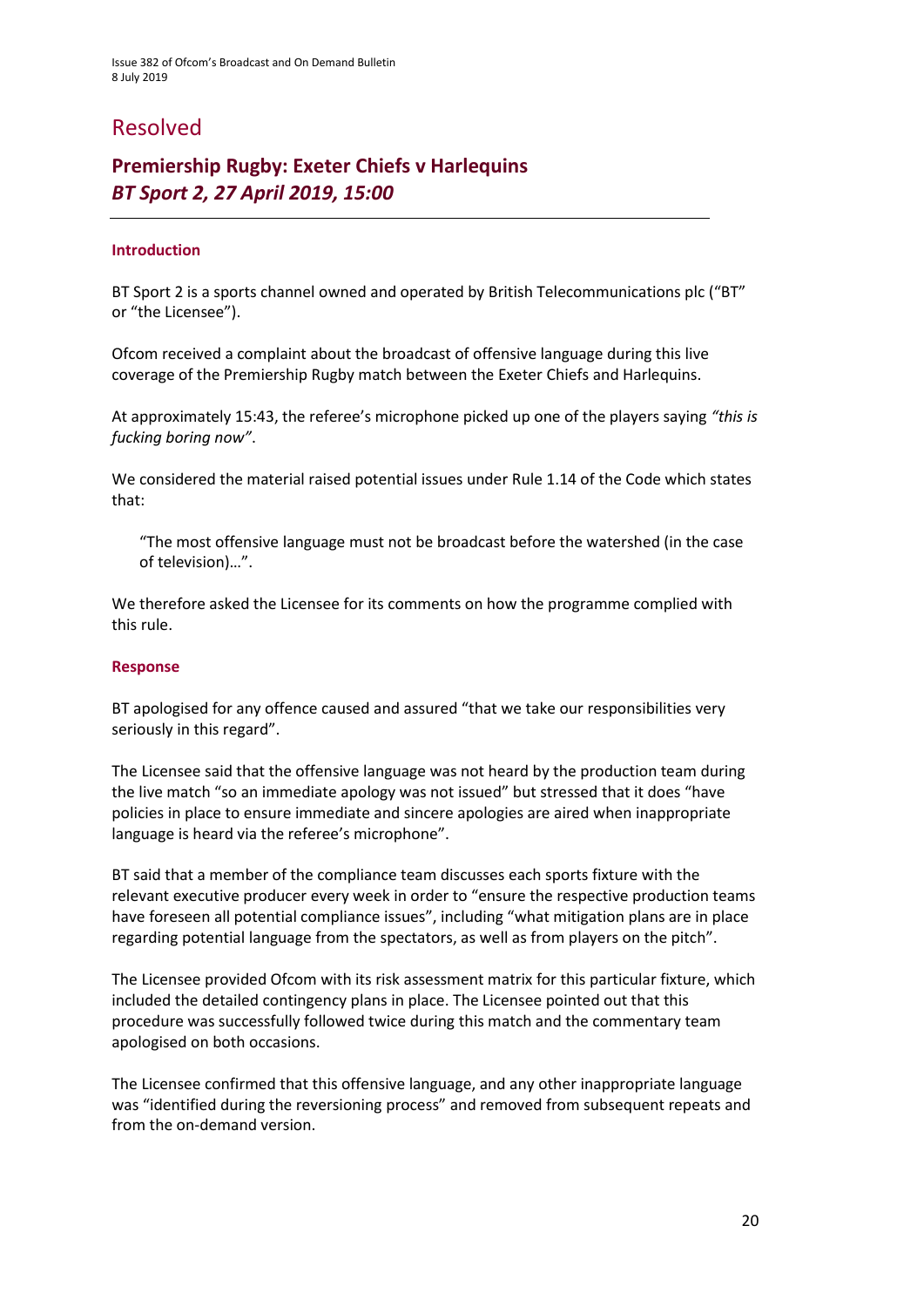#### **Decision**

Reflecting our duties under th[e Communications Act 2003,](https://www.legislation.gov.uk/ukpga/2003/21/section/319) Sections One of the Code requires that people under eighteen are protected from unsuitable material in programmes.

Rule 1.14 states that the most offensive language must not be broadcast before the watershed on television.

[Ofcom's 2016 research on offensive language](https://www.ofcom.org.uk/__data/assets/pdf_file/0022/91624/OfcomOffensiveLanguage.pdf) clearly indicates that audiences consider the word "fuck" and variations of it to be among the most offensive language.

The inclusion of the word *"fucking"* in this programme at 15:43 was therefore a clear example of the most offensive language being broadcast before the watershed. However, we took into account that: it was a live broadcast; the Licensee had taken a number of measures in advance to minimise the risk of offensive language being broadcast; and, that the other instances of offensive language were picked up and dealt with in an appropriate and timely manner.

We also took into account the steps that the Licensee said it had taken following the live broadcast to ensure that the offensive language was removed from future repeats and from their on-demand platform.

In light of the above, Ofcom's view is that this matter is resolved.

#### **Resolved**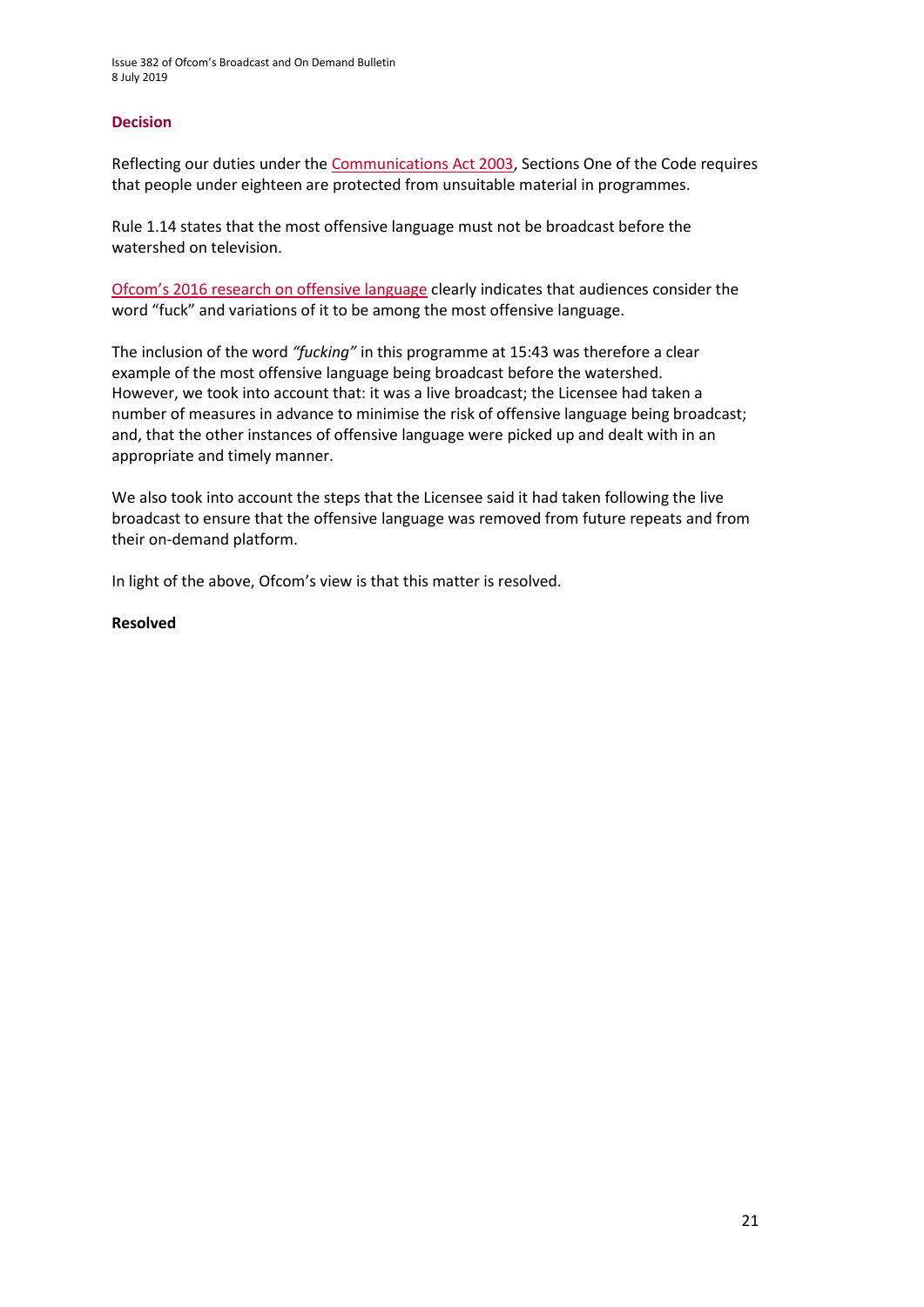# **Complaints assessed, not investigated**

Here are alphabetical lists of complaints that, after careful assessment, Ofcom has decided not to pursue between 17 and 30 June 2019 because they did not raise issues warranting investigation.

### Complaints assessed under the Procedures for investigating breaches of content standards for television and radio

| Programme                 | <b>Service</b>     | <b>Transmission Date</b> | <b>Categories</b>      | <b>Number of</b> |
|---------------------------|--------------------|--------------------------|------------------------|------------------|
|                           |                    |                          |                        | complaints       |
| Drag SOS (trailer)        | 4Music             | 18/06/2019               | Generally accepted     | 1                |
|                           |                    |                          | standards              |                  |
| Drag SOS (trailer)        | 4Music             | 19/06/2019               | Generally accepted     | $\mathbf{1}$     |
|                           |                    |                          | standards              |                  |
| Drag SOS (trailer)        | 4Music             | 22/06/2019               | Generally accepted     | $\overline{2}$   |
|                           |                    |                          | standards              |                  |
| Drag SOS (trailer)        | 4Music             | 24/06/2019               | Generally accepted     | $\mathbf{1}$     |
|                           |                    |                          | standards              |                  |
| 8 Out of 10 Cats Does     | 4Seven             | 23/06/2019               | Sexual orientation     | $\mathbf{1}$     |
| Countdown                 |                    |                          | discrimination/offence |                  |
| Myra Hindley: The         | 5 Select           | 16/06/2019               | Generally accepted     | $\mathbf{1}$     |
| <b>Untold Story</b>       |                    |                          | standards              |                  |
| The Sex Business:         | 5 Star             | 07/01/2019               | Sexual material        | $\mathbf{1}$     |
| <b>Trans of Demand</b>    |                    |                          |                        |                  |
| The Sex Business:         | 5 Star             | 11/06/2019               | Sexual material        | $\mathbf{1}$     |
| <b>Wannabe Porn Stars</b> |                    |                          |                        |                  |
| <b>Bailrigg FM Show</b>   | <b>Bailrigg FM</b> | 03/06/2019               | Due impartiality/bias  | $\mathbf{1}$     |
| Europa League Final:      | BT Sport 2         | 29/05/2019               | Religious/Beliefs      | $\mathbf{1}$     |
| Chelsea v Arsenal         |                    |                          | discrimination/offence |                  |
| Live UEFA Champions       | BT Sport 2         | 01/06/2019               | Generally accepted     | $\mathbf{1}$     |
| League                    |                    |                          | standards              |                  |
| Capital Radio             | Capital Radio      | 14/06/2019               | Dangerous behaviour    | $\mathbf{1}$     |
| <b>Breakfast Show</b>     |                    |                          |                        |                  |
| 24 Hours in Police        | Channel 4          | 15/04/2019               | Generally accepted     | 5                |
| Custody                   |                    |                          | standards              |                  |
| <b>Ackley Bridge</b>      | Channel 4          | 18/06/2019               | Violence               | $\mathbf{1}$     |
| Battle of the Super       | Channel 4          | 13/06/2019               | Generally accepted     | 1                |
| Eaters                    |                    |                          | standards              |                  |
| Beat the Chef             | Channel 4          | 06/06/2019               | Generally accepted     | $\mathbf 1$      |
|                           |                    |                          | standards              |                  |
| Britain's Next PM: the    | Channel 4          | 16/06/2019               | Due impartiality/bias  | 6                |
| C4 Debate                 |                    |                          |                        |                  |
| Britain's Next PM: the    | Channel 4          | 16/06/2019               | Materially misleading  | $\mathbf{1}$     |
| C4 Debate                 |                    |                          |                        |                  |
| Britain's Next PM: the    | Channel 4          | 16/06/2019               | Race                   | $\overline{4}$   |
| C4 Debate                 |                    |                          | discrimination/offence |                  |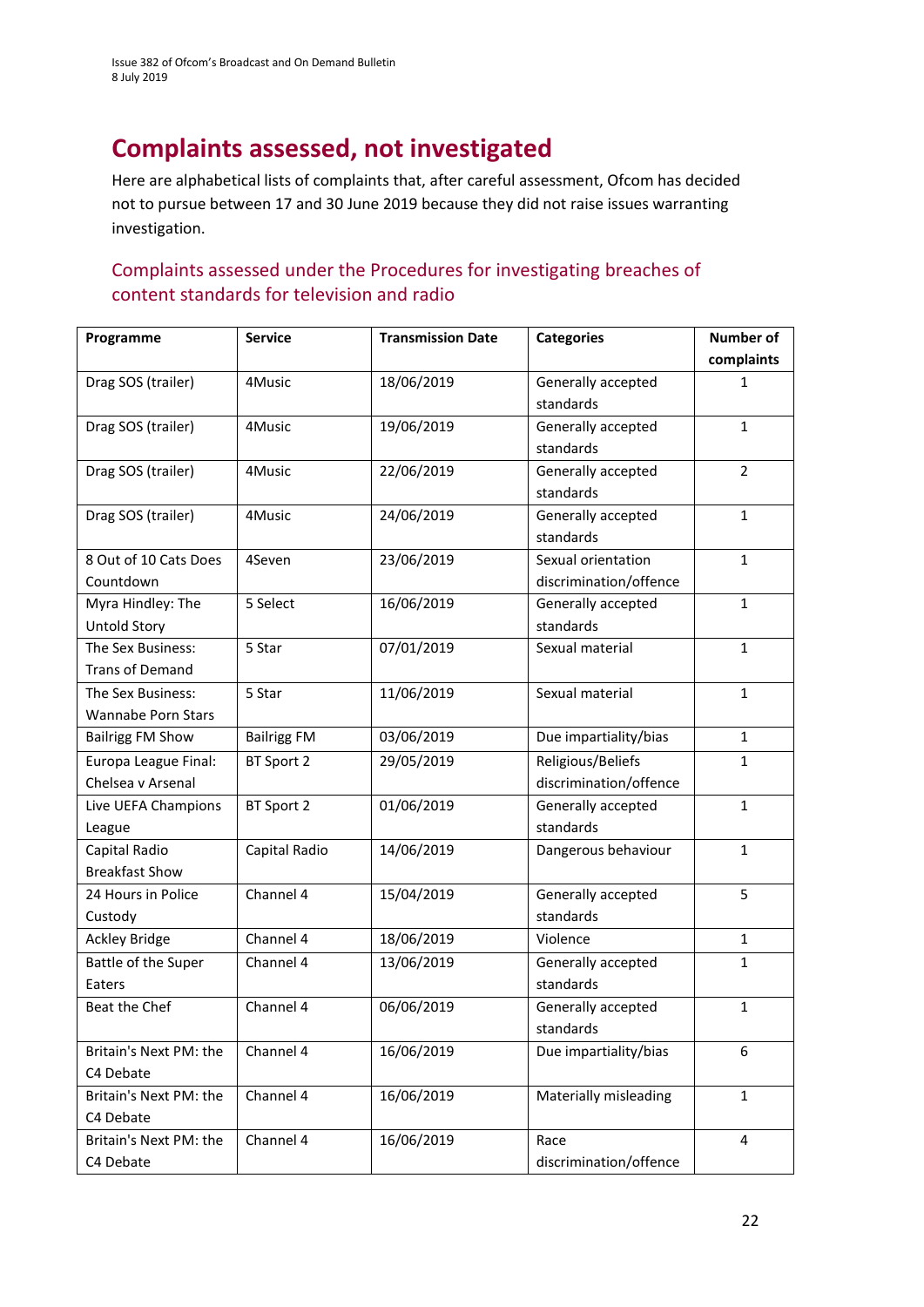| Programme                      | <b>Service</b>   | <b>Transmission Date</b> | <b>Categories</b>      | <b>Number of</b> |
|--------------------------------|------------------|--------------------------|------------------------|------------------|
|                                |                  |                          |                        | complaints       |
| Celebrity Gogglebox            | Channel 4        | 14/06/2019               | Generally accepted     | 2                |
|                                |                  |                          | standards              |                  |
| Celebrity Gogglebox            | Channel 4        | 14/06/2019               | Nudity                 | $\mathbf{1}$     |
| Celebrity Gogglebox            | Channel 4        | 21/06/2019               | Generally accepted     | 1                |
|                                |                  |                          | standards              |                  |
| Celebrity Gogglebox            | Channel 4        | 21/06/2019               | Sexual material        | $\mathbf{1}$     |
| Celebrity Gogglebox            | Channel 4        | 21/06/2019               | Sexual orientation     | $\overline{2}$   |
|                                |                  |                          | discrimination/offence |                  |
| Celebrity Gogglebox            | Channel 4        | 21/06/2019               | Violence               | $\mathbf{1}$     |
| Channel 4 News                 | Channel 4        | 22/05/2019               | Elections/Referendums  | $\mathbf{1}$     |
| Channel 4 News                 | Channel 4        | 04/06/2019               | Due impartiality/bias  | 14               |
| Channel 4 News                 | Channel 4        | 05/06/2019               | Due impartiality/bias  | $\mathbf{1}$     |
| Channel 4 News                 | Channel 4        | 06/06/2019               | Due impartiality/bias  | $\mathbf{1}$     |
| <b>Channel 4 News</b>          | Channel 4        | 06/06/2019               | Generally accepted     | $\overline{2}$   |
|                                |                  |                          | standards              |                  |
| Channel 4 News                 | Channel 4        | 11/06/2019               | Due impartiality/bias  | $\mathbf{1}$     |
| Channel 4 News                 | Channel 4        | 12/06/2019               | Due impartiality/bias  | $\mathbf{1}$     |
| Channel 4 News                 | Channel 4        | 12/06/2019               | Generally accepted     | 3                |
|                                |                  |                          | standards              |                  |
| Channel 4 News                 | Channel 4        | 12/06/2019               | Race                   | $\mathbf{1}$     |
|                                |                  |                          | discrimination/offence |                  |
| Channel ident                  | Channel 4        | 10/06/2019               | Offensive language     | $\mathbf{1}$     |
| Channel ident                  | Channel 4        | 19/06/2019               | Dangerous behaviour    | $\mathbf{1}$     |
| Drag SOS (trailer)             | Channel 4        | 21/06/2019               | Scheduling             | $\mathbf{1}$     |
| Hollyoaks                      | Channel 4        | 07/06/2019               | Generally accepted     | $\mathbf{1}$     |
|                                |                  |                          | standards              |                  |
| Hollyoaks                      | Channel 4        | 10/06/2019               | Generally accepted     | $\overline{2}$   |
|                                |                  |                          | standards              |                  |
| Leaving Neverland:             | Channel 4        | 06/03/2019               | Materially misleading  | 2                |
| Michael Jackson and            |                  |                          |                        |                  |
| Me                             |                  |                          |                        |                  |
| Leaving Neverland:             | Channel 4        | 24/06/2019               | Materially misleading  | 4                |
| Michael Jackson and            |                  |                          |                        |                  |
| Me                             |                  |                          |                        |                  |
| My Gay Dog and                 | Channel 4        | 01/06/2019               | Scheduling             | $\mathbf{1}$     |
| <b>Other Animals (trailer)</b> |                  |                          |                        |                  |
| The Devil Wears Prada          | Channel 4        | 23/06/2019               | Offensive language     | $\mathbf{1}$     |
| The Great British              | Channel 4        | 16/04/2019               | Sexual orientation     | $\mathbf{1}$     |
| School Swap                    |                  |                          | discrimination/offence |                  |
| Year of the Rabbit             | Channel 4        | 06/06/2019               | Generally accepted     | $\mathbf{1}$     |
| (trailer)                      |                  |                          | standards              |                  |
| Drag SOS (trailer)             | Channel 4 / E4 / | Various                  | Generally accepted     | 40               |
|                                | 4Seven           |                          | standards              |                  |
| Drag SOS (trailer)             | Channel 4+1      | 17/06/2019               | Scheduling             | $\mathbf{1}$     |
| 5 News                         | Channel 5        | 07/06/2019               | Violence               | $\mathbf{1}$     |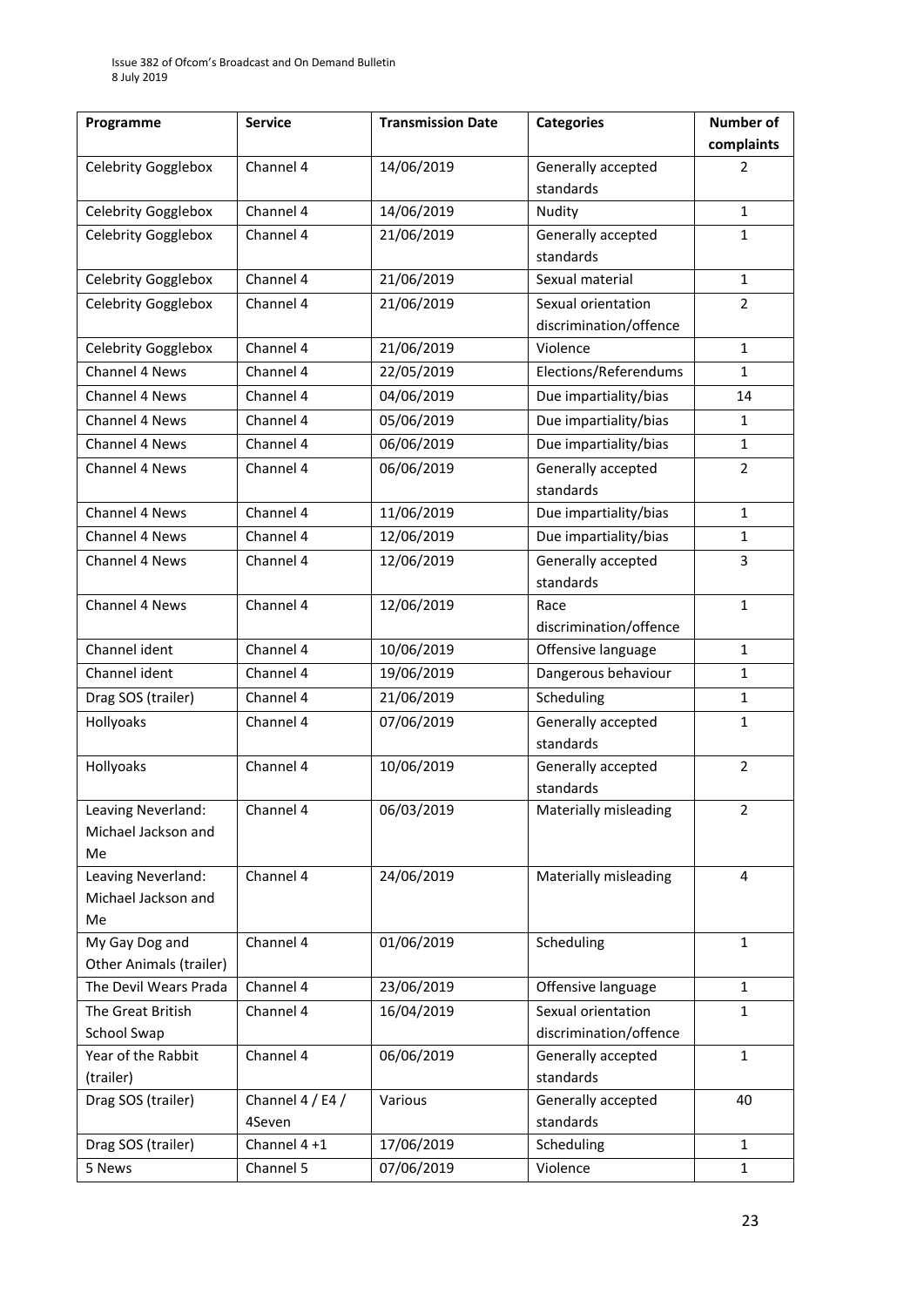| Programme                                   | <b>Service</b>         | <b>Transmission Date</b> | <b>Categories</b>      | <b>Number of</b> |
|---------------------------------------------|------------------------|--------------------------|------------------------|------------------|
|                                             |                        |                          |                        | complaints       |
| 5 News                                      | Channel 5              | 13/06/2019               | Due impartiality/bias  | 1                |
| <b>Blind Date</b>                           | Channel 5              | 16/06/2019               | Sexual material        | $\mathbf{1}$     |
| Get Your Tatts Out:                         | Channel 5              | 29/05/2019               | Scheduling             | $\mathbf{1}$     |
| Kavos Ink                                   |                        |                          |                        |                  |
| Jeremy Vine                                 | Channel 5              | 06/06/2019               | Due impartiality/bias  | $\mathbf{1}$     |
| Jeremy Vine                                 | Channel 5              | 14/06/2019               | Due impartiality/bias  | $\mathbf{1}$     |
| Jeremy Vine                                 | Channel 5              | 17/06/2019               | Gender                 | $\mathbf{1}$     |
|                                             |                        |                          | discrimination/offence |                  |
| Jeremy Vine                                 | Channel 5              | 18/06/2019               | Generally accepted     | $\mathbf{1}$     |
|                                             |                        |                          | standards              |                  |
| Jeremy Vine                                 | Channel 5              | 19/06/2019               | Due impartiality/bias  | $\overline{2}$   |
| Nightmare Tenants,                          | Channel 5              | 17/06/2019               | Under 18s in           | $\mathbf{1}$     |
| Slum Landlords                              |                        |                          | programmes             |                  |
| Robin Hood: Prince of                       | Channel 5              | 02/06/2019               | Scheduling             | $\mathbf 1$      |
| Thieves                                     |                        |                          |                        |                  |
| <b>Student Sex Workers:</b>                 | Channel 5              | 13/06/2019               | Generally accepted     | $\mathbf{1}$     |
| Porn Star Graduate                          |                        |                          | standards              |                  |
| The Gadget Show                             | Channel 5              | 31/05/2019               | Race                   | $\mathbf{1}$     |
|                                             |                        |                          | discrimination/offence |                  |
| The Nightmare                               | Channel 5              | 22/06/2019               | Offensive language     | $\mathbf{1}$     |
| Neighbour Next Door                         |                        |                          |                        |                  |
| The Nile: Egypt's                           | Channel $\overline{5}$ | 14/06/2019               | Animal welfare         | $\overline{2}$   |
| Great River with                            |                        |                          |                        |                  |
| <b>Bettany Hughes</b><br>The Shocking Truth | Channel 5              | 06/06/2019               | Materially misleading  | 11               |
| About Food                                  |                        |                          |                        |                  |
| The Woman with 106                          | Channel 5              | 16/06/2019               | Animal welfare         | $\mathbf{1}$     |
| Dogs                                        |                        |                          |                        |                  |
| The Woman with 106                          | Channel 5              | 16/06/2019               | Materially misleading  | 19               |
| Dogs                                        |                        |                          |                        |                  |
| The Yorkshire Steam                         | Channel 5              | 21/06/2019               | Offensive language     | $\mathbf{1}$     |
| Railway                                     |                        |                          |                        |                  |
| My Name is Earl                             | Comedy Central         | 10/06/2019               | Offensive language     | $\mathbf{1}$     |
| <b>Broadcast</b>                            | Cool FM                | Various                  | Competitions           | 1                |
| competition                                 |                        |                          |                        |                  |
| Would I Lie to You?                         | Dave                   | 03/06/2019               | Offensive language     | $\mathbf{1}$     |
| Blackish                                    | E4                     | 10/06/2019               | Race                   | $\mathbf{1}$     |
|                                             |                        |                          | discrimination/offence |                  |
| Drag SOS (trailer)                          | E4                     | 26/06/2019               | Scheduling             | $\mathbf{1}$     |
| Hollyoaks                                   | E4                     | 07/06/2019               | Disability             | $\mathbf{1}$     |
|                                             |                        |                          | discrimination/offence |                  |
| Hollyoaks                                   | E <sub>4</sub>         | 07/06/2019               | Generally accepted     | $\mathbf{1}$     |
|                                             |                        |                          | standards              |                  |
| Hollyoaks                                   | E <sub>4</sub>         | 10/06/2019               | Race                   | $\mathbf{1}$     |
|                                             |                        |                          | discrimination/offence |                  |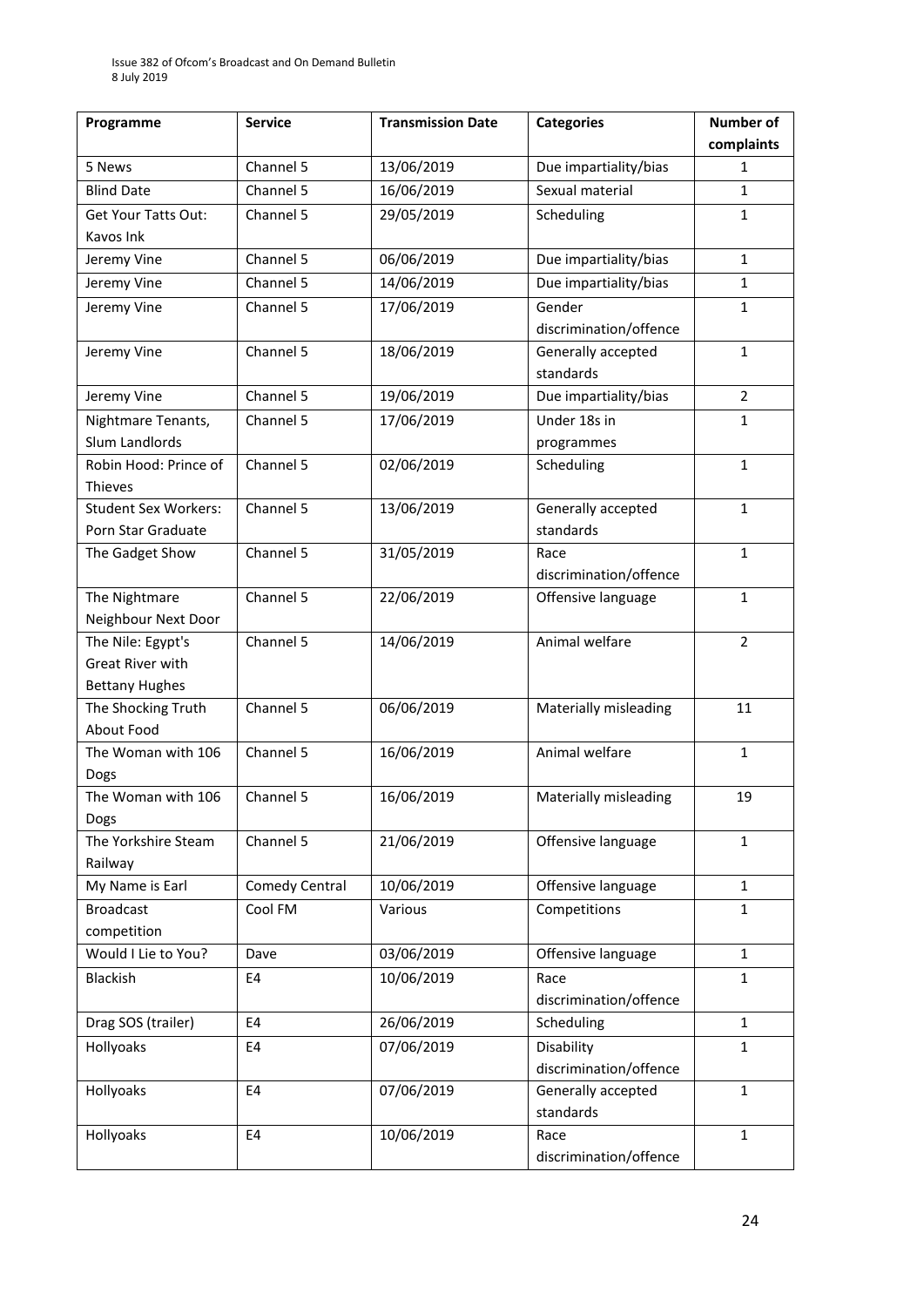| Programme                   | <b>Service</b>    | <b>Transmission Date</b> | <b>Categories</b>      | Number of      |
|-----------------------------|-------------------|--------------------------|------------------------|----------------|
|                             |                   |                          |                        | complaints     |
| Women and Horror            | Film4             | 16/06/2019               | Scheduling             | 1              |
| Season (trailer)            |                   |                          |                        |                |
| Programming                 | Gaydio            | 06/06/2019               | Sexual orientation     | $\mathbf{1}$   |
|                             |                   |                          | discrimination/offence |                |
| Ehsaas Ramadan -            | Geo TV            | 18/05/2019               | Promotion of           | $\mathbf{1}$   |
| Iftari                      |                   |                          | products/services      |                |
| <b>News</b>                 | <b>Gold Radio</b> | 07/06/2019               | Due impartiality/bias  | $\mathbf{1}$   |
| <b>Bradley Walsh's Late</b> | <b>ITV</b>        | 11/05/2019               | Generally accepted     | $\mathbf{1}$   |
| Night Guest List            |                   |                          | standards              |                |
| Catchphrase                 | <b>ITV</b>        | 15/06/2019               | Generally accepted     | $\mathbf{1}$   |
|                             |                   |                          | standards              |                |
| <b>Coronation Street</b>    | <b>ITV</b>        | 29/05/2019               | Violence               | 6              |
| <b>Coronation Street</b>    | <b>ITV</b>        | 31/05/2019               | Generally accepted     | 1              |
|                             |                   |                          | standards              |                |
| <b>Coronation Street</b>    | <b>ITV</b>        | 05/06/2019               | Disability             | 3              |
|                             |                   |                          | discrimination/offence |                |
| <b>Coronation Street</b>    | <b>ITV</b>        | 05/06/2019               | Materially misleading  | $\mathbf{1}$   |
| <b>Coronation Street</b>    | <b>ITV</b>        | 10/06/2019               | Generally accepted     | $\mathbf{1}$   |
|                             |                   |                          | standards              |                |
| <b>Coronation Street</b>    | <b>ITV</b>        | 19/06/2019               | Offensive language     | $\mathbf{1}$   |
| Dickinson's Real Deal       | <b>ITV</b>        | 25/06/2019               | Competitions           | $\mathbf{1}$   |
| Emmerdale                   | <b>ITV</b>        | 04/06/2019               | Generally accepted     | $\mathbf{1}$   |
|                             |                   |                          | standards              |                |
| Emmerdale                   | <b>ITV</b>        | 06/06/2019               | Animal welfare         | $\mathbf{1}$   |
| Emmerdale                   | <b>ITV</b>        | 20/06/2019               | Generally accepted     | 3              |
|                             |                   |                          | standards              |                |
| Emmerdale                   | <b>ITV</b>        | 24/06/2019               | Violence               | 3              |
| Emmerdale                   | <b>ITV</b>        | 25/06/2019               | Violence               | 17             |
| <b>Good Morning Britain</b> | ITV               | 04/06/2019               | Due impartiality/bias  | 1              |
| <b>Good Morning Britain</b> | <b>ITV</b>        | 07/06/2019               | Due impartiality/bias  | 1              |
| <b>Good Morning Britain</b> | <b>ITV</b>        | 07/06/2019               | Generally accepted     | $\mathbf{1}$   |
|                             |                   |                          | standards              |                |
| <b>Good Morning Britain</b> | <b>ITV</b>        | 11/06/2019               | Due accuracy           | $\mathbf{1}$   |
| <b>Good Morning Britain</b> | ITV               | 11/06/2019               | Due impartiality/bias  | $\mathbf{1}$   |
| <b>Good Morning Britain</b> | ITV               | 12/06/2019               | Disability             | 6              |
|                             |                   |                          | discrimination/offence |                |
| <b>Good Morning Britain</b> | ITV               | 19/06/2019               | Generally accepted     | $\mathbf{1}$   |
|                             |                   |                          | standards              |                |
| <b>Good Morning Britain</b> | <b>ITV</b>        | 24/06/2019               | Offensive language     | $\mathbf{1}$   |
| <b>Good Morning Britain</b> | ITV               | 26/06/2019               | Competitions           | $\mathbf{1}$   |
| <b>Good Morning Britain</b> | ITV               | 28/06/2019               | Generally accepted     | $\mathbf{1}$   |
|                             |                   |                          | standards              |                |
| <b>Good Morning Britain</b> | <b>ITV</b>        | Various                  | Competitions           | $\mathbf{1}$   |
| Harry Hill's Alien Fun      | <b>ITV</b>        | 15/06/2019               | Violence               | $\overline{2}$ |
| Capsule                     |                   |                          |                        |                |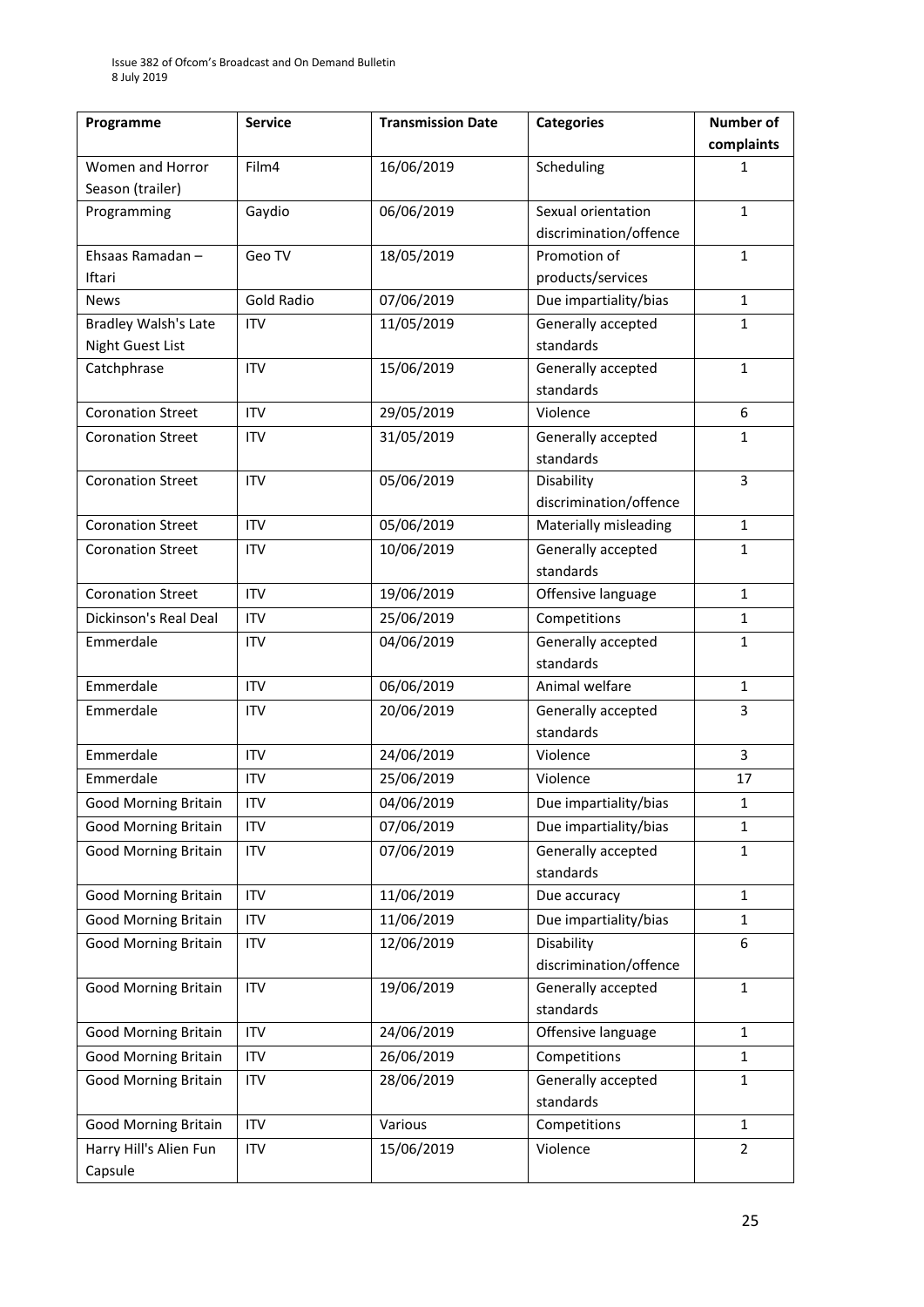| Programme                  | <b>Service</b>       | <b>Transmission Date</b> | <b>Categories</b>                      | Number of      |
|----------------------------|----------------------|--------------------------|----------------------------------------|----------------|
|                            |                      |                          |                                        | complaints     |
| <b>ITV News</b>            | <b>ITV</b>           | 03/06/2019               | Due impartiality/bias                  | 1              |
| <b>ITV News</b>            | <b>ITV</b>           | 05/06/2019               | Due impartiality/bias                  | $\mathbf{1}$   |
| <b>ITV News</b>            | <b>ITV</b>           | 07/06/2019               | Due accuracy                           | $\mathbf{1}$   |
| <b>ITV News</b>            | <b>ITV</b>           | 17/06/2019               | Violence                               | $\mathbf{1}$   |
| <b>ITV News</b>            | <b>ITV</b>           | 21/06/2019               | Animal welfare                         | $\overline{2}$ |
| <b>ITV News</b>            | <b>ITV</b>           | 27/06/2019               | Generally accepted                     | $\mathbf{1}$   |
|                            |                      |                          | standards                              |                |
| Loose Women                | <b>ITV</b>           | 04/06/2019               | Generally accepted                     | $\mathbf{1}$   |
|                            |                      |                          | standards                              |                |
| Lorraine                   | <b>ITV</b>           | 03/06/2019               | Due impartiality/bias                  | $\mathbf{1}$   |
| Peston                     | <b>ITV</b>           | 26/06/2019               | Due impartiality/bias                  | $\mathbf{1}$   |
| Psychopath with Piers      | <b>ITV</b>           | 21/06/2019               | Scheduling                             | $\mathbf{1}$   |
| Morgan (trailer)           |                      |                          |                                        |                |
| Psychopath with Piers      | <b>ITV</b>           | 24/06/2019               | Scheduling                             | $\mathbf{1}$   |
| Morgan (trailer)           |                      |                          |                                        |                |
| Soccer Aid                 | <b>ITV</b>           | 16/06/2019               | Generally accepted                     | 14             |
|                            |                      |                          | standards                              |                |
| The Chase                  | <b>ITV</b>           | 25/06/2019               | Materially misleading                  | $\mathbf{1}$   |
| The Jeremy Kyle Show       | <b>ITV</b>           | 08/05/2019               | Generally accepted                     | $\mathbf{1}$   |
|                            |                      |                          | standards                              |                |
| The Voice Kids             | <b>ITV</b>           | 15/06/2019               | Race                                   | $\mathbf{1}$   |
|                            |                      |                          | discrimination/offence                 |                |
| This Morning               | <b>ITV</b>           | 04/06/2019               | Materially misleading                  | $\overline{2}$ |
| This Morning               | <b>ITV</b>           | 11/06/2019               | Drugs, smoking,                        | $\mathbf{1}$   |
|                            |                      |                          | solvents or alcohol                    |                |
| This Morning               | <b>ITV</b>           | 12/06/2019               | Drugs, smoking,                        | $\mathbf{1}$   |
| This Morning               | <b>ITV</b>           | 18/06/2019               | solvents or alcohol<br>Sexual material | 3              |
|                            | <b>ITV</b>           |                          |                                        |                |
| This Morning               |                      | 19/06/2019               | Materially misleading                  | $\mathbf 1$    |
| Wild Bill                  | <b>ITV</b>           | 12/06/2019               | Generally accepted<br>standards        | 1              |
| You've Been Framed         | <b>ITV</b>           | 14/06/2019               | Animal welfare                         | $\overline{2}$ |
|                            | <b>ITV Anglia</b>    | 17/04/2019               | Generally accepted                     | $\overline{2}$ |
| <b>ITV News Anglia</b>     |                      |                          | standards                              |                |
| <b>ITV Meridian News</b>   | <b>ITV Meridian</b>  | 26/06/2019               | Other                                  | $\mathbf{1}$   |
| <b>ITV News Calendar</b>   | <b>ITV Yorkshire</b> | 26/06/2019               | Due impartiality/bias                  | $\mathbf{1}$   |
|                            | ITV <sub>2</sub>     | 10/06/2019               | Generally accepted                     | $\mathbf{1}$   |
| Continuity<br>announcement |                      |                          | standards                              |                |
| <b>Family Guy</b>          | ITV <sub>2</sub>     | 10/06/2019               | Transgender                            | $\overline{3}$ |
|                            |                      |                          | discrimination/offence                 |                |
| Love Island                | ITV <sub>2</sub>     | 03/06/2019               | Race                                   | $\overline{2}$ |
|                            |                      |                          | discrimination/offence                 |                |
| Love Island                | ITV <sub>2</sub>     | 06/06/2019               | Generally accepted                     | $\mathbf{1}$   |
|                            |                      |                          | standards                              |                |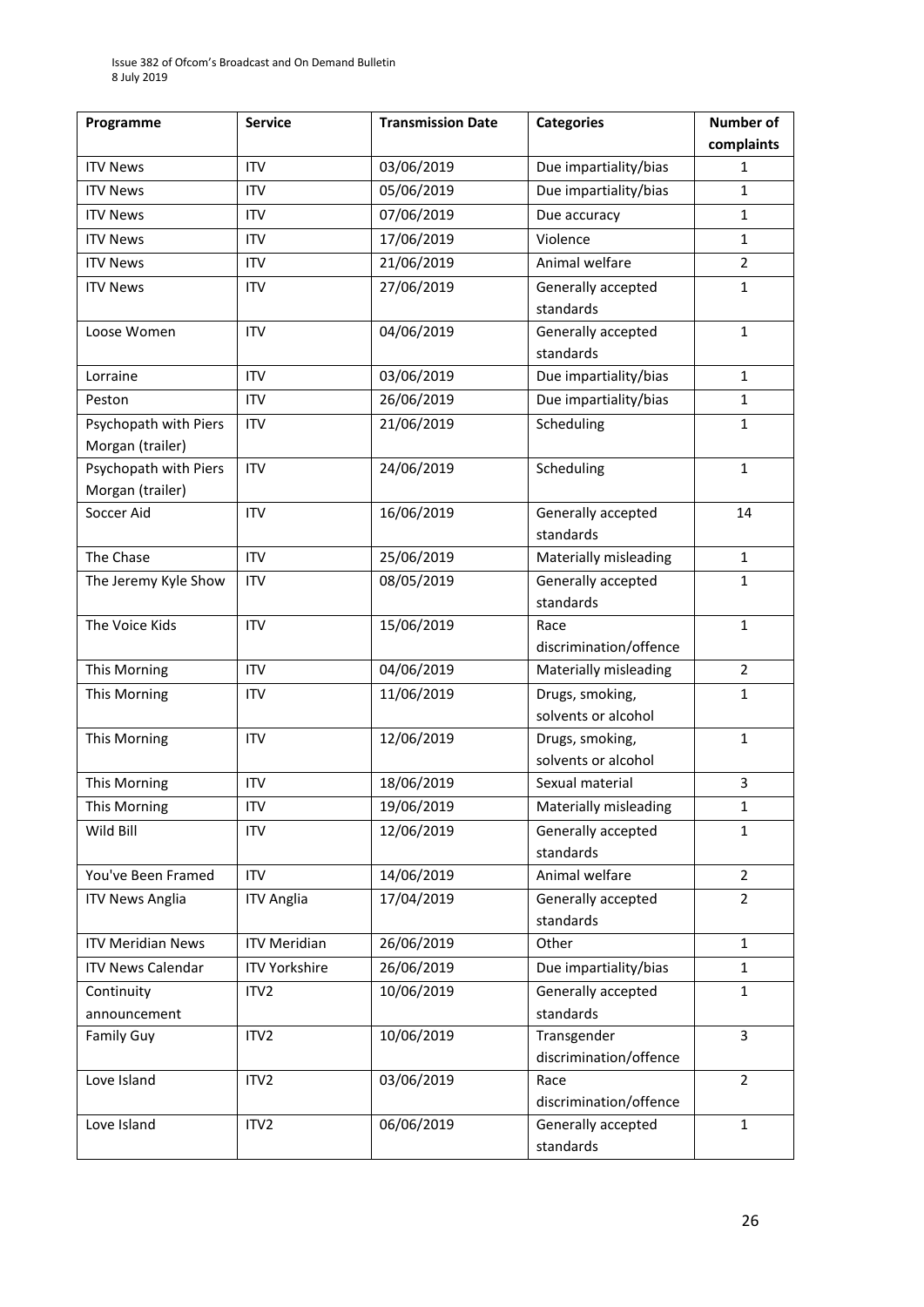| Programme             | <b>Service</b>   | <b>Transmission Date</b> | <b>Categories</b>               | <b>Number of</b> |
|-----------------------|------------------|--------------------------|---------------------------------|------------------|
|                       |                  |                          |                                 | complaints       |
| Love Island           | ITV <sub>2</sub> | 07/06/2019               | Generally accepted              | 1                |
|                       |                  |                          | standards                       |                  |
| Love Island           | ITV <sub>2</sub> | 07/06/2019               | Race                            | $\mathbf{1}$     |
|                       |                  |                          | discrimination/offence          |                  |
| Love Island           | ITV <sub>2</sub> | 09/06/2019               | Generally accepted              | $\mathbf{1}$     |
|                       |                  |                          | standards                       |                  |
| Love Island           | ITV <sub>2</sub> | 10/06/2019               | Disability                      | $\mathbf{1}$     |
|                       |                  |                          | discrimination/offence          |                  |
| Love Island           | ITV <sub>2</sub> | 11/06/2019               | Generally accepted              | $\overline{2}$   |
|                       |                  |                          | standards                       |                  |
| Love Island           | ITV <sub>2</sub> | 11/06/2019               | Race                            | 10               |
|                       |                  |                          | discrimination/offence          |                  |
| Love Island           | ITV <sub>2</sub> | 12/06/2019               | Disability                      | $\mathbf{1}$     |
|                       |                  |                          | discrimination/offence          |                  |
| Love Island           | ITV <sub>2</sub> | 12/06/2019               | Generally accepted              | $\mathbf{1}$     |
|                       |                  |                          | standards                       |                  |
| Love Island           | ITV <sub>2</sub> | 12/06/2019               | Offensive language              | $\overline{2}$   |
| Love Island           | ITV <sub>2</sub> | 12/06/2019               | Sexual material                 | $\mathbf{1}$     |
| Love Island           | ITV <sub>2</sub> | 13/06/2019               | Generally accepted              | 22               |
|                       |                  |                          | standards                       |                  |
| Love Island           | ITV <sub>2</sub> | 14/06/2019               | Generally accepted              | 726              |
|                       |                  |                          | standards                       |                  |
| Love Island           | ITV <sub>2</sub> | 16/06/2019               | Generally accepted              | 13               |
|                       |                  |                          | standards                       |                  |
| Love Island           | ITV <sub>2</sub> | 17/06/2019               | Generally accepted<br>standards | 4                |
| Love Island           | ITV <sub>2</sub> | 17/06/2019               | Offensive language              | $\mathbf{1}$     |
|                       |                  |                          |                                 |                  |
| Love Island           | ITV2             | 18/06/2019               | Generally accepted<br>standards | 37               |
| Love Island           | ITV <sub>2</sub> | 19/06/2019               | Generally accepted              | $\overline{2}$   |
|                       |                  |                          | standards                       |                  |
| Love Island           | ITV2             | 20/06/2019               | Gender                          | $\mathbf{1}$     |
|                       |                  |                          | discrimination/offence          |                  |
| Love Island           | ITV <sub>2</sub> | 20/06/2019               | Generally accepted              | 5                |
|                       |                  |                          | standards                       |                  |
| Love Island           | ITV2             | 20/06/2019               | Race                            | $\mathbf{1}$     |
|                       |                  |                          | discrimination/offence          |                  |
| Love Island           | ITV2             | 23/06/2019               | Violence                        | $\mathbf{1}$     |
| Love Island           | ITV <sub>2</sub> | Various                  | Generally accepted              | 9                |
|                       |                  |                          | standards                       |                  |
| You've Been Framed    | ITV2             | 14/06/2019               | Generally accepted              | $\mathbf{1}$     |
|                       |                  |                          | standards                       |                  |
| Psychopath with Piers | ITV4             | 21/06/2019               | Scheduling                      | $\mathbf{1}$     |
| Morgan (trailer)      |                  |                          |                                 |                  |
| Tour de Yorkshire     | ITV4             | 02/05/2019               | Due impartiality/bias           | $\mathbf{1}$     |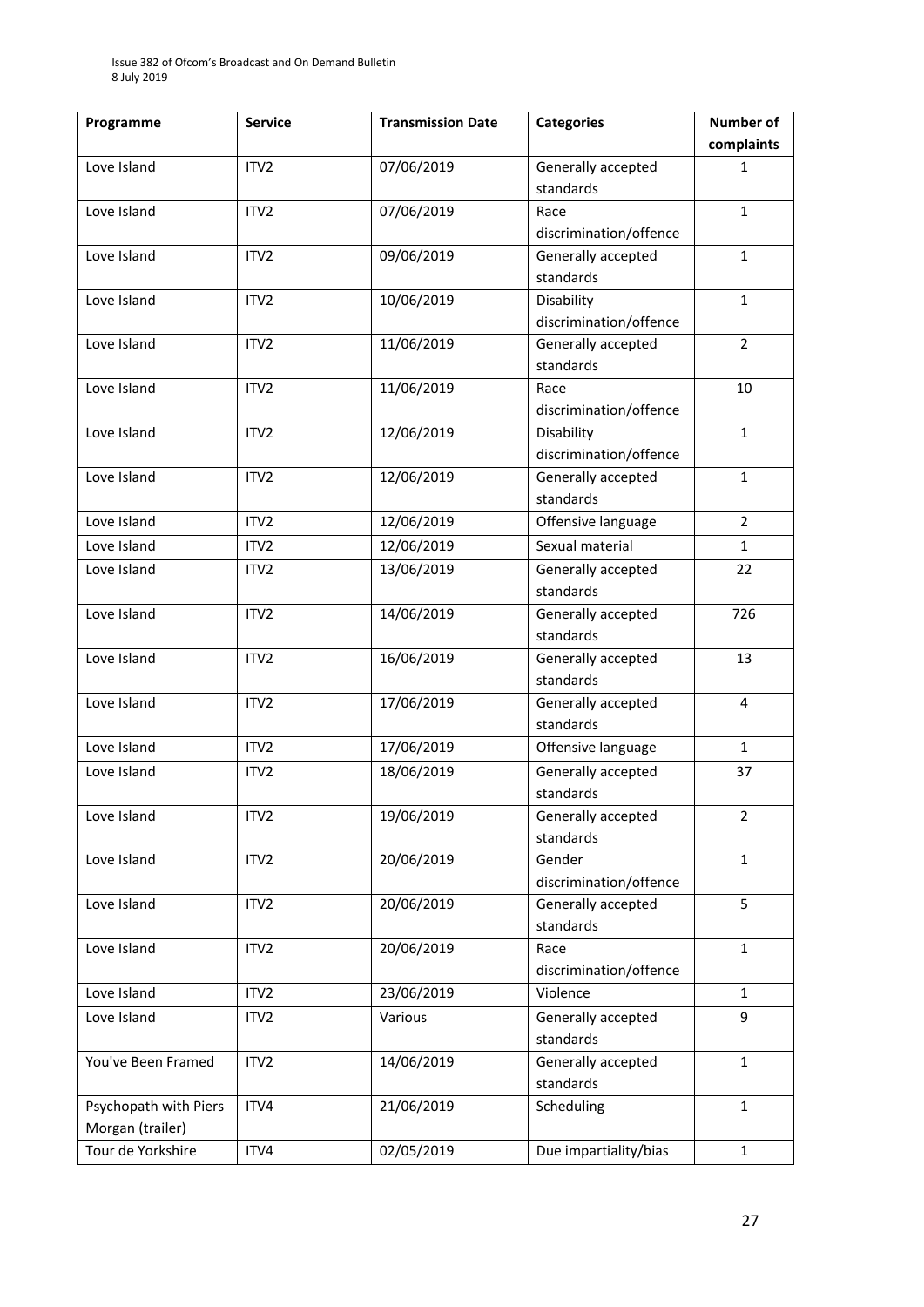| Programme            | <b>Service</b>    | <b>Transmission Date</b> | <b>Categories</b>      | <b>Number of</b> |
|----------------------|-------------------|--------------------------|------------------------|------------------|
|                      |                   |                          |                        | complaints       |
| The Real Housewives  | <b>ITVBe</b>      | 28/05/2019               | Generally accepted     | 1                |
| of Cheshire          |                   |                          | standards              |                  |
| Fråga Olle           | Kanal 11 (Sweden) | 03/06/2019               | Gender                 | $\mathbf{1}$     |
|                      |                   |                          | discrimination/offence |                  |
| Fråga Olle           | Kanal 11 (Sweden) | 04/06/2019               | Gender                 | $\mathbf{1}$     |
|                      |                   |                          | discrimination/offence |                  |
| Fråga Olle           | Kanal 11 (Sweden) | 05/06/2019               | Gender                 | $\mathbf{1}$     |
|                      |                   |                          | discrimination/offence |                  |
| Fråga Olle           | Kanal 11 (Sweden) | 06/06/2019               | Gender                 | $\mathbf{1}$     |
|                      |                   |                          | discrimination/offence |                  |
| Europa League Final: | Kanal 9 (Sweden)  | 29/05/2019               | Generally accepted     | $\mathbf{1}$     |
| Chelsea v Arsenal    |                   |                          | standards              |                  |
| <b>Eddie Mair</b>    | LBC 97.3 FM       | 20/06/2019               | Due impartiality/bias  | $\mathbf{1}$     |
| James O'Brien        | LBC 97.3 FM       | 06/06/2019               | Due impartiality/bias  | $\mathbf{1}$     |
| James O'Brien        | LBC 97.3 FM       | 06/06/2019               | Race                   | $\mathbf{1}$     |
|                      |                   |                          | discrimination/offence |                  |
| James O'Brien        | LBC 97.3 FM       | 07/06/2019               | Due impartiality/bias  | $\mathbf{1}$     |
| James O'Brien        | LBC 97.3 FM       | 07/06/2019               | Generally accepted     | $\mathbf{1}$     |
|                      |                   |                          | standards              |                  |
| James O'Brien        | LBC 97.3 FM       | 11/06/2019               | Generally accepted     | $\mathbf{1}$     |
|                      |                   |                          | standards              |                  |
| James O'Brien        | LBC 97.3 FM       | 14/06/2019               | Due impartiality/bias  | $\mathbf{1}$     |
| James O'Brien        | LBC 97.3 FM       | 14/06/2019               | Generally accepted     | $\mathbf{1}$     |
|                      |                   |                          | standards              |                  |
| James O'Brien        | LBC 97.3 FM       | 20/06/2019               | Generally accepted     | $\mathbf{1}$     |
|                      |                   |                          | standards              |                  |
| James O'Brien        | LBC 97.3 FM       | 25/06/2019               | Generally accepted     | $\mathbf{1}$     |
|                      |                   |                          | standards              |                  |
| Nick Ferrari         | LBC 97.3 FM       | 13/06/2019               | Materially misleading  | $\mathbf{1}$     |
| Nick Ferrari         | LBC 97.3 FM       | 18/06/2019               | Race                   | $\mathbf{1}$     |
|                      |                   |                          | discrimination/offence |                  |
| Nick Ferrari         | LBC 97.3 FM       | 18/06/2019               | Race                   | $\mathbf{1}$     |
|                      |                   |                          | discrimination/offence |                  |
| Nigel Farage         | LBC 97.3 FM       | 02/05/2019               | Due impartiality/bias  | $\mathbf{1}$     |
| <b>Nigel Farage</b>  | LBC 97.3 FM       | 27/05/2019               | Due impartiality/bias  | $\mathbf 1$      |
| <b>Nigel Farage</b>  | LBC 97.3 FM       | 01/06/2019               | Due impartiality/bias  | $\mathbf{1}$     |
| <b>Nigel Farage</b>  | LBC 97.3 FM       | 04/06/2019               | Due impartiality/bias  | 6                |
| <b>Nigel Farage</b>  | LBC 97.3 FM       | 05/06/2019               | Due impartiality/bias  | $\mathbf{1}$     |
| Nigel Farage         | LBC 97.3 FM       | 06/06/2019               | Due impartiality/bias  | $\mathbf{1}$     |
| Nigel Farage         | LBC 97.3 FM       | 09/06/2019               | Due impartiality/bias  | 5                |
| <b>Nigel Farage</b>  | LBC 97.3 FM       | 10/06/2019               | Due impartiality/bias  | $\mathbf{1}$     |
| <b>Nigel Farage</b>  | LBC 97.3 FM       | 11/06/2019               | Due impartiality/bias  | 1                |
|                      |                   |                          |                        |                  |
| <b>Nigel Farage</b>  | LBC 97.3 FM       | 13/06/2019               | Due impartiality/bias  | $\mathbf 1$      |
| <b>Nigel Farage</b>  | LBC 97.3 FM       | Various                  | Due impartiality/bias  | $\overline{2}$   |
| Steve Allen          | LBC 97.3 FM       | 12/06/2019               | Dangerous behaviour    | 3                |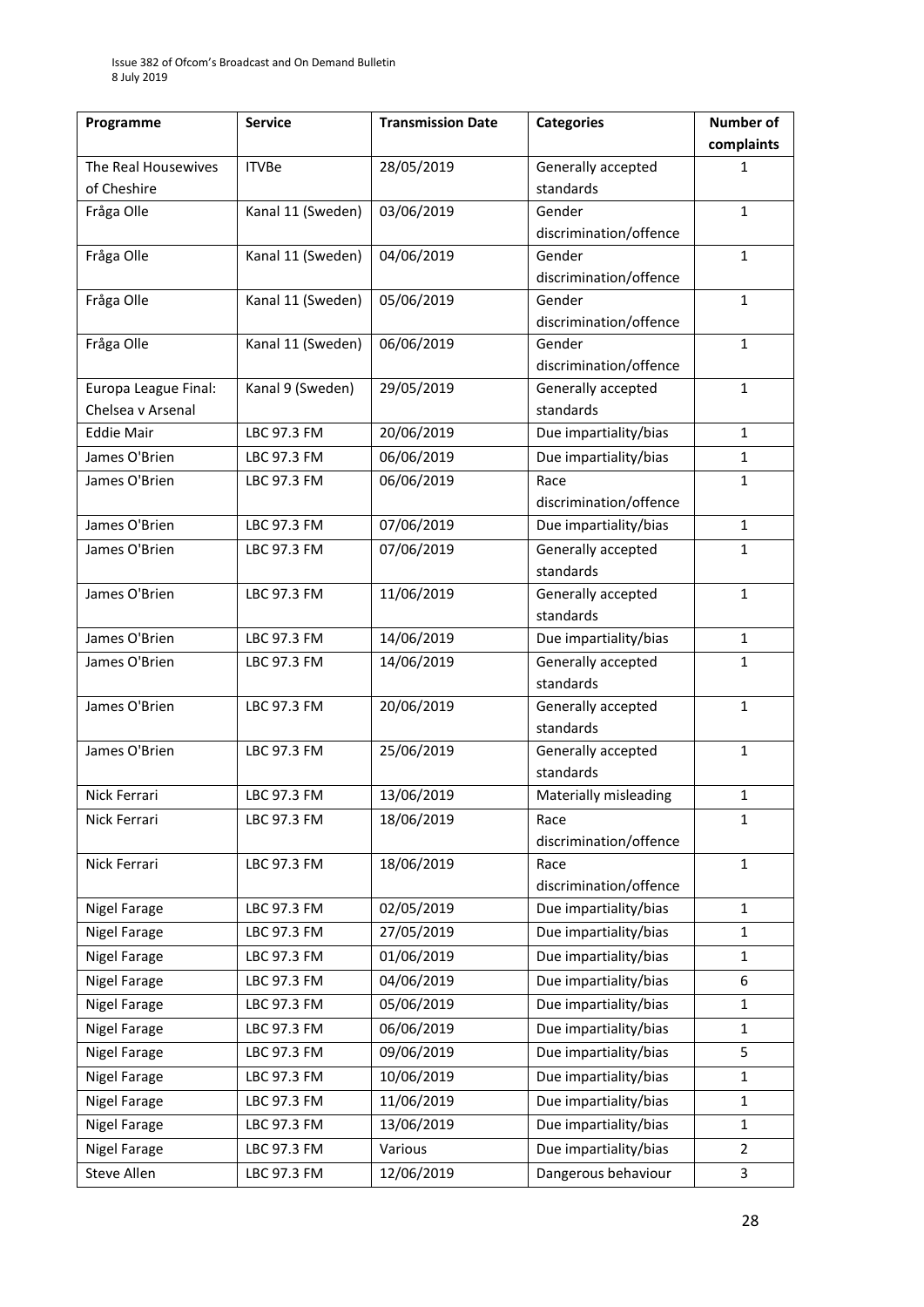| Programme                  | <b>Service</b>      | <b>Transmission Date</b> | <b>Categories</b>      | Number of      |  |
|----------------------------|---------------------|--------------------------|------------------------|----------------|--|
|                            |                     |                          |                        | complaints     |  |
| <b>Evening Show</b>        | Lyca Dil Se 1035    | 24/05/2019               | Religious/Beliefs      | 1              |  |
|                            |                     |                          | discrimination/offence |                |  |
| Drag SOS (trailer)         | Magic 105.4         | 22/06/2019               | Generally accepted     | 1              |  |
|                            |                     |                          | standards              |                |  |
| <b>News</b>                | Magic 105.4         | 07/06/2019               | Due accuracy           | $\mathbf{1}$   |  |
| <b>Broadcast</b>           | Magic 105.4         | 20/06/2019               | Competitions           | 1              |  |
| competition                |                     |                          |                        |                |  |
| The Mighty Manic           | <b>Mighty Radio</b> | 06/04/2019               | Commercial             | $\mathbf{1}$   |  |
| Show with Sean             |                     |                          | communications on      |                |  |
| Connolly                   |                     |                          | radio                  |                |  |
| <b>Broadcast</b>           | Moray Firth Radio   | 25/06/2019               | Competitions           | 1              |  |
| competition                | <b>FM</b>           |                          |                        |                |  |
| <b>New Vision TV News</b>  | New Vision TV       | 25/05/2019               | Due impartiality/bias  | $\mathbf{1}$   |  |
| Michael McIntyre           | Paramount           | 18/05/2019               | Disability             | 1              |  |
| Comedy Show (trailer)      | Channel             |                          | discrimination/offence |                |  |
| Yellowstone                | Paramount           | 09/05/2019               | Generally accepted     | $\mathbf{1}$   |  |
|                            | Network             |                          | standards              |                |  |
| The Nun (trailer)          | Pick                | 21/06/2019               | Scheduling             | $\mathbf{1}$   |  |
| <b>Fantom Works</b>        | Quest HD            | 06/06/2019               | Offensive language     | $\mathbf{1}$   |  |
| Programming                | Radio Ramadhan      | 10/05/2019               | Generally accepted     | 1              |  |
|                            | (Sheffield)         |                          | standards              |                |  |
| Countryside 999            | Really              | 08/06/2019               | Materially misleading  | $\mathbf{1}$   |  |
| Ymbarel                    | S4C                 | 21/05/2019               | Scheduling             | 1              |  |
| Raabta with Rana           | Sangat              | 12/04/2019               | Due impartiality/bias  | $\mathbf{1}$   |  |
| Sahib                      |                     |                          |                        |                |  |
| <b>Real Time with Bill</b> | Sky Atlantic        | 09/06/2019               | Generally accepted     | $\mathbf{1}$   |  |
| Maher                      |                     |                          | standards              |                |  |
| Superman                   | Sky Cinema          | 17/06/2019               | Nudity                 | $\mathbf{1}$   |  |
|                            | Greats              |                          |                        |                |  |
| All Out Politics           | <b>Sky News</b>     | 05/06/2019               | Race                   | 1              |  |
|                            |                     |                          | discrimination/offence |                |  |
| All Out Politics           | <b>Sky News</b>     | 18/06/2019               | Generally accepted     | $\mathbf{1}$   |  |
|                            |                     |                          | standards              |                |  |
| Kay Burley                 | <b>Sky News</b>     | 03/06/2019               | Offensive language     | 12             |  |
| <b>Sky News</b>            | <b>Sky News</b>     | 03/06/2019               | Due impartiality/bias  | $\overline{2}$ |  |
| <b>Sky News</b>            | <b>Sky News</b>     | 08/06/2019               | Due accuracy           | 1              |  |
| <b>Sky News</b>            | <b>Sky News</b>     | 12/06/2019               | Due impartiality/bias  | $\mathbf{1}$   |  |
| <b>Sky News</b>            | <b>Sky News</b>     | 14/06/2019               | Generally accepted     | $\mathbf 1$    |  |
|                            |                     |                          | standards              |                |  |
| <b>Sky News</b>            | <b>Sky News</b>     | 18/06/2019               | Due impartiality/bias  | $\mathbf{1}$   |  |
| <b>Sky News</b>            | <b>Sky News</b>     | 22/06/2019               | Due impartiality/bias  | $\mathbf{1}$   |  |
| <b>Sky News</b>            | <b>Sky News</b>     | 24/06/2019               | Due impartiality/bias  | 1              |  |
| <b>Sky News</b>            | <b>Sky News</b>     | 25/06/2019               | Due impartiality/bias  | $\mathbf{1}$   |  |
| <b>Sky News</b>            | <b>Sky News</b>     | 25/06/2019               | Privacy<br>$\mathbf 1$ |                |  |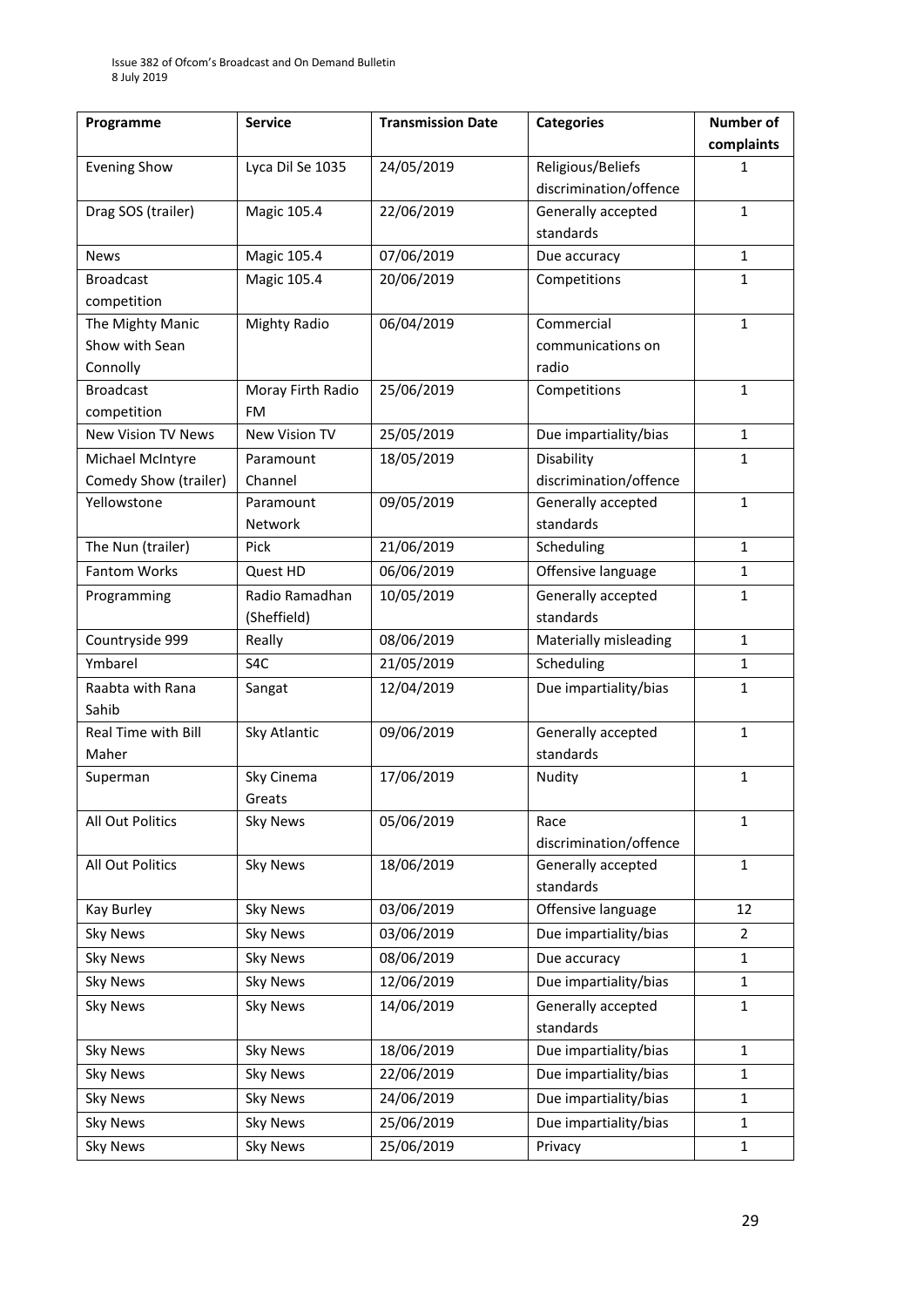| Programme                  | <b>Service</b>    | <b>Transmission Date</b> | <b>Categories</b>                     | Number of      |
|----------------------------|-------------------|--------------------------|---------------------------------------|----------------|
|                            |                   |                          |                                       | complaints     |
| Sophy Ridge on             | <b>Sky News</b>   | 02/06/2019               | Due impartiality/bias                 | 1              |
| Sunday                     |                   |                          |                                       |                |
| Sophy Ridge on             | <b>Sky News</b>   | 16/06/2019               | Race                                  | $\mathbf{1}$   |
| Sunday                     |                   |                          | discrimination/offence                |                |
| Sunrise                    | <b>Sky News</b>   | 12/06/2019               | Due impartiality/bias                 | $\mathbf{1}$   |
| The Papers                 | <b>Sky News</b>   | 16/06/2019               | Generally accepted                    | $\overline{2}$ |
|                            |                   |                          | standards                             |                |
| The Pledge                 | <b>Sky News</b>   | 16/06/2019               | Generally accepted                    | $\mathbf{1}$   |
|                            |                   |                          | standards                             |                |
| The Nun (trailer)          | Sky Sports Main   | 18/06/2019               | Scheduling                            | $\overline{2}$ |
|                            | Event             |                          |                                       |                |
| The Nun (trailer)          | Sky Witness       | 21/01/2019               | Scheduling                            | $\mathbf{1}$   |
| The Nun (trailer)          | Sky1              | 19/06/2019               | Scheduling                            | $\mathbf{1}$   |
| <b>Super Dancer</b>        | Sony              | 27/04/2019               | Dangerous behaviour                   | $\mathbf{1}$   |
|                            | Entertainment     |                          |                                       |                |
|                            | Television        |                          |                                       |                |
| Yawars                     | Spice FM          | 27/02/2019               | Generally accepted                    | $\mathbf{1}$   |
|                            |                   |                          | standards                             |                |
| lain Lee                   | <b>Talk Radio</b> | 11/04/2019               | Generally accepted                    | $\mathbf{1}$   |
|                            |                   |                          | standards                             |                |
| <b>Drive</b>               | Talksport         | 12/06/2019               | Generally accepted                    | $\mathbf{1}$   |
|                            |                   |                          | standards                             |                |
| The Alan Brazil Sports     | Talksport         | 14/06/2019               | 5<br>Generally accepted               |                |
| <b>Breakfast</b>           |                   |                          | standards                             |                |
| That's TV Headline         | That's TV Humber  | 13/05/2019               | $\mathbf{1}$<br>Due accuracy          |                |
| <b>News</b>                |                   |                          |                                       |                |
| News                       | Various           | 01/05/2019               | Due impartiality/bias<br>$\mathbf{1}$ |                |
| Programming                | Various           | 23/06/2019               | Other                                 | $\mathbf{1}$   |
| Louis Theroux's LA         | W                 | 16/06/2019               | Generally accepted                    | 1              |
| Stories: Among the         |                   |                          | standards                             |                |
| Sex Offenders              |                   |                          |                                       |                |
| <b>Breakfast with Adam</b> | XS Manchester     | 03/06/2019               | Commercial                            | $\mathbf{1}$   |
| Brown                      |                   |                          | communications on                     |                |
|                            |                   |                          | radio                                 |                |
| Wildest Africa             | Yesterday         | 15/06/2019               | Generally accepted                    | $\mathbf{1}$   |
|                            |                   |                          | standards                             |                |

[How Ofcom assesses complaints about content standards on television and radio](https://www.ofcom.org.uk/__data/assets/pdf_file/0020/55109/breaches-content-standards.pdf)  [programmes](https://www.ofcom.org.uk/__data/assets/pdf_file/0020/55109/breaches-content-standards.pdf)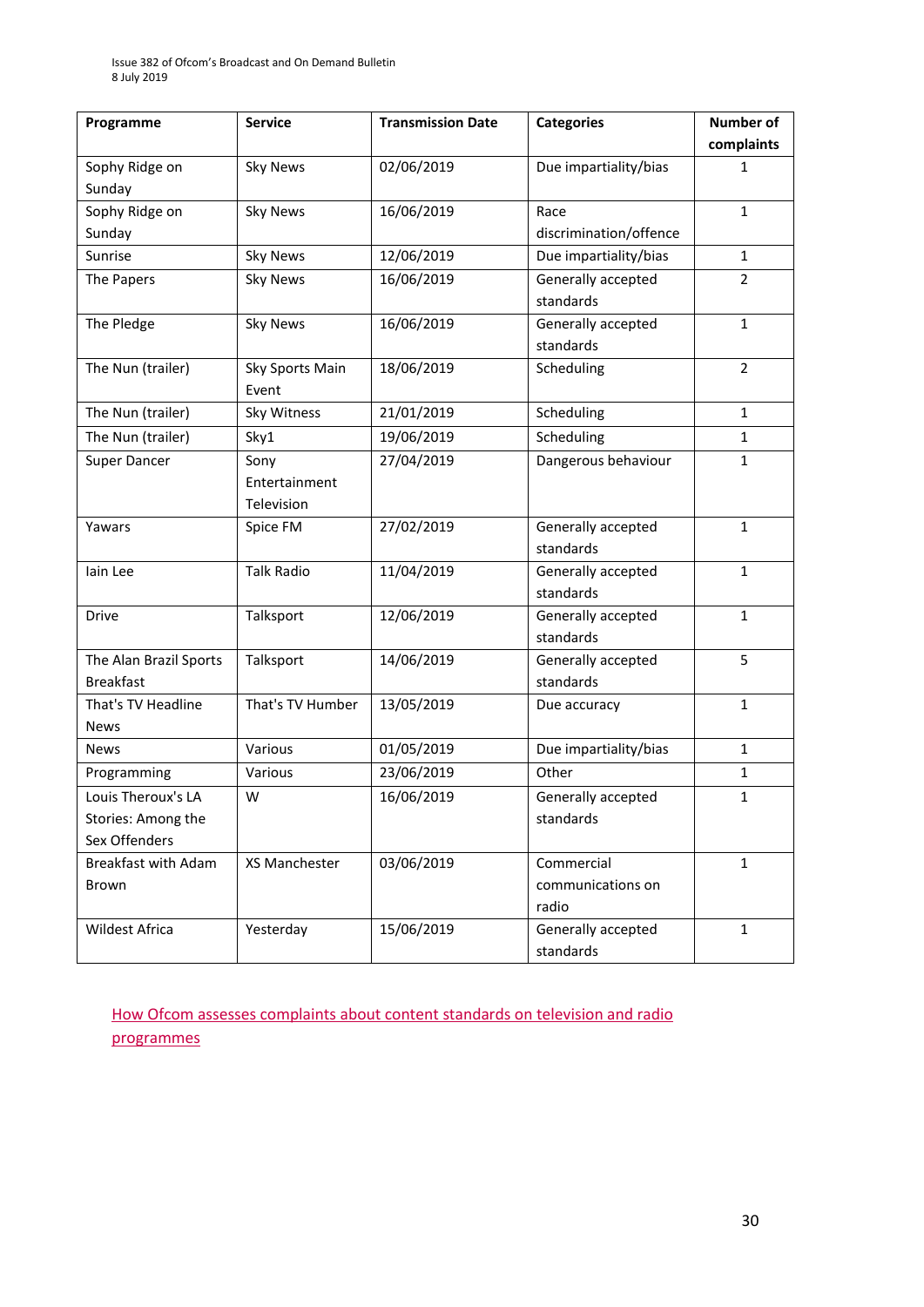### Complaints assessed under the Procedures for investigating breaches of content standards on BBC broadcasting services and BBC ODPS

| Programme                | <b>Service</b>        | <b>Transmission Date</b> | <b>Categories</b>      | Number of    |
|--------------------------|-----------------------|--------------------------|------------------------|--------------|
|                          |                       |                          |                        | complaints   |
| <b>BBC News</b>          | BBC <sub>1</sub>      | 21/04/2019               | Due accuracy           | 1            |
| Comic Relief             | BBC <sub>1</sub>      | 15/03/2019               | Generally accepted     | 1            |
|                          |                       |                          | standards              |              |
| <b>Question Time</b>     | BBC <sub>1</sub>      | 10/01/2019               | Due impartiality/bias  | 1            |
| International            | BBC 1/BBC 2           | 08/03/2019               | Gender                 | 1            |
| Women's Day              |                       |                          | discrimination/offence |              |
| Saturday Live            | <b>BBC Radio 4</b>    | 15/12/2018               | Due impartiality/bias  | 1            |
| The News Quiz            | <b>BBC Radio 4</b>    | 15/02/2019               | Due accuracy           | 1            |
| The Reunion: The         | <b>BBC Radio 4</b>    | 07/04/2019               | Generally accepted     | 1            |
| French Resistance        |                       |                          | standards              |              |
| The Reunion: The         | <b>BBC Radio 4</b>    | 12/04/2019               | Materially misleading  | 1            |
| <b>French Resistance</b> |                       |                          |                        |              |
| The Wake Up Call         | <b>BBC Radio Kent</b> | 08/03/2019               | Gender                 | $\mathbf{1}$ |
|                          |                       |                          | discrimination/offence |              |

[How Ofcom assesses complaints about content standards](https://www.ofcom.org.uk/__data/assets/pdf_file/0002/100100/Procedures-for-investigating-breaches-of-content-standards-on-BBC-broadcasting-services-and-BBC-on-demand-programme-services.pdf) on BBC broadcasting services and [BBC ODPS](https://www.ofcom.org.uk/__data/assets/pdf_file/0002/100100/Procedures-for-investigating-breaches-of-content-standards-on-BBC-broadcasting-services-and-BBC-on-demand-programme-services.pdf)

### Complaints assessed under the General Procedures for investigating breaches of broadcast licences

Here is an alphabetical list of complaints that, after careful assessment, Ofcom has decided not to pursue between 17 and 30 June 2019 because they did not raise issues warranting investigation.

| Licensee                                         | <b>Licensed service</b> | <b>Categories</b>                            | Number of<br>complaints |
|--------------------------------------------------|-------------------------|----------------------------------------------|-------------------------|
| <b>Essex Radio Limited</b>                       | Heart                   | Format                                       | 1                       |
| <b>Global Radio Limited</b>                      | Heart                   | Format                                       | 3                       |
| <b>Global Radio Limited</b>                      | <b>Heart Northwest</b>  | Format                                       | $\mathbf{1}$            |
| Global Radio Media<br>Management Limited         | Heart                   | Format                                       | $\overline{2}$          |
| n/a                                              | Comux                   | Retention and<br>production of<br>recordings | $\mathbf{1}$            |
| Sky UK Limited                                   | Sky channels            | <b>Television Access</b><br><b>Services</b>  | 1                       |
| <b>Tamworth Radio</b><br><b>Broadcasting CIC</b> | Radio Tamworth          | <b>Key Commitments</b>                       | 1                       |

[How Ofcom assesses complaints about broadcast licences](https://www.ofcom.org.uk/__data/assets/pdf_file/0019/31942/general-procedures.pdf)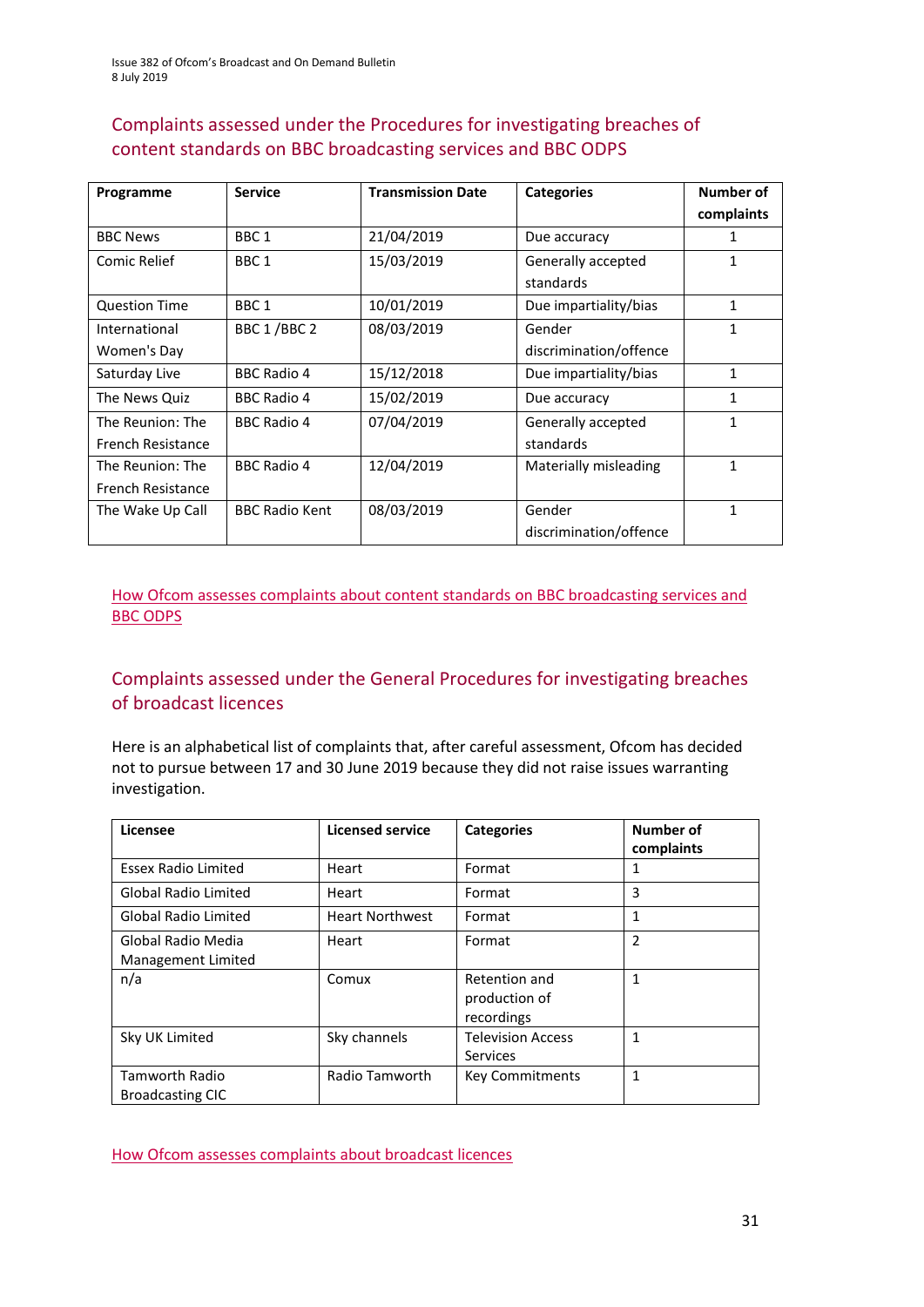# **Complaints outside of remit**

Here are alphabetical lists of complaints received by Ofcom that fell outside of our remit. This is because Ofcom is not responsible for regulating the issue complained about. For example, the complaints were about the content of television, radio or on demand adverts or an on demand service that does not fall within the scope of regulation.

| Programme                | <b>Service</b>          | <b>Transmission Date</b> | <b>Categories</b>                   | Number of      |
|--------------------------|-------------------------|--------------------------|-------------------------------------|----------------|
|                          |                         |                          |                                     | complaints     |
| Drugs Inc                | 312 KPTV                | 19/06/2019               | Outside of remit                    | 1              |
| Advertisement            | All 4                   | 15/06/2019               | Advertising content                 | $\mathbf{1}$   |
| Babestation              | Babestation             | 13/06/2019               | Outside of remit                    | $\mathbf 1$    |
| FIFA Women's World       | BBC <sub>1</sub>        | 16/06/2019               | Outside of remit                    | $\mathbf{1}$   |
| Cup 2019: England v      |                         |                          |                                     |                |
| Japan                    |                         |                          |                                     |                |
| Tennis: Live from        | BBC <sub>2</sub>        | 23/06/2019               | Outside of remit                    | $\mathbf{1}$   |
| Queens                   |                         |                          |                                     |                |
| <b>BBC Weather</b>       | <b>BBC</b> channels     | Various                  | Outside of remit                    | 1              |
| Advertisement            | Channel 5               | 05/05/2019               | Advertising content                 | 1              |
| Advertisement            | Channel 5               | 24/06/2019               | Advertising content                 | $\mathbf{1}$   |
| Advertisement            | Classic FM              | 16/06/2019               | Advertising content                 | $\mathbf 1$    |
| <b>CNBC Nightly News</b> | <b>CNBC</b>             | 04/06/2019               | Outside of remit                    | $\mathbf{1}$   |
| Non-editorial            | <b>Eurosport Player</b> | 15/06/2019               | Non-editorial                       | $\mathbf{1}$   |
| Advertisement            | <b>ITV</b>              | 06/06/2019               | Advertising content                 | 1              |
| Advertisement            | <b>ITV</b>              | 19/06/2019               | Advertising content                 | $\mathbf{1}$   |
| Advertisements           | <b>ITV</b>              | 19/06/2019               | Advertising content                 | 1              |
| Emmerdale                | <b>ITV</b>              | 18/06/2019               | Outside of remit                    | $\mathbf 1$    |
| Soccer Aid               | <b>ITV</b>              | 16/06/2019               | Outside of remit                    | $\overline{2}$ |
| The Chase                | <b>ITV</b>              | 14/06/2019               | Outside of remit                    | $\mathbf{1}$   |
| Advertisement            | <b>ITV Hub</b>          | 06/06/2019               | Advertising content                 | 1              |
| Advertisement            | ITV <sub>2</sub>        | 17/06/2019               | Advertising content                 | 1              |
| Advertisement            | ITV <sub>2</sub>        | 21/06/2019               | Advertising content<br>1            |                |
| Love Island              | ITV <sub>2</sub>        | 10/06/2019               | Outside of remit                    | $\mathbf{1}$   |
| Love Island              | ITV <sub>2</sub>        | 18/06/2019               | Outside of remit                    | $\mathbf{1}$   |
| Love Island              | ITV <sub>2</sub>        | n/a                      | Outside of remit                    | $\mathbf 1$    |
| Love Island              | ITV <sub>2</sub>        | Various                  | Outside of remit                    | 1              |
| Advertisement            | ITV3                    | 25/06/2019               | Advertising content                 | 1              |
| Lewis                    | ITV3                    | 18/06/2019               | Outside of remit                    | $\mathbf 1$    |
| Criterium du             | ITV4                    | 16/06/2019               | Outside of remit                    | $\mathbf{1}$   |
| Dauphine                 |                         |                          |                                     |                |
| <b>News KABC</b>         | <b>KABC</b>             | 17/06/2019               | Outside of remit                    | $\mathbf{1}$   |
| Nigel Farage             | LBC 97.3 FM             | 10/06/2019               | Outside of remit                    | $\mathbf{1}$   |
| Advertisement            | n/a                     | 21/06/2019               | Advertising content                 | $\mathbf{1}$   |
| Advertisement            | Now 90s                 | 12/06/2019               | Advertising content                 | $\mathbf 1$    |
| Non-editorial            | <b>NOW TV</b>           | 16/06/2019               | Non-editorial                       | $\mathbf{1}$   |
| <b>FBI Files</b>         | Quest Red               | 28/06/2019               | Outside of remit                    | 1              |
| Advertisement            | <b>Sky News</b>         | 23/06/2019               | Advertising content<br>$\mathbf{1}$ |                |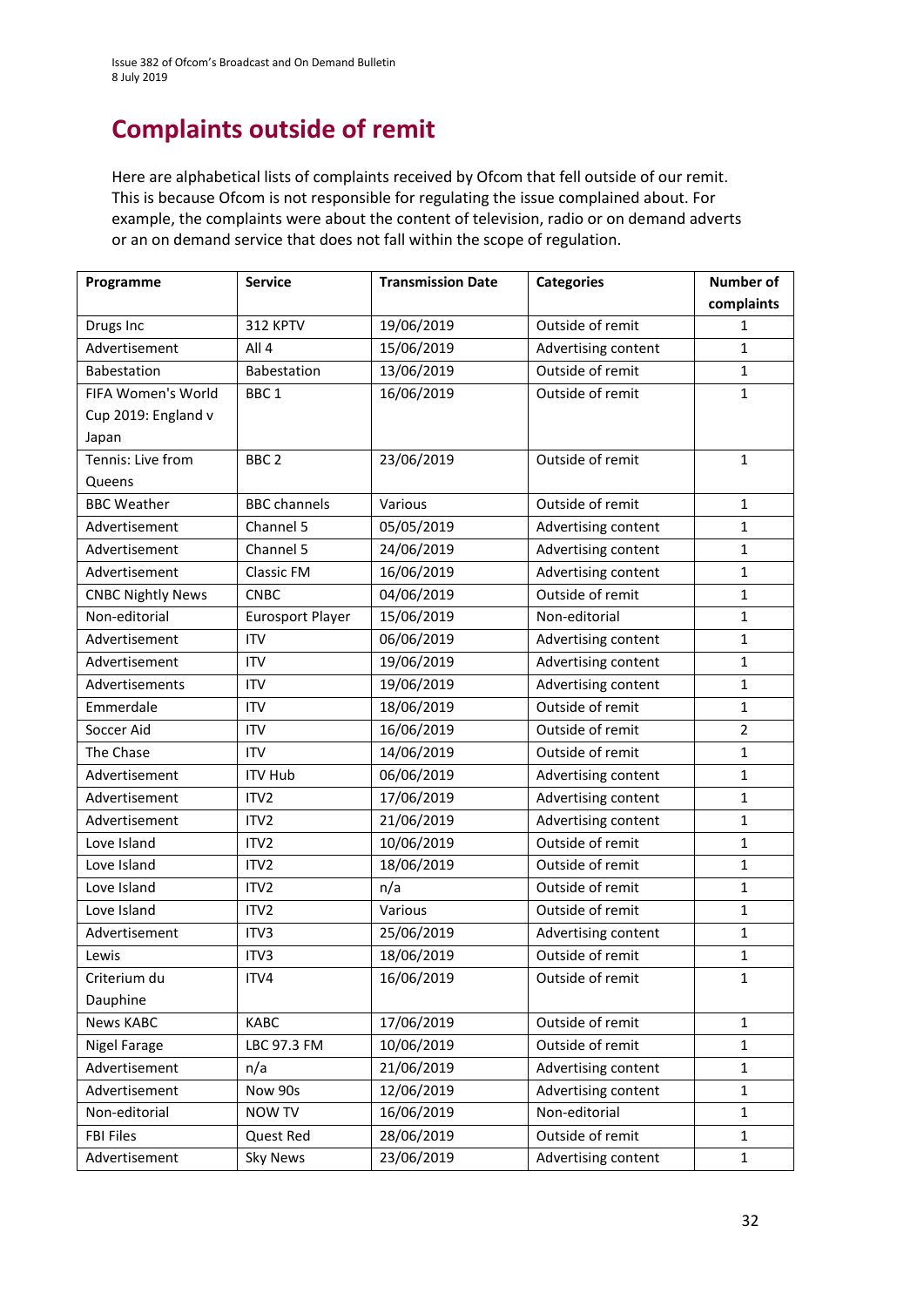| Programme             | <b>Service</b> | <b>Transmission Date</b> | <b>Categories</b>   | Number of<br>complaints |
|-----------------------|----------------|--------------------------|---------------------|-------------------------|
| Studio 66             | Studio 66 TV   | 28/04/2019               | Participation TV -  |                         |
|                       |                |                          | Offence             |                         |
| <b>BBC World News</b> | Twitter        | 21/06/2019               | Outside of remit    |                         |
| Channel 4             | Twitter        | 15/06/2019               | Outside of remit    |                         |
| Advertisements        | Various        | 27/06/2019               | Advertising content |                         |

M[ore information about what Ofcom's](https://www.ofcom.org.uk/tv-radio-and-on-demand/how-to-report-a-complaint/what-does-ofcom-cover) rules cover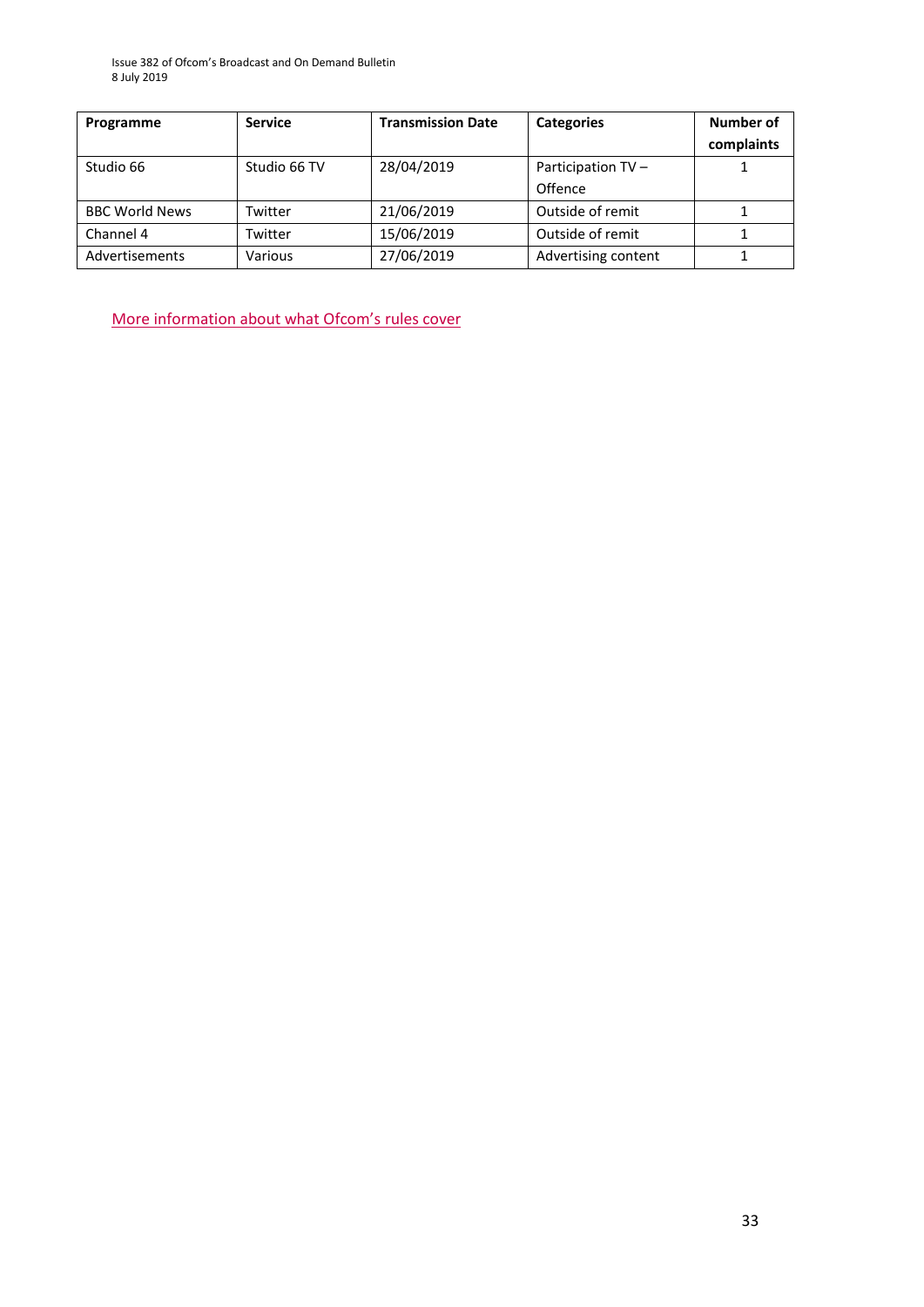# **BBC First**

The BBC Royal Charter and Agreement was published in December 2016, which made Ofcom the independent regulator of the BBC.

Under the BBC Agreement, Ofcom can normally only consider complaints about BBC programmes where the complainant has already complained to the BBC and the BBC has reached its final decision (the 'BBC First' approach).

The complaints in this table had been made to Ofcom before completing the BBC's complaints process.

| Programme                                  | <b>Service</b>   | <b>Transmission or</b> | <b>Categories</b>                     | <b>Number of</b>  |
|--------------------------------------------|------------------|------------------------|---------------------------------------|-------------------|
|                                            |                  | <b>Accessed Date</b>   |                                       | <b>Complaints</b> |
| <b>BBC News</b>                            | BBC <sub>1</sub> | 18/03/2019             | Due impartiality/bias<br>$\mathbf{1}$ |                   |
| <b>BBC News</b>                            | BBC <sub>1</sub> | 25/03/2019             | Generally accepted<br>standards       | $\mathbf{1}$      |
| <b>BBC News</b>                            | BBC <sub>1</sub> | 06/06/2019             | Due impartiality/bias<br>$\mathbf{1}$ |                   |
| <b>BBC News</b>                            | BBC <sub>1</sub> | 20/06/2019             | Generally accepted<br>standards       | $\mathbf{1}$      |
| <b>BBC News</b>                            | BBC <sub>1</sub> | 23/06/2019             | Generally accepted<br>standards       | $\mathbf{1}$      |
| <b>BBC News</b>                            | BBC <sub>1</sub> | 25/06/2019             | Due impartiality/bias                 | $\mathbf{1}$      |
| <b>BBC News at Six</b>                     | BBC <sub>1</sub> | 24/06/2019             | Violence                              | $\mathbf{1}$      |
| <b>BBC News at Ten</b>                     | BBC <sub>1</sub> | 21/06/2019             | Due impartiality/bias                 | $\mathbf{1}$      |
| <b>BBC News at Ten</b>                     | BBC <sub>1</sub> | 24/06/2019             | Violence                              | $\mathbf{1}$      |
| Countryfile                                | BBC <sub>1</sub> | 23/06/2019             | Due impartiality/bias                 | $\mathbf{1}$      |
| D Day 75                                   | BBC <sub>1</sub> | 05/06/2019             | Offensive language                    | $\mathbf{1}$      |
| Eat Well for Less                          | BBC <sub>1</sub> | 12/06/2019             | Offensive language                    | $\mathbf{1}$      |
| Have I Got News for<br>You                 | BBC <sub>1</sub> | 05/06/2019             | Due impartiality/bias                 | $\mathbf{1}$      |
| Look North (East<br>Yorkshire)             | BBC <sub>1</sub> | 20/06/2019             | Due impartiality/bias                 | $\mathbf{1}$      |
| Our Next Prime<br>Minister                 | BBC <sub>1</sub> | 18/06/2019             | Due impartiality/bias                 | 51                |
| Panorama: The Race<br>for Number 10        | BBC <sub>1</sub> | 24/06/2019             | Due impartiality/bias                 | $\mathbf{1}$      |
| <b>Question Time</b>                       | BBC <sub>1</sub> | 01/01/2019             | Generally accepted<br>standards       | $\mathbf{1}$      |
| <b>Question Time</b>                       | BBC <sub>1</sub> | 30/05/2019             | Due impartiality/bias                 | $\mathbf{1}$      |
| South East Today                           | BBC <sub>1</sub> | 15/06/2018             | Crime and disorder                    | $\mathbf{1}$      |
| Strictly Come Dancing /<br><b>BBC News</b> | BBC <sub>1</sub> | 01/01/2019             | Due impartiality/bias                 | $\mathbf{1}$      |
| The Andrew Marr<br>Show                    | BBC <sub>1</sub> | 05/05/2019             | Due accuracy                          | $\mathbf{1}$      |
| The Graham Norton<br>Show                  | BBC <sub>1</sub> | 21/06/2019             | Due impartiality/bias                 | $\overline{2}$    |

### Complaints about BBC television, radio or on demand programmes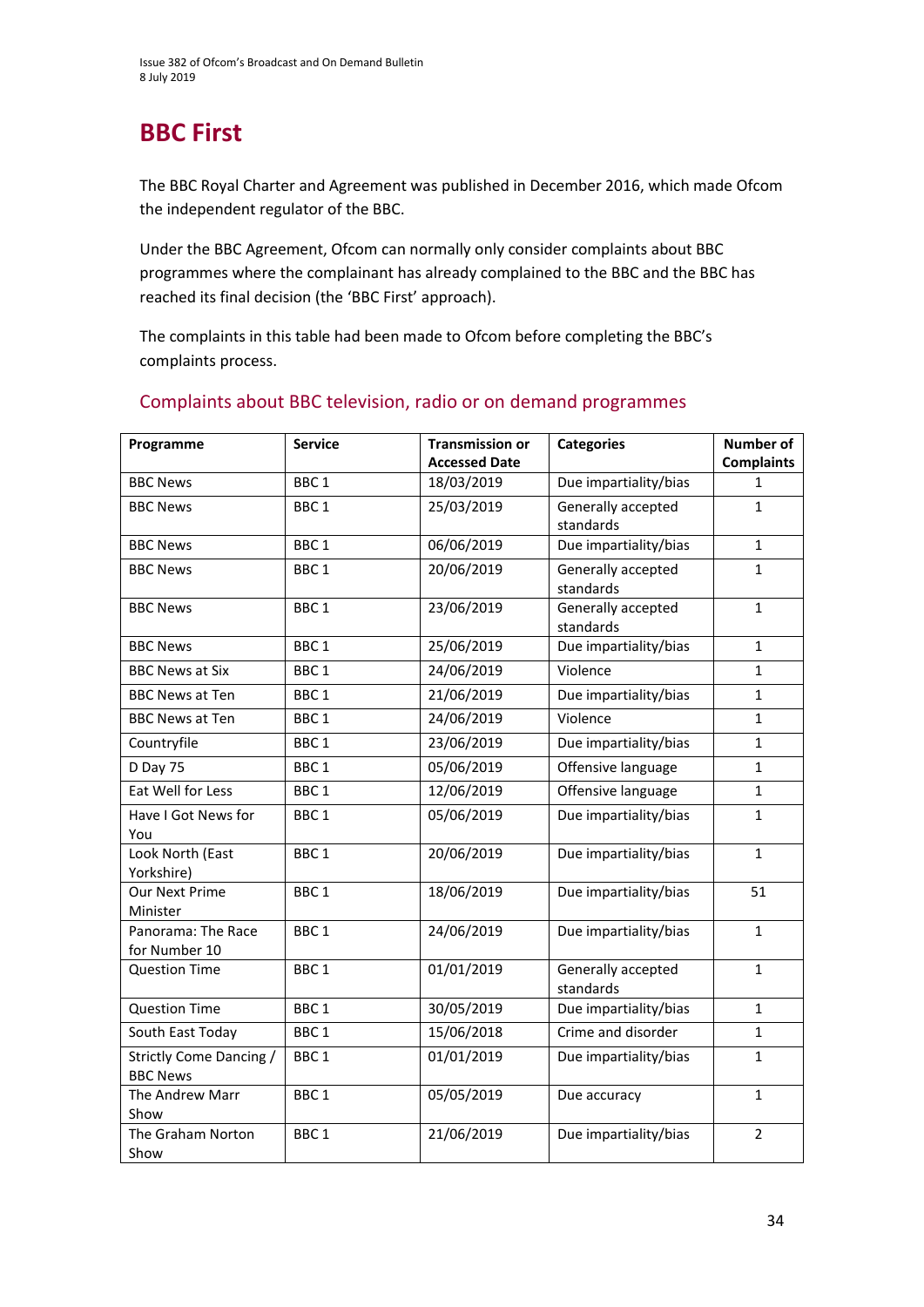| Programme                                              | <b>Service</b>              | <b>Transmission or</b><br><b>Accessed Date</b> | <b>Categories</b>                           | Number of<br><b>Complaints</b> |
|--------------------------------------------------------|-----------------------------|------------------------------------------------|---------------------------------------------|--------------------------------|
| The Graham Norton<br>Show                              | BBC <sub>1</sub>            | 21/06/2019                                     | Promotion of<br>products/services           | 1                              |
| Victoria Derbyshire                                    | BBC <sub>1</sub>            | 20/06/2019                                     | Due impartiality/bias<br>$\mathbf{1}$       |                                |
| Match of the Day Live                                  | <b>BBC 1 Scotland</b>       | 19/06/2019                                     | Generally accepted<br>standards             | 1                              |
| Newsnight                                              | BBC <sub>2</sub>            | 25/06/2019                                     | Due impartiality/bias                       | $\overline{2}$                 |
| <b>Politics Live</b>                                   | BBC <sub>2</sub>            | 25/06/2019                                     | Due impartiality/bias                       | 1                              |
| Pubs, Ponds and Power                                  | BBC <sub>2</sub>            | 14/06/2019                                     | Generally accepted<br>standards             | 1                              |
| The Ranganation                                        | BBC <sub>2</sub>            | 16/06/2019                                     | Age<br>discrimination/offence               | 2                              |
| The Ranganation                                        | BBC <sub>2</sub>            | 28/06/2019                                     | Race<br>discrimination/offence              | $\mathbf{1}$                   |
| <b>Top Gear</b>                                        | BBC <sub>2</sub>            | 16/06/2019                                     | Offensive language                          | 1                              |
| <b>Top Gear</b>                                        | BBC <sub>2</sub>            | 23/06/2019                                     | Violence                                    | 1                              |
| <b>Top Gear</b>                                        | BBC <sub>2</sub>            | 25/06/2019                                     | Generally accepted<br>standards             | 1                              |
| Victoria Derbyshire                                    | BBC 2 / BBC News<br>Channel | 10/06/2019                                     | Generally accepted<br>standards             | $\overline{2}$                 |
| <b>CBeebies Bedtime</b><br><b>Stories</b>              | BBC <sub>4</sub>            | 16/06/2019                                     | Generally accepted<br>standards             | $\mathbf{1}$                   |
| <b>BBC News</b>                                        | <b>BBC</b> channels         | 22/06/2019                                     | Due impartiality/bias<br>$\mathbf{1}$       |                                |
| Dragons Den / One Day<br>That Changed My Life          | <b>BBC</b> channels         | 24/06/2019                                     | Promotion of<br>products/services           | 1                              |
| Programming                                            | <b>BBC</b> channels         | Various                                        | Due impartiality/bias                       | $\overline{2}$                 |
| Jerk                                                   | <b>BBC</b> iPlayer          | 22/05/2019                                     | Disability<br>discrimination/offence        | $\mathbf{1}$                   |
| Women's World<br>Championship                          | <b>BBC iPlayer</b>          | 17/06/2019                                     | Generally accepted<br>standards             | $\mathbf{1}$                   |
| <b>BBC News</b>                                        | <b>BBC News</b><br>Channel  | 14/06/2019                                     | Due impartiality/bias                       | $\mathbf{1}$                   |
| <b>BBC News</b>                                        | <b>BBC News</b><br>Channel  | 19/06/2019                                     | Generally accepted<br>standards             | $\mathbf{1}$                   |
| Programming                                            | <b>BBC News</b><br>Channel  | Various                                        | Due impartiality/bias                       | $\mathbf{1}$                   |
| Victoria Derbyshire                                    | <b>BBC News</b><br>Channel  | 03/06/2019                                     | Generally accepted<br>standards             | $\mathbf{1}$                   |
| Victoria Derbyshire                                    | <b>BBC News</b><br>Channel  | 10/06/2019                                     | Generally accepted<br>standards             | $\mathbf{1}$                   |
| Victoria Derbyshire                                    | <b>BBC News</b><br>Channel  | 19/06/2019                                     | Due impartiality/bias                       | 1                              |
| <b>Scott Mills</b>                                     | <b>BBC Radio 1</b>          | 19/06/2019                                     | Sexual material                             | 1                              |
| Jeremy Vine                                            | <b>BBC Radio 2</b>          | 20/06/2019                                     | Due impartiality/bias                       | 1                              |
| Jeremy Vine Show /<br>Steve Wright in the<br>Afternoon | <b>BBC Radio 2</b>          | 20/06/2019                                     | Due impartiality/bias                       | 1                              |
| <b>BBC News</b>                                        | <b>BBC Radio 4</b>          | 25/06/2019                                     | Due impartiality/bias                       | 1                              |
| <b>Broadcasting House</b>                              | <b>BBC Radio 4</b>          | 16/06/2019                                     | Due impartiality/bias                       | 1                              |
| <b>Dead Ringers</b>                                    | <b>BBC Radio 4</b>          | 07/06/2019                                     | Religious/Beliefs<br>discrimination/offence | 1                              |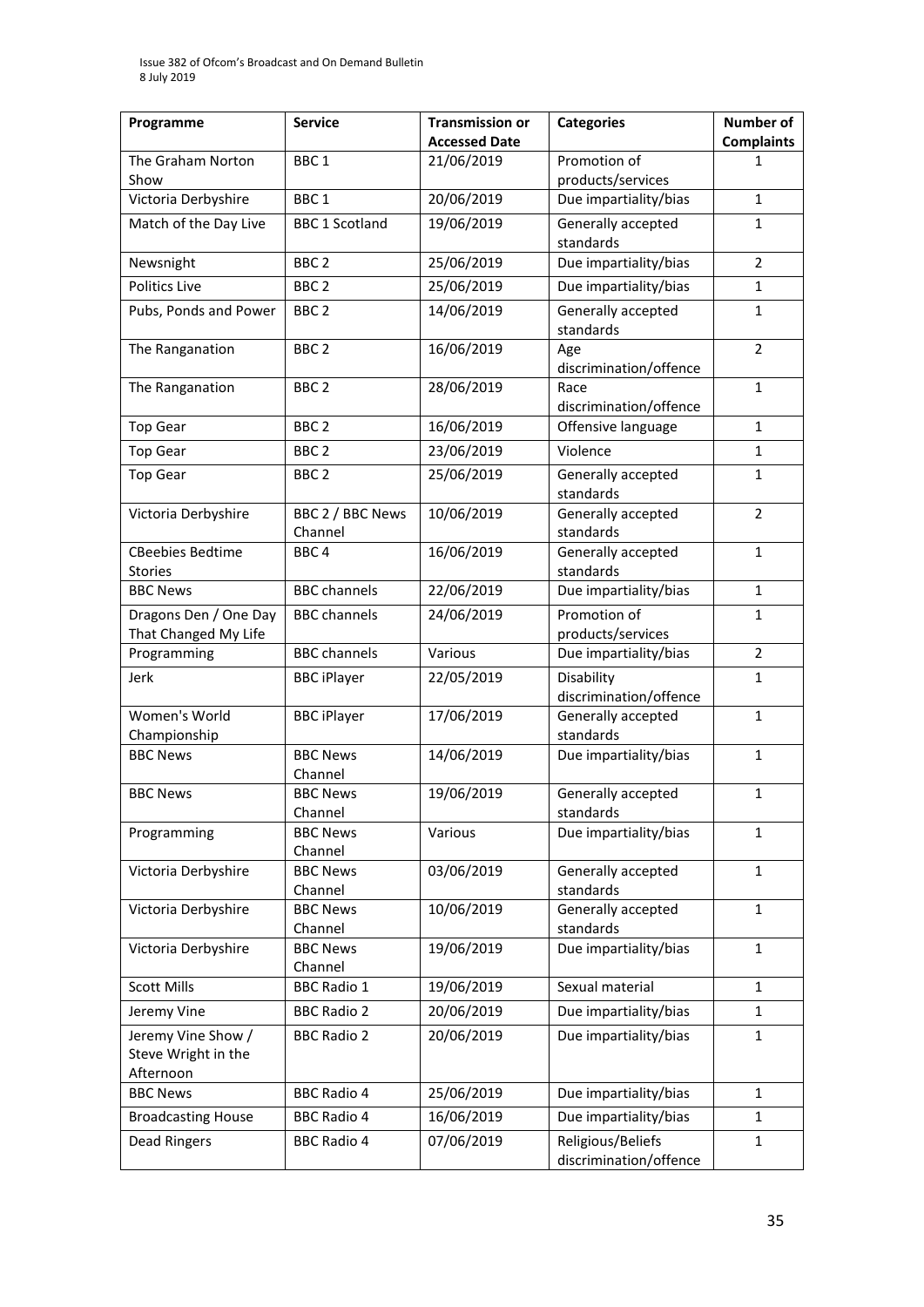| Programme                          | <b>Service</b>          | <b>Transmission or</b> | <b>Categories</b>                | <b>Number of</b>  |
|------------------------------------|-------------------------|------------------------|----------------------------------|-------------------|
|                                    |                         | <b>Accessed Date</b>   |                                  | <b>Complaints</b> |
| Heresy                             | <b>BBC Radio 4</b>      | 11/06/2019             | Generally accepted<br>standards  | 116               |
| The World at One                   | <b>BBC Radio 4</b>      | 24/06/2019             | Due impartiality/bias            | 1                 |
| Today                              | <b>BBC Radio 4</b>      | 19/06/2019             | Due impartiality/bias            | 1                 |
| Today                              | <b>BBC Radio 4</b>      | 20/06/2019             | Due impartiality/bias            | 1                 |
| Woman's Hour                       | <b>BBC Radio 4</b>      | Various                | Gender<br>discrimination/offence | 1                 |
| 5 Live Breakfast                   | <b>BBC Radio 5 Live</b> | 03/06/2019             | Offensive language               | $\mathbf{1}$      |
| Emma Barnett Show                  | <b>BBC Radio 5 Live</b> | 20/06/2019             | Generally accepted<br>standards  | 1                 |
| Your Call                          | <b>BBC Radio 5 Live</b> | 03/06/2019             | Offensive language               | 1                 |
| Your Call                          | <b>BBC Radio 5 Live</b> | 19/06/2019             | Generally accepted<br>standards  | 1                 |
| Hardtalk - UK<br>Leadership Debate | <b>BBC World News</b>   | 18/06/2019             | Due impartiality/bias            | 1                 |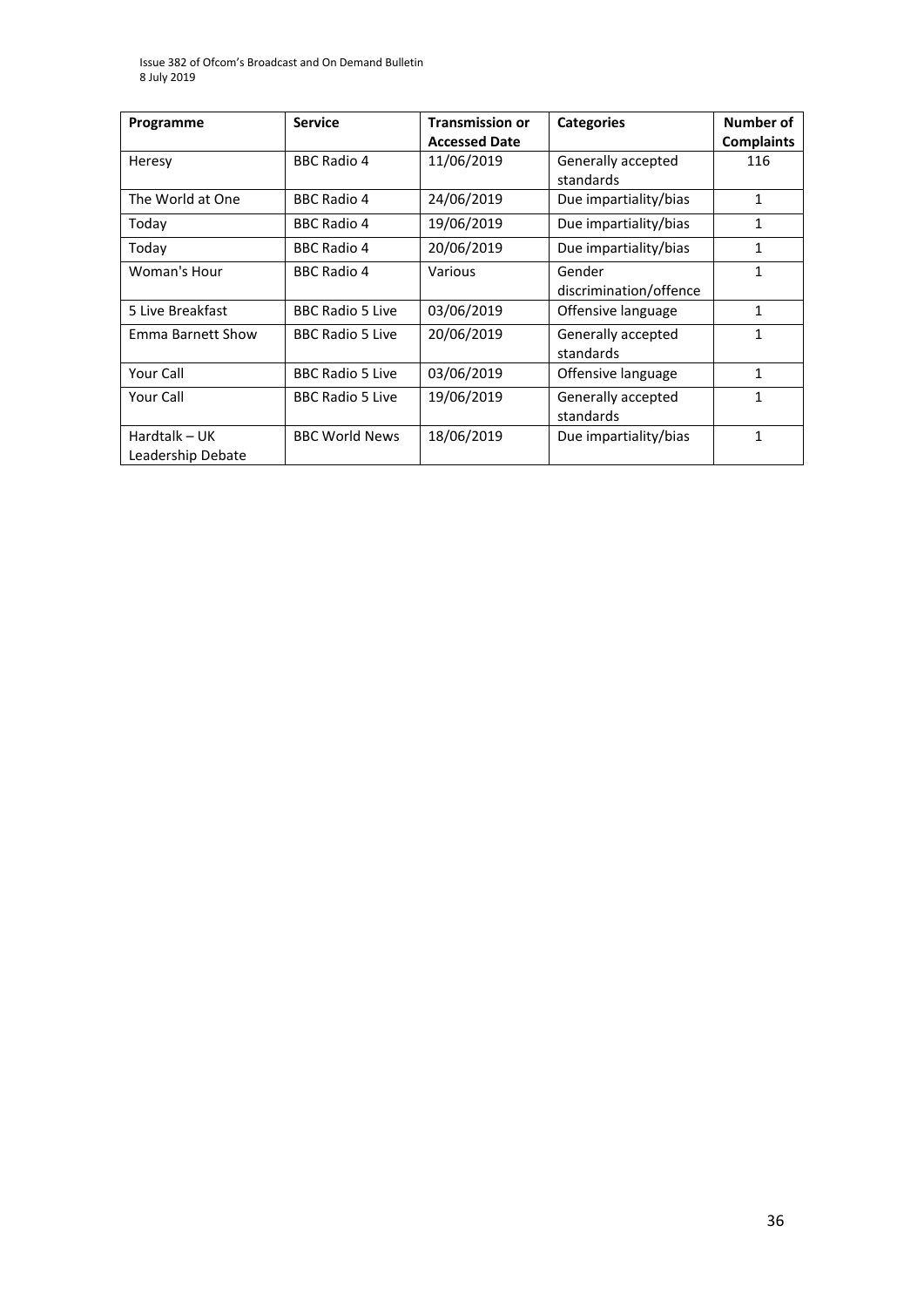# **Investigations List**

If Ofcom considers that a broadcaster or service provider may have breached its codes, rules, licence condition or other regulatory requirements, it will start an investigation.

**It is important to note that an investigation by Ofcom does not necessarily mean the broadcaster or service provider has done anything wrong. Not all investigations result in breaches of the codes, rules, licence conditions or other regulatory requirements being recorded.**

Here are alphabetical lists of new investigations launched between 17 and 30 June 2019.

Investigations launched under the Procedures for investigating breaches of content standards for television and radio

| Programme                                                     | <b>Service</b>    | <b>Transmission date</b> |
|---------------------------------------------------------------|-------------------|--------------------------|
| Cookery programme                                             | A1 TV             | 08/05/2019               |
| Gogglebox                                                     | Channel 4         | 03/05/2019               |
| Old Wife, New Wife                                            | Channel 5         | 24/04/2019               |
| Live: FIFA Under 20's World Cup<br>Football (Ecuador v Italy) | Freesports        | 26/05/2019               |
| The Music Marathon                                            | <b>Gold Radio</b> | 27/05/2019               |
| Tarz e Hayaat                                                 | <b>MATV</b>       | 12/04/2019               |
| Downsy                                                        | Sam FM Bristol    | 20/05/2019               |
| Studio 66                                                     | Studio 66 TV      | Various                  |

[How Ofcom assesses complaints and conducts investigations about content standards on](https://www.ofcom.org.uk/__data/assets/pdf_file/0020/55109/breaches-content-standards.pdf)  [television and radio programmes](https://www.ofcom.org.uk/__data/assets/pdf_file/0020/55109/breaches-content-standards.pdf)

Investigations launched under the General Procedures for investigating breaches of broadcast licences

| Licensee      | <b>Licensed Service</b>                     |
|---------------|---------------------------------------------|
| ATN Bangla UK | ATN Bangla UK Ltd                           |
| EAVA FM       | St Mathews Community<br>Solution Centre Ltd |